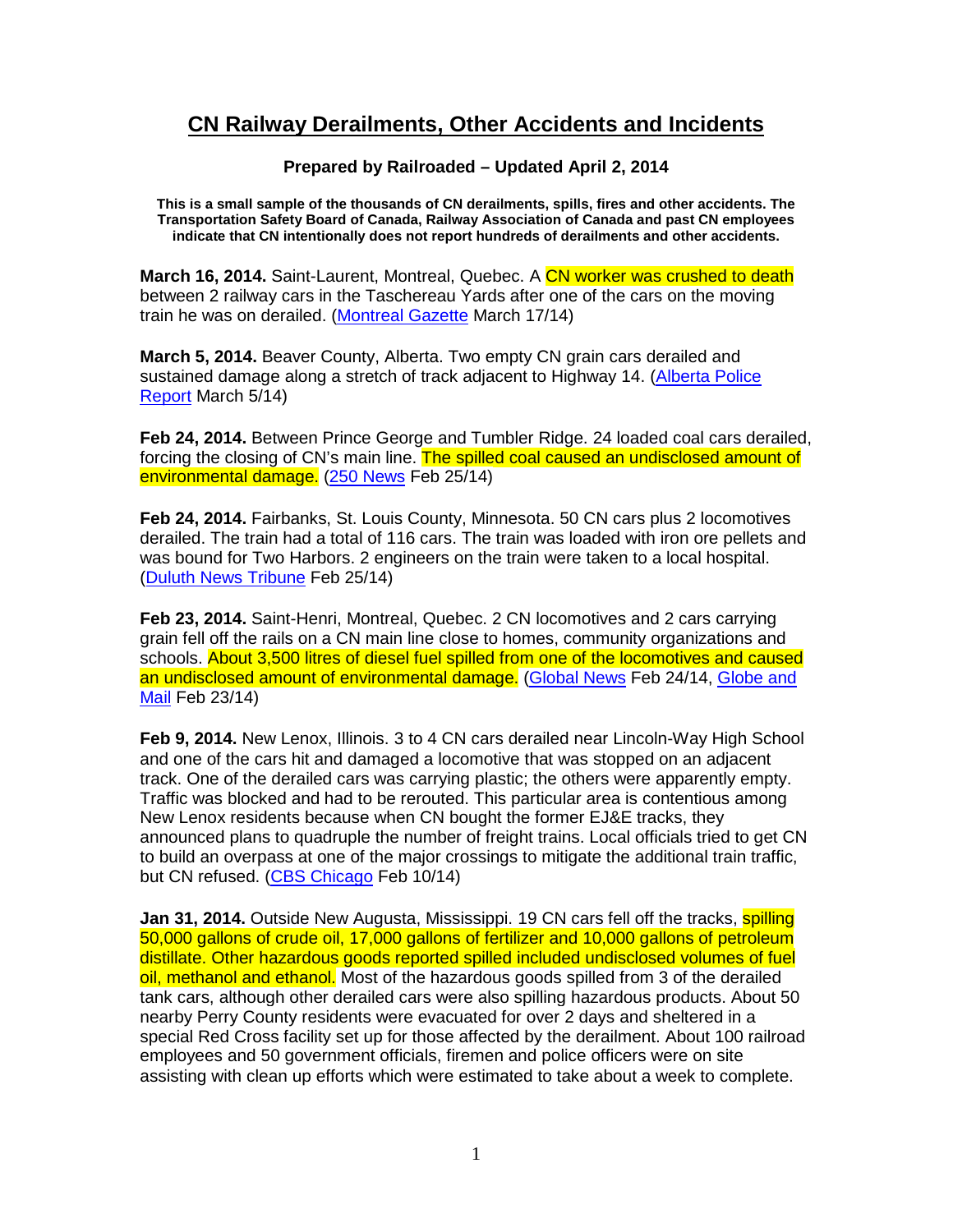The extent of environmental damage was not disclosed. (The Republic Jan 31/14, Hattiesburg American 1 Jan 31/14, Hattiesburg American 2 Feb 4/14)

**Jan 28, 2014.** Mundelein, Illinois. A CN freight train derailed and forced Metra commuters on the North Central Services to make other transportation plans for at least a day. The cold hampered CN from repairing the tracks and moving the derailed cars, one of which was carrying plastic pellets. Several other CN freight trains were halted on the single track and had to be moved before the Metra service could be restored. (Daily Herald Jan 28/14)

**Jan 26, 2014.** Saint-Basile, Edmundston, New Brunswick. 5 CN freight cars jumped the tracks; 3 were carrying automobiles, one was carrying clay and the  $5<sup>th</sup>$  car was carrying flammable liquefied petroleum gas. The cars tipped over and were lying on their side in a ditch. A local farmer had warned CN last summer that repairs were required at the site of the derailment. This was the second derailment on the same farmer's property. About 15-20 years ago, fuel cars derailed and were upside down in the local brook, spilling hazardous product. (CBC News 1 Jan 27/14, CBC News 2 Jan 28/14)

**Jan 16, 2014.** Crystal Springs, Mississippi. A CN train hauling coal caught fire. 2 men were able to escape from the locomotive which sustained major damage from the fire. (WJTV Jan 17/14)

**Jan 15, 2014.** Edmonton, Alberta. 3 moving CN trains collided. 3 locomotives, 2 tank cars loaded with dangerous goods and 1 empty flat car fell off the tracks. One of the locomotives leaked an undisclosed amount of diesel fuel. CN told the Edmonton Journal they did not know what dangerous goods were in the derailed tank cars, whereas CN contacted Edmonton Fire Rescue about 1 of the derailed tank cars possibly containing propane. Municipalities across Canada are concerned because CN and other rail companies are not required to provide municipalities with real-time information on what dangerous goods are travelling through their communities and when. (Edmonton Journal Jan 16/14)

**Jan 11, 2014.** Burnaby, British Columbia. 7 cars loaded with coal from a 152-car CP train operated by a CN crew went off the CN tracks. 3 of the cars tipped over and spilled an undisclosed amount of coal into Silver Creek which is sensitive fish habitat. A substantial amount of coal was also carried downstream into Burnaby Lake. Government officials were concerned about the negative effects of the coal on salmon eggs and eggs of the endangered Western Painted Turtle. Burnaby Lake Regional Park was negatively impacted. Local observers said the creek turned black. Washed out ground under the CN tracks may be the cause of the derailment, as heavy rains had fallen in the area. Local residents were quick to denounce plans to expand coal export at the Neptune Terminals. They pointed to this derailment as proof that the recent decision by the port authority to expand coal exports was a poor one. (Vancouver Sun Jan 11/14, Globe and Mail Jan 11/14)

**Jan 7, 2014.** Near Plaster Rock, New Brunswick. A 122-car CN train derailed, with 19 cars and an unmanned locomotive falling off the tracks. A cracked wheel and an emergency brake application likely contributed to the derailment. 9 of the derailed cars were loaded with hazardous goods  $-5$  with crude oil and 4 with propane. A significant fire resulted with huge clouds of orange smoke and flames billowing into the air. Fires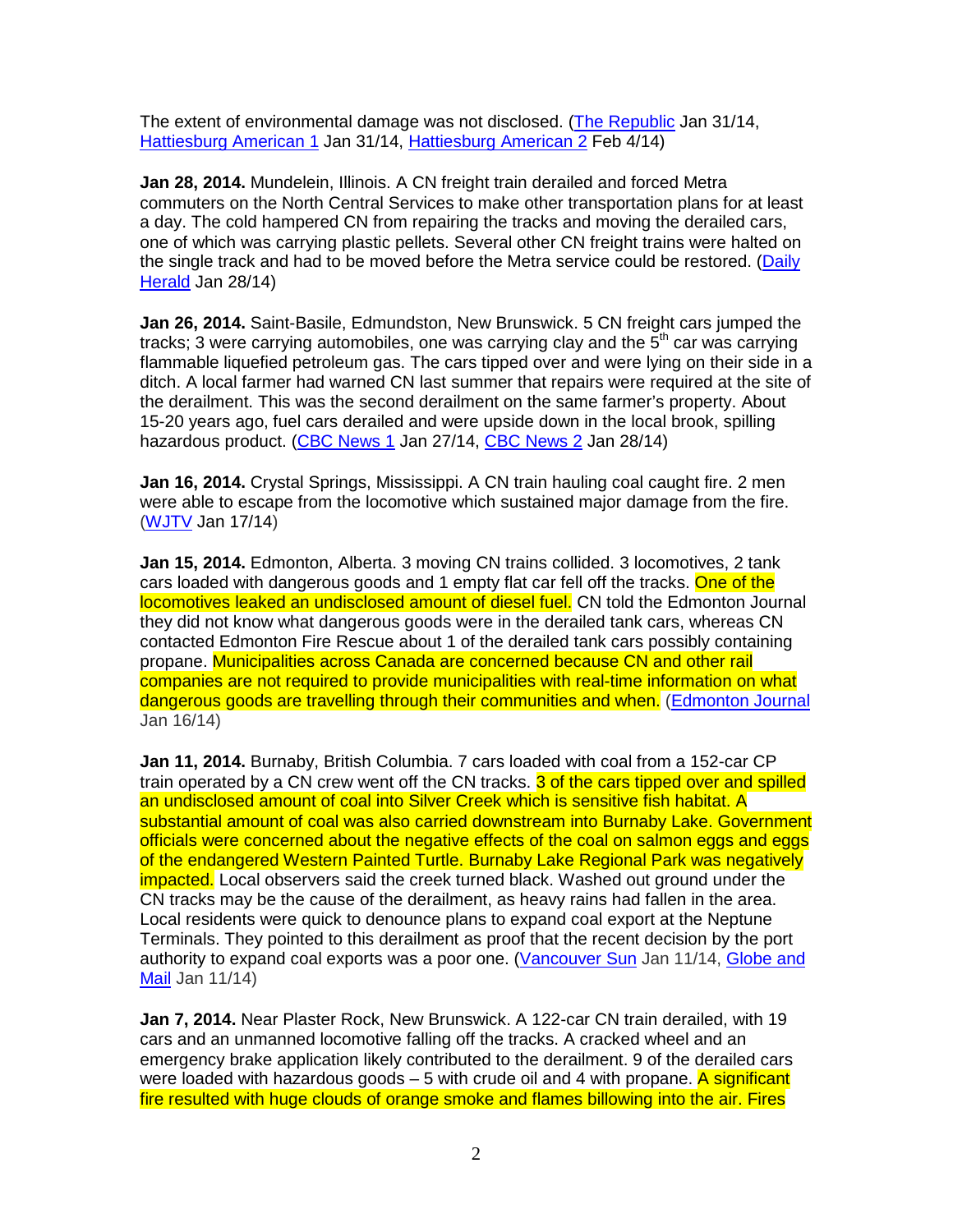continued burning 4 days following the derailment. About 50 households (150 people) were forced to evacuate within a 2-kilometre radius of the fire, and 4 days following the derailment were still not permitted to return to their homes. Firefighters, police, ambulances and a hazardous materials team were dispatched to the site. The volume of hazardous product spilled and the extent of environmental damage were not provided by CN. An earlier derailment near Plaster Rock unreported by CN was one of 2 unreported incidents that prompted the TSB to seek a summons in 2006 ordering CN to turn over all of its accident records. A subsequent in-depth CBC investigation in 2013 uncovered that CN did not report to authorities more than 1,840 derailments and other accidents over a 6-year period, including 44 on main rail lines. (Edmonton Journal Jan 8/14, CBC News Jan 7/14)

**Dec 27, 2013.** Wainwright, Alberta. 7 cars derailed in the CN Rail yard. Although CN provided few details, apparently 3 grain cars flipped off the tracks while 4 other cars remained upright. Derailed cars were carrying grain and salt. There was damage to derailed cars. (Star News Dec 27/13)

**Dec 5, 2013.** Two Harbors, Minnesota. Three crew members were injured when a 107 car CN train carrying iron ore derailed as it entered the Two Harbors rail yard, sending 76 cars off the tracks. Another 17 cars parked next to the moving train were also pushed off the tracks. Trains were unable to operate in that portion of the yard for some time, interrupting shipment of iron ore. The attorney representing the 3 injured CN crew members blamed the incident on CN's failure to remove snow and ice from the tracks. He said CN had been informed earlier in the day of unsafe snow and ice conditions between the Highland siding and Waldo and the 4-mile descent into the Two Harbors rail yard. The same day, another runaway train had been reported on the same track, but fortunately that train's crew was able to regain control of the train. The attorney was quoted as saying, "The railroad had advance knowledge of the storm and information from knowledgeable railroaders about conditions. If attempts were made to clear the snow, they were inadequate. As a consequence, these guys were not going to be able to control that train. The railroad knew it, but they kept sending the train on the track with deep snow." He said CN's decision-making did not reflect a regard for the well-being of its employees. "When you put profits over safety, this is what happens", he said. Neighbouring business operators said they had never seen a train pileup of this magnitude, and a retired CN engineer said the derailment was one of the 2 most serious train-related incidents he had seen since he started working on railroads in 1974. (Lake County News Chronicle Dec 15/13, Northlands News Center Dec 6/13)

**Nov 18, 2013.** Near Tisdale, Saskatchewan. A CN crew member was killed during switching operations. CN would provide no further details, other than to suggest that CN's safety record is good (which is their standard response lately, following a recently heightened interest by Canadians in rail safety). (Reuters Nov 19/13)

**Nov 11, 2013.** Near Fort Frances, Ontario. A 184-car CN train derailed, spilling grain all over the tracks. A total of 39 freight cars fell off the tracks. It took several days for the spilled grain to be cleaned up and for the rail cars to be removed. (Fort Frances Times Nov 12/13)

**Nov 9, 2013.** Near Asquith, Saskatchewan. Six CN cars carrying lumber jumped the tracks. Nearby residents expressed concern not only about derailments close to their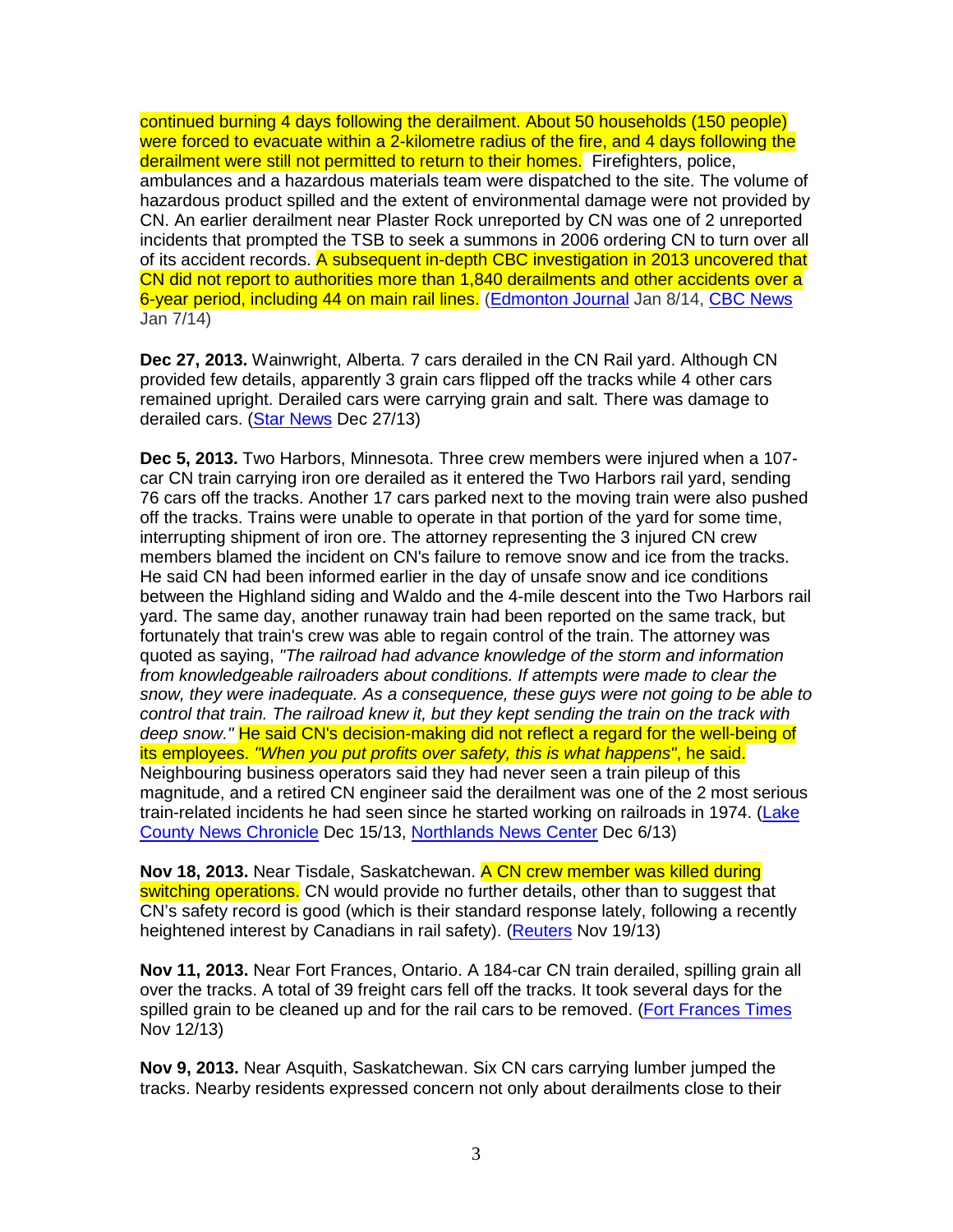homes, but also about challenges getting compensation from CN for damages incurred by CN-started fires. (Global News Nov 10/13)

**Nov 3, 2013.** Near Peers, Alberta. 13 CN cars derailed. 12 of the derailed cars were loaded with lumber and 1 was carrying sulphur dioxide. CN rail traffic along its main line was shut down while mangled rail cars and spilled broken lumber were cleaned off the tracks. (CTV News Nov 3/13)

**Oct 19, 2013.** Gainford, Alberta. A 134-car CN train carrying crude oil and liquefied petroleum gas (propane) derailed about 90 km west of Edmonton, **causing explosions** and a massive fire. 9 of the 13 derailed tank cars were carrying propane and 4 carried crude oil. 1 of the cars carrying propane exploded and 3 others also caught fire. The amount of petroleum product spilled and the extent of environmental and property damages were not disclosed. A state of emergency was ordered for the entire area. All 100 Gainford residents and another 25 people living within 2 km of the derailment site were evacuated for 4 days due to the fear of additional explosions, fires and noxious fumes. The intensity of the fire was so severe, firefighters were forced to let the fire burn itself out, which took 4 days. The main east-west highway (Yellowhead No. 16) and the main east-west rail line (Trans-Continental) through western Canada were closed for 5 days. Evacuated residents were upset they received very limited compensation from CN, restricted primarily to out-of-pocket expenses. Residents who claimed for lost wages due to the evacuation order were not compensated. Some residents described CN's small compensation payments as "reprehensible". (Chicago Tribune Oct 19/13, CBC News Oct 19/13, plus additional sources)

**Oct 16, 2013.** Sexsmith, Alberta. 4 CN tank cars carrying anhydrous ammonia derailed. One of the derailed tank cars was leaning and sinking. Anhydrous ammonia is a dangerous good. In the absence of receiving any information from CN, Sexsmith fire resources ordered an evacuation of about 150 homes. (Calgary Herald Oct 16/13)

**Oct 7, 2013.** Brampton, Ontario. The last 4 cars of a 73-car CN train derailed, sending one CN employee to the hospital with minor injuries. A CN public relations spokesperson suggested to the media there were no injuries, whereas the Peel Emergency Services reported the CN employee suffered minor injuries. The 4 derailed tank cars carried jet fuel residue. (Rail tank car "residue" can consist of up to several thousand gallons of dangerous goods per tank car. Rail companies erroneously refer to these cars as being empty.) The derailment held up numerous Kitchener GO trains. (Toronto Star Oct 7/13)

**Oct 2, 2013.** North Battleford, Saskatchewan. 3 CN tank cars derailed; 2 of the cars contained crude oil and the other contained asphalt. Human error likely caused the derailment when a wrong switch was aligned while connecting rail cars together. CN waited 5 hours before notifying North Battleford emergency crews about the derailment. Mayor Ian Hamilton says he was angry the City wasn't notified right away by CN. (Global News Oct 3/13)

**Sept 25, 2013.** Near Landis, Saskatchewan. 17 of 130 CN cars carrying oil, condensate, ethanol and mixed freight derailed. 1 tank car leaked an undisclosed amount of oil, and the derailment sparked a grass fire. The Landis school was evacuated for a day as a precaution. The extent of environmental damage was not disclosed. (Toronto Star Sept 25/13)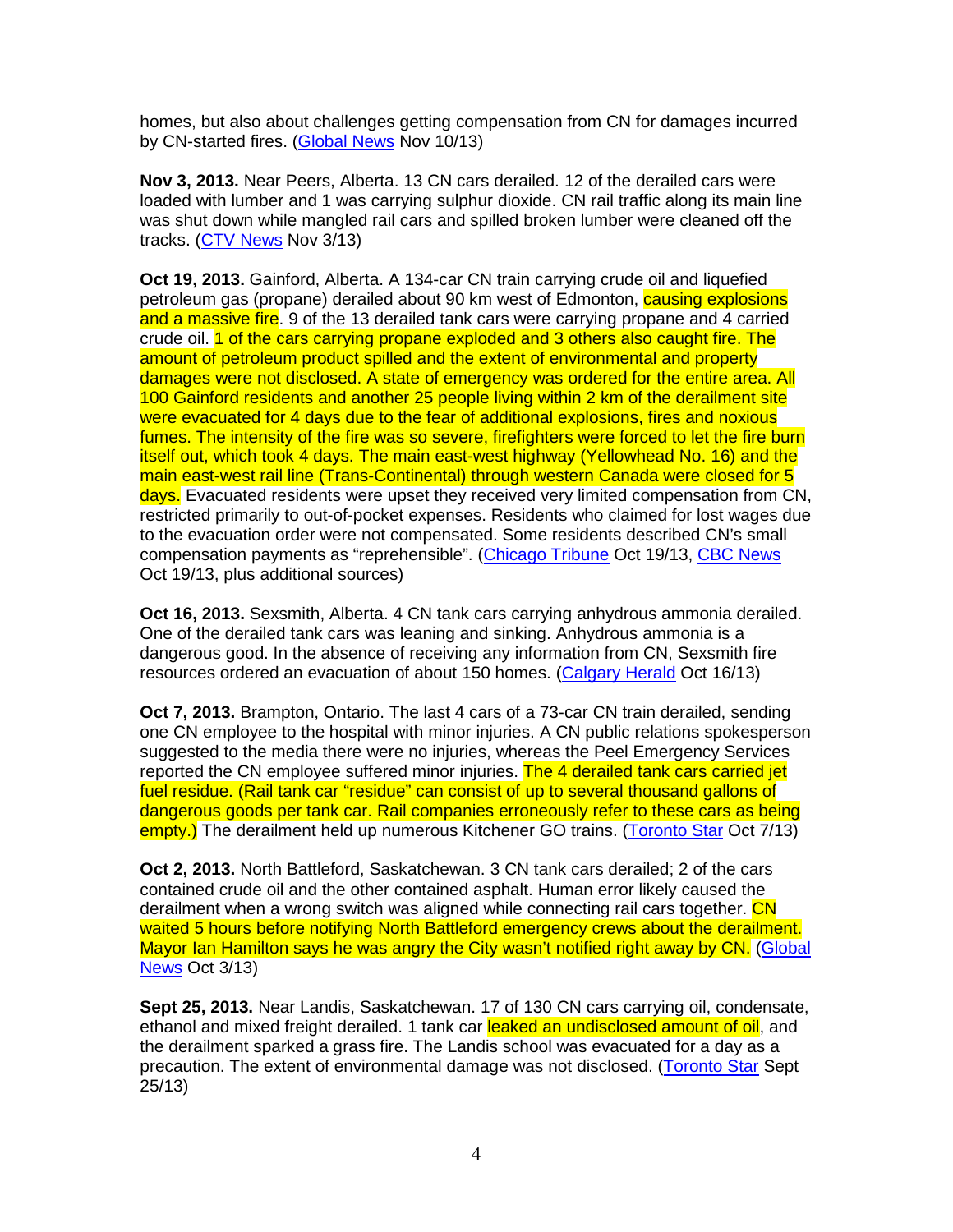**Sept 16, 2013.** About 60 km south of North Bay near South River, Ontario. 11 CN freight cars derailed, of which 1 carried methanol, 3 carried sulphuric acid residue, and 7 were hauling general merchandise and consumer goods. The tracks were closed for about 2 days. (The Nugget Sept 17/13)

**June 2, 2013.** Symington Rail Yard, Winnipeg, Manitoba. 6 empty CN lumber cars crashed off the tracks, damaging 2 power poles and knocking power out to 1,900 customers in the Windsor Park area. (CTV Winnipeg June 3/13)

**April 30, 2013.** Near Pense, west of Regina, Saskatchewan. 11 CN cars fell off the tracks, blocking a grid road. Fertilizer leaked from some of the cars. (National Post May 1/13)

**April 19, 2013.** Near Cedarvale, British Columbia. 5 intermodal CN cars carrying household consumer goods derailed east of Terrace, causing the rail line to be shut down for an undisclosed length of time. (CJFW April 19/13)

**March 30, 2013.** Gary, Indiana. 35 cars of a 101-car CN freight train derailed. 3 of the derailed cars carried hazardous materials. The derailment also ruptured a 14-inch industrial gas line. Hazmat responded to the accident and directed that South Shore train service be halted until the gas rupture was cleaned up and the area was determined to be safe. (WSBT TV March 30/13 & Chicago Sun-Times March 30/13)

**March 25, 2013.** Kenner, Louisiana. 14 cars of a 141-car CN train derailed. 2 of the derailed cars carrying coal tipped over and another 5 leaned, looking close to toppling over. An undisclosed amount of coal was spilled. The derailment blocked Farm Avenue and Morey Street in Kenner. (The Times-Picayune March 25/13)

**March 16, 2013.** Near Hatfield, Wisconsin. 19 CN cars loaded with sand plowed off the railway, spilling sand across the area. County Road K remained closed for at least a day. (La Cross Tribune March 17/13)

**March 7, 2013.** Winnipeg, Manitoba. A CN locomotive and 1 intermodal car derailed in a rail yard, blocking traffic on the East Perimeter Highway for over 4 hours. It appeared that 2 CN trains collided, causing the derailment. (Metro Winnipeg March 7/13)

Feb 22, 2013. McComb Subdivision, Jackson, Mississippi. 18 CN cars derailed - 17 were loaded with grain and the other was empty. Some track was damaged and will need to be replaced. Rail traffic between Jackson and New Orleans was expected to be shut down for most of the day. As of April 4, 2013, 11 tons of the wheat spilled during the derailment was rotting and emitting a foul odour at the Hinds County Penal Farm in Raymond where it had been piled, and was causing concern to local residents. (WLBT Feb 22/13 & other sources)

**Feb 9, 2013.** Fort Rouge Rail Yard, Winnipeg, Manitoba. About 8 CN cars derailed, 6 of which flipped over on their sides. The cars were carrying household and consumer goods. (CBC News Feb 9/13)

**Feb 7, 2013.** Near Biggar, Saskatchewan. A CN locomotive and 17 containers derailed about 5 km west of Biggar. The cars were carrying consumer and household products. (Leader Post Feb 7/13)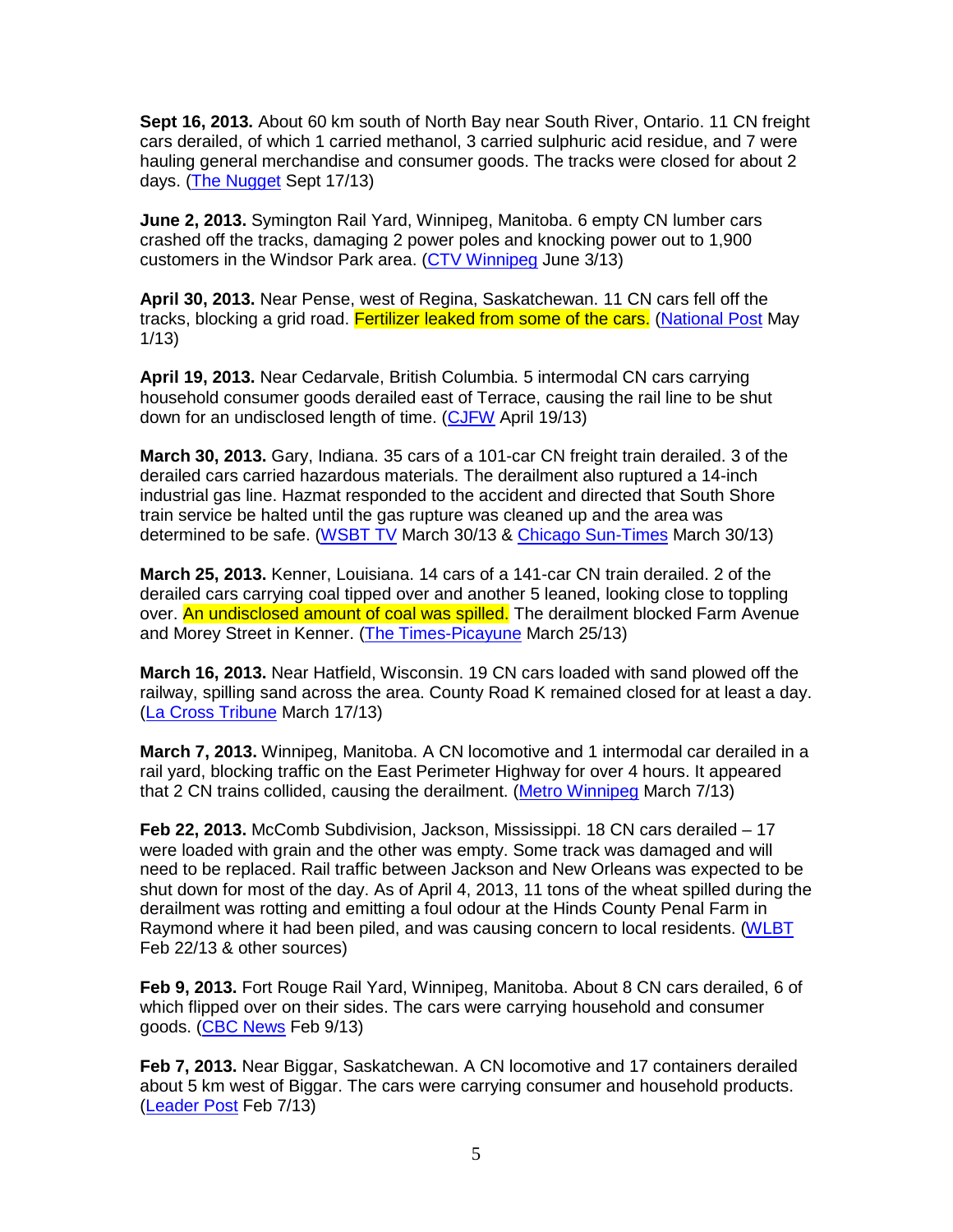**Jan 25, 2013.** Kaukauna, Wisconsin. Diesel fuel spilled from a CN locomotive's fuel tank punctured by a portion of track beside the main line that had been pushed up by frost. At least 1,200 gallons of fuel spilled for about a mile along the track. Options considered for clean up included using a chemical that consumes fuel oil and excavating beneath the railroad bed to remove any contaminated soil. The extent of environmental damage was not disclosed. (Post-Crescent Media Jan 28/13)

**Jan 24, 2013.** Blackfoot Subdivision, near Paynton, Saskatchewan. A CN train carrying crude oil crashed into a road grader on a public crossing, killing the driver of the grader. A locomotive and 16 tank cars loaded with crude oil derailed. At least 2 of the tank cars toppled over on their sides and spilled an undisclosed amount of crude oil. (Each tank car can carry up to 650 barrels of oil.) The extent of environmental damage was not disclosed. (Canadian Press Jan 24/13, TSB Investigation R13E0015)

**Jan 6, 2013.** Decatur, Illinois. 6 cars derailed on a dead end siding. Cars rammed through the end of the track, ending up in a heap and partly toppled down a steep embankment. 4 cars contained soybean oil, 1 was loaded with limestone and 1 tank car carried residue of an undisclosed product. (Herald & Review Jan 8/13)

**Jan 3, 2013.** South of Pemberton, British Columbia. 3 empty wood pellet hopper cars derailed while crossing a bridge, 1 toppling off the bridge and closing Highway 99 for about 2 hours. (Globe & Mail Jan 3/13)

**Dec 26, 2012.** Wainwright Subdivision, near Clover Bar Station, NE Edmonton, Alberta. 3 CN contractors were injured when they were hit by a CN freight train as they were clearing snow off rail switches. 2 were in critical condition, while the third man had relatively minor injuries. It appears the "Safety Watch" protocol was not followed. (Edmonton Journal Dec 28/12, TSB Investigation R12E0182)

**Dec 19, 2012.** The Canadian Transportation Agency ruled today that both Canadian National Railway and Canadian Pacific Railway exceeded revenue caps for the movement of western grain for the 2011-12 crop year. Both railways must pay the amount by which they exceeded their 2011-12 caps plus a penalty to the Western Grains Research Foundation. (Canada News Centre Dec 19/12)

**Dec 17, 2012.** Williams Lake, British Columbia. 2 locomotives derailed as they entered a rail yard. (Got News Network Dec 17/12)

**Nov 28, 2012.** About 180km north of Fort St. John, British Columbia. Workers were switching cars on and off a train in a rail yard when a fuel tank car derailed and rolled onto a CN conductor, killing him. (Canadian Press Nov 30/12)

**Nov 19, 2012.** A new Canadian National Railway "Quiet Zone" restriction in Naperville and Warrenville, Illinois will take effect today. CN trains will not be allowed to sound their horns in this quiet zone unless deemed necessary for safety purposes. Naperville and Warrenville join Aurora and DuPage County in successfully pressing for the quiet zone after residents complained about the excessive horn use by CN on the rail line they took over from Elgin, Joliet & Eastern Railway in January 2009. 33 communities along the former EJ&E Railway main line have been battling with CN over their concern about CN's aggressive approach to the EJ&E takeover. Communities have been concerned about increased rail traffic, increased noise and diesel exhaust pollution, adjacent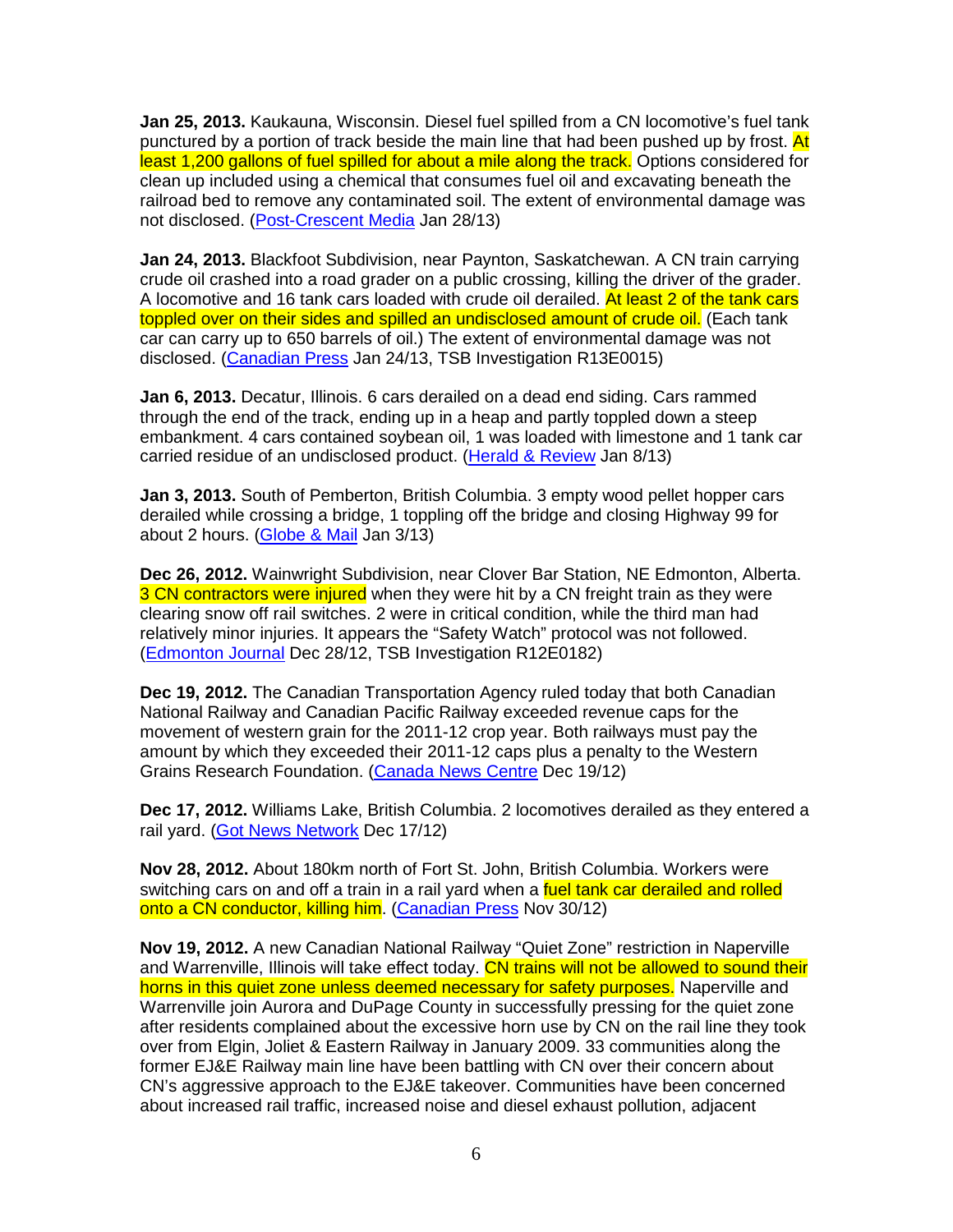property devaluation, and increased traffic jams at many rail crossings which have very significant impacts on emergency vehicle response times. (Beacon-News Nov 15/12)

**Nov 8, 2012.** North of Squamish Terminals, British Columbia. A 6-axle CN locomotive had its fuel tank punctured by a broken piece of track, causing about 5,700 litres of diesel fuel to spill onto the track and into the Squamish Estuary. Containment booms were used to try to limit migration of the diesel fuel in the sensitive estuary ecosystem. Concerns were expressed by local residents because the herring spawning season was close to starting and herring eggs are very sensitive to environmental contamination. About 50 feet of rail track were also torn up and the subsurface soil dug up in an attempt to remove some of the diesel fuel. A local former B.C. Rail employee placed part of the blame on CN using large 6-axle locomotives on the line whereas when B.C. Rail was operating the same line it used smaller 4-axle locomotives. He indicated the 6-axle units can't make the turns on that section of track without placing too much stress on the track. (Squamish Chief Nov 14/12)

**Nov 1, 2012.** Ontario's Superior Court gave the go-ahead today for a multi-million dollar lawsuit against CN Rail and Via Rail on behalf of most of the passengers of a fatal train derailment February 26, 2012 in Burlington, Ontario. The train was traveling 4 times faster than the speed limit while changing tracks. Arguments for the class-action lawsuit to proceed included that CN Rail and Via Rail were negligent in the derailment that killed 3 Via employees, injured 1 Via employee and injured 45 passengers. Altogether, 68 of the 75 passengers have joined the lawsuit. (Toronto Sun Nov 1/12, CBC News Oct 26/12)

**Oct 11, 2012.** Waterloo, Ontario. 4 tank cars derailed in uptown Waterloo. CN failed to notify the Region of Waterloo, which was a violation of an agreement between the 2 parties. A Waterloo Chronicle news article read, "The incident has left Waterloo residents worried, as the train was bound for the Chemtura chemical manufacturing plant in Elmira." (Waterloo Chronicle Oct 24/12)

**Sept 7, 2012.** Battle Creek Yard, Michigan. About 8 cars loaded with grain derailed and ripped up about 700 feet of track and a switch. (Railroadfan.com Sept 8/12)

**June 26, 2012.** Near Poser, west of McBride, British Columbia. 8 loaded coke cars went off the tracks. (250 News June 26/12)

**May 26, 2012.** Hixon, British Columbia. 8 empty freight cars derailed and toppled over. (250 News May 28/12)

**May 15, 2012.** Outside Oakville, Manitoba. Train derailed when it made an emergency stop. The rear wheels of 1 of the cars carrying wheat went off the rails. Sparks from the derailment started a grass fire, causing nearby piles of old rail ties to also catch fire. Highway 13 in Oakville was closed throughout the night due to the accident. (CN often leaves old discarded rail ties by the track, which creates a fire hazard.) (CTV Winnipeg News May 16/12)

**May 9, 2012.** Just outside Collins, Mississippi. About 2 dozen loaded coal cars derailed on the CN main line. A significant amount of coal was spilled. Rails and a bridge were damaged. The train consisted of 105 cars, all loaded with coal. The Collins Fire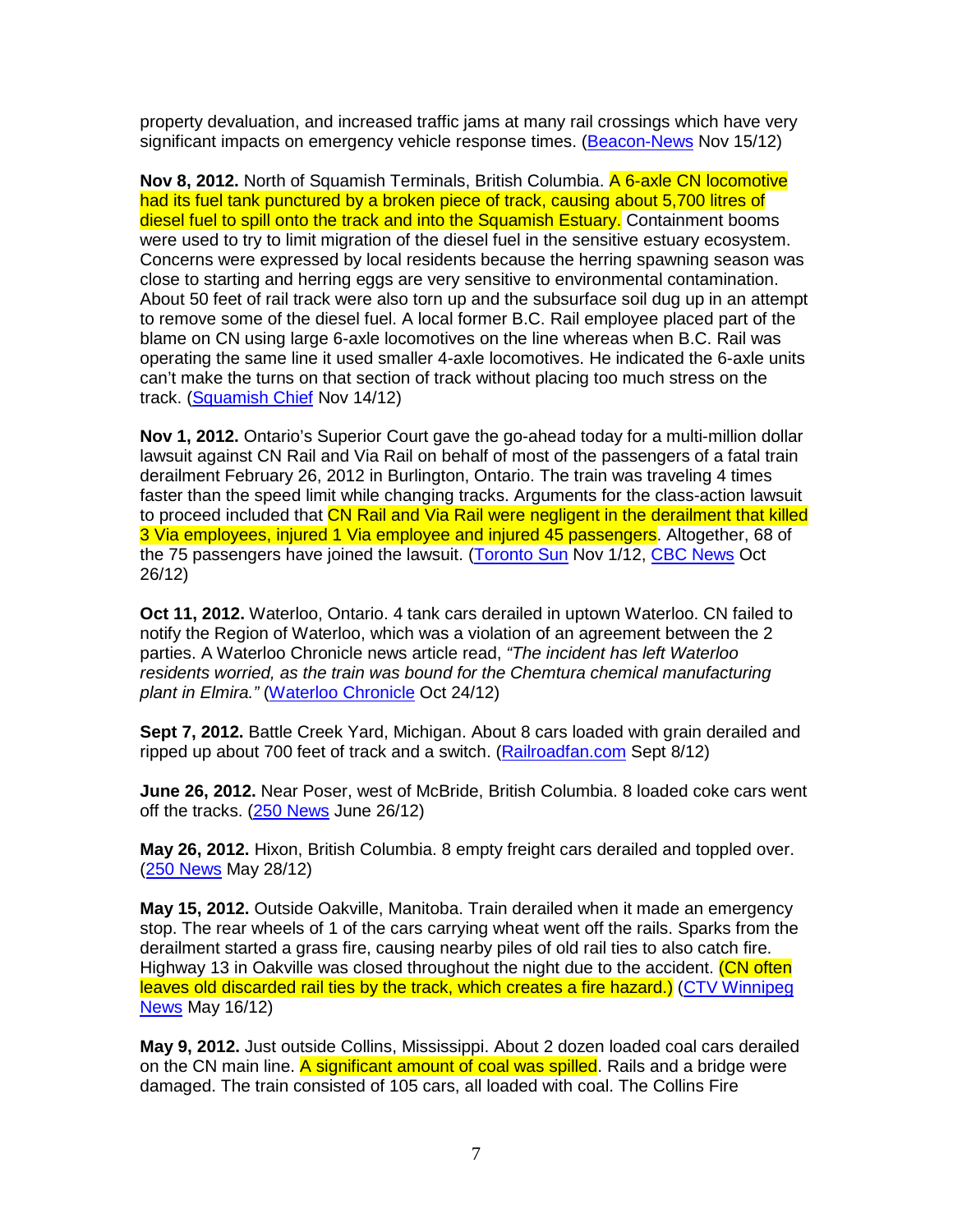Department Chief said, "There have been multiple derailments over the years, but nothing of this magnitude or this size." (WDAM May 9/12)

**April 26, 2012.** Between Valemont & Blue River, British Columbia. A locomotive and up to 15 cars derailed due to a washout. At least 2 container cars fell into the North Thompson River. A contamination containment boom was set up on the river in an attempt to contain what was described as a **chemical slick on the surface of the water**. Crews were still cleaning up debris from the derailment over 2 weeks later. The extent of environmental damage was not disclosed. (Castanet News May 12/12, CFJC TV May 13/12)

**April 1, 2012.** Near Searchmont, Ontario. 11 of 34 cars derailed – 5 tank cars carrying residue and 6 cars carrying steel products. Damaged rail cars and rolls of steel were scattered in the surrounding bush. (The Sault Star April 3/12)

**March 20, 2012.** SE Calgary, Alberta. 4 cars and 1 engine derailed in CN's Ogden Rail Yard. A conductor was reported to have suffered injuries when he jumped from the train. A fuel tank on the engine was punctured and an undisclosed amount of fuel spilled onto the ground. (CBC News March 20/12)

**March 15, 2012.** 35km east of Melville, Saskatchewan. 22 empty cars derailed on CN's main line. (Leader-Post March 16/12)

**March 6, 2012.** Saint John, New Brunswick. 12 CN cars derailed. 4 of the cars carrying potash flipped on their sides, **spilling potash on the ground.** (CBC News March 6/12)

Feb 26, 2012. Oakville Subdivision, near Aldershot Station, Burlington, Ontario. Three Via Rail engineers were killed and 46 other people were injured when the Via Train 92 locomotive and 5 cars derailed on track owned, operated and maintained by CN Rail. The train was switching from one track to another when it flew off the tracks and collided with a building, destroying the locomotive that the 3 deceased crew members were in. The locomotive's fuel tank was punctured and about 4,300 litres of diesel fuel spilled. The train was traveling 4 times faster than the speed limit while changing tracks. A lawsuit was later initiated against CN and Via Rail by passengers who are seeking compensation for physical and emotional injury, damage to property and loss of income as a result of the derailment and crash. An Orangeville Citizen editorial read, *"There* should be no need to await the safety board's final report on the crash before replacing such wholly inadequate switching, something that would likely have happened many years ago had the CNR not had such a cavalier attitude toward safety." The TSB slammed Transport Canada and the railway industry for not having voice recording included in locomotive data recorders, a recommendation made repeatedly by the TSB since 2003. The TSB said, "Voice recordings allow investigators to understand the environment in which crews operated and the decisions they made leading up to an accident. The lack of this information in rail investigations deprives the TSB of a key tool it needs to help make Canadians safer." The federal NDP said a positive train-control system, mandatory in the U.S. since 2008, would have prevented the accident, and having mandatory voice recorders in trains would have allowed investigators to know exactly what happened. Emile Therien, past Canada Safety Council President, said Transport Canada has relinquished its regulatory control to individual rail companies, making it more perilous to ride the rails. He said it's time for rail companies to stop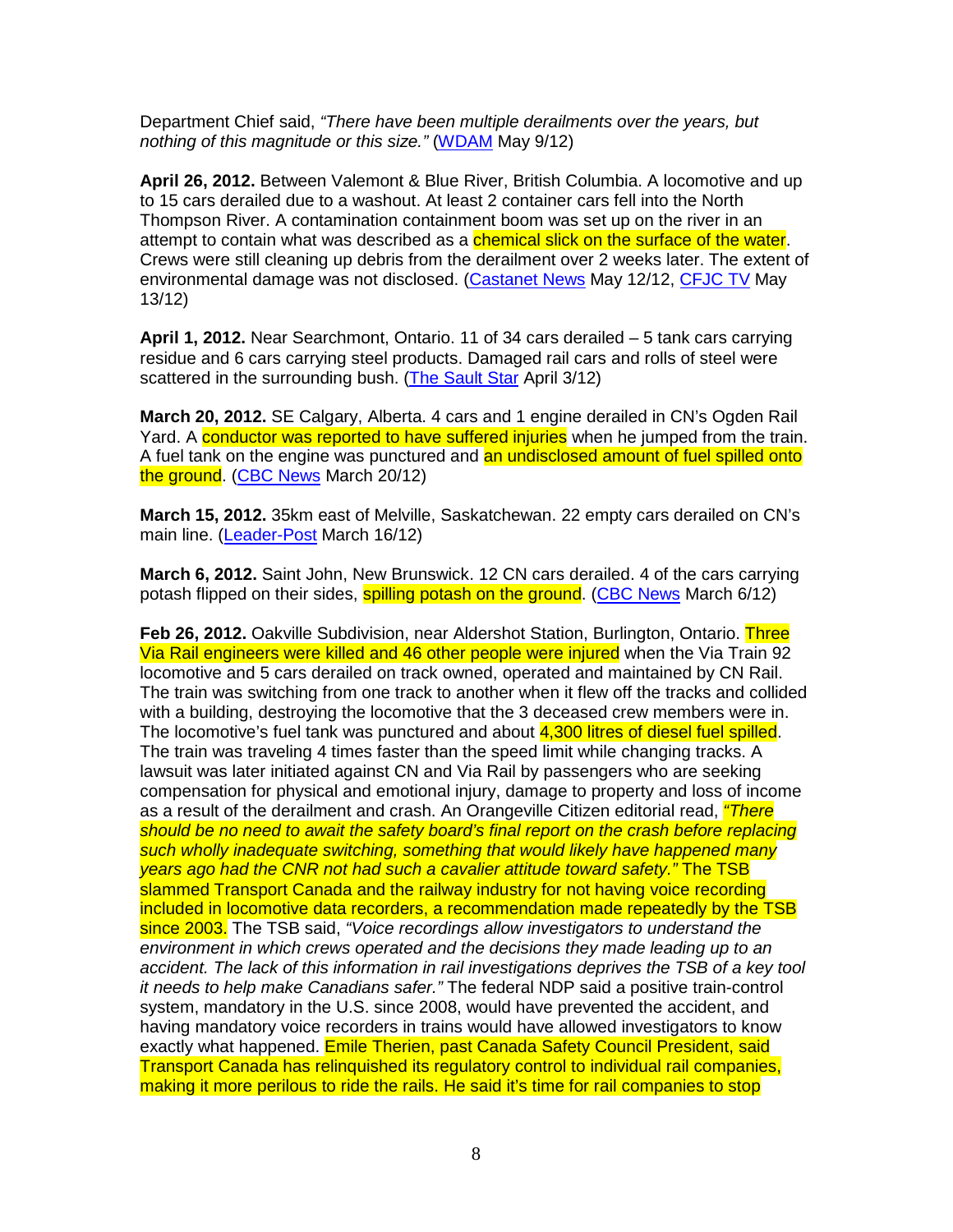monitoring themselves and for the federal government to step up to its on-the-track oversight responsibilities. (Orangeville Citizen March 1/12, TSB Investigation R12T0038)

**Feb 21, 2012.** 12km east of Smithers, British Columbia. 46 coal cars went off the track, spilling coal and damaging rail cars and rail tracks. One nearby resident said, "My property is a hell of a mess. I have property on both sides and they've made a mess of everything." (Houston Today March 3/12)

**Jan 21. 2012.** Tumbler Subdivision, 50km NE of Prince George, British Columbia. 13 CN cars loaded with coal derailed. (250 News Jan 22/12)

**Jan 21, 2012.** Near Fabyan, Alberta. 31 cars hauling grain derailed as a CN train crossed the Fabyan Bridge on the Wainwright Subdivision main track. The outside rail in a curve at the end of the bridge rolled over, causing the derailment. About 1,760 feet of track were destroyed, 17 of the derailed cars fell into the Battle River valley far below, rail cars were destroyed or sustained major damage, and there was significant damage to the bridge itself. The TSB found that loose and broken lag screws securing the track led to the derailment. As an example of the misleading information often provided by CN public affairs staff, both Julie Senecal and Warren Chandler of CN had told Star News that all 137 cars in the train were grain cars. Shortly following the derailment, a TSB investigator informed Star News that CN's information was not correct; there were only 74 cars that contained grain, while 31 tank cars contained dangerous goods residue (up to several thousand gallons in each car), 19 were empty, 5 were auto carriers, 2 carried pulp and 4 cars carried steel pipe. (Star News March 2/12, TSB Report R12E0008)

**Jan 20, 2012.** Near Hay Lakes, Alberta. 18 cars hauling plastic pellets and other general merchandise derailed. (CBC News Jan 20/12)

**Jan 18, 2012.** 16km north of Prince George, British Columbia. 11 cars in a CN train carrying lumber and pulp products went off the tracks. (250 News Jan 22/12)

**Jan 18, 2012.** Grande Cache Subdivision, Hanlon (between Hinton & Grande Cache), Alberta. CN train with 6 locomotives, 91 loaded coal cars and 1 empty car had a number of problems that eventually resulted in 13 loaded coal cars from the 13,620-ton train being left unattended on an incline with hand brakes improperly applied. The 13 loaded cars ran away uncontrolled for about 3 miles and plowed into a stationary CN train on the main line, causing 9 loaded cars and 3 locomotives to derail. 7 of the derailed cars were destroyed and the 3 derailed locomotives were extensively damaged. 1 locomotive flipped on top of another locomotive, with 2 locomotives ending up on their side. 1 crew member was seriously injured and taken to hospital by helicopter, while 2 crew members sustained minor injuries. At least 2,800 litres of fuel and 740 tons of coal spilled, resulting in undisclosed environmental damage. About 250 feet of track were damaged. (Canadian Press Jan 18/12, TSB Report R12E0004)

**Dec 21, 2011.** Near Caribou, British Columbia. 19 CN rail cars carrying coal derailed on the main track after a wheel gave out and caused emergency braking. The TSB criticized CN and reiterated to Transport Canada to put regulations in place for wheel safety inspections on rail cars. The American Association of Railways has set a threshold of 90,000 pounds of impact for rail operators in the U.S. to pull the train and replace wheels. Unfortunately, Transport Canada has no threshold in place even though on Dec. 1, 2011 the TSB called on Transport Canada to establish one. A similar CN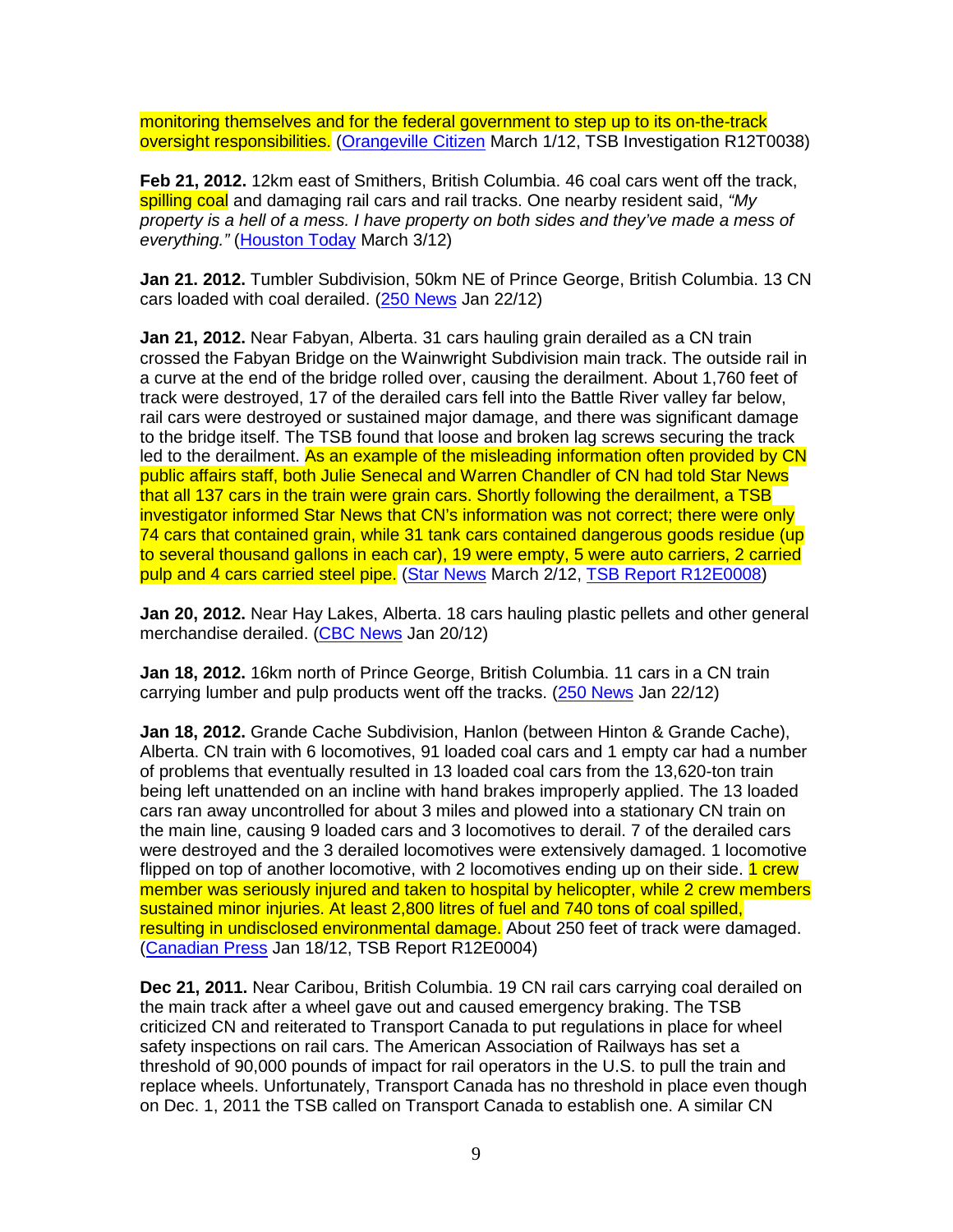derailment of 36 coal cars occurred along the same line near Fort Fraser, B.C. February 12, 2011. (Canadian Press Jan 22/13, TSB Report R11V0254)

**Oct 29, 2011.** Near Meharry, Manitoba. A CN freight train and a Via Rail passenger train approached one another on the same track, without either of the crews being aware, until it was almost too late. The trains were able to come to emergency stops within 1,500 feet of one another. An October 17, 2012 TSB investigation report determined that the rail near-miss resulted when short-cuts were made to railway operating rules and procedures. The redundancy and safeguards built into the rules are often compromised when short-cuts are taken, which increases the risk of accidents. The investigation also highlighted one of many outstanding issues on the TSB's Watchlist – the need for video and voice recorders on locomotives. The absence of such recorders has hindered many TSB investigations of rail accidents and rail near-misses, including this one. (TSB News Release Oct 17/12, TSB Report R11V0057)

**Oct 21, 2011.** Three Hills Subdivision, near Alix Junction, Alberta. A too-long freight train over 2 miles long consisting of 3 locomotives and 87 loaded cars derailed in a curve on the main track near the Ardley Bridge over the Red Deer River. The train consisted of 62 loaded double-stack intermodal cars (140 platforms) and 25 mixed freight cars. The TSB investigation found that 7 loaded double-stack intermodal flat cars (13 car bodies) derailed over a mile behind the locomotives when a sudden catastrophic failure of a rail occurred likely due to an existing defect in the rail. Several of these cars rolled down a bank and came to rest upside down. One derailed 3-unit intermodal flat car was carrying paint, paint products, sodium hydroxide, phosphoric acid and other dangerous goods. About **900 litres of phosphoric acid were spilled** and 470 feet of track were destroyed. The extent of environmental damage was not disclosed. The TSB criticized CN by indicating that their ultrasonic rail tests did not identify all the transverse defects in the older vintage rail. (TSB Report R11C0118)

**Sept 24, 2011.** Near Point-Saint-Charles, Quebec. A train exceeded the authorized speed limit at a switching crossover, causing a derailment on the main track. The TSB found that side-to-side force due to excessive speed and the sudden application of brakes caused the wheel of one of the cars to lift, leading to the derailment of 6 cars. About 650 feet of track and several track turnouts were damaged. (TSB Report R11D0075)

**July 14, 2011.** Near Waterfall, Ontario. 11 multi-platform intermodal cars carrying 86 containers derailed on CN's Bala Subdivision main track. About 6,800 feet of track were damaged or destroyed including a siding switch. The TSB reported that the derailment resulted from the combined effects of weakened track structure, worn car components condition and strained cornering behaviour of double-stack cars. (TSB Report R11T0162)

**July 14, 2011.** Kingston Subdivision, near Durham Junction, Ontario. 2 CN workers were repairing a section of track when a Via Rail train travelling on a track next to the track the workers were repairing hit and killed one of the workers. The TSB indicated the inappropriate use of the "Safety Watch" protocol was considered the primary factor in the fatality. The minimum required sight line at the accident location was 2,200 feet, whereas the actual sight line was less than 800 feet. The TSB criticized CN for improper or no training regarding the "Safety Watch" procedure, and criticized Transport Canada for lax implementation of its overall responsibility for rail safety. (TSB Report R11T0161)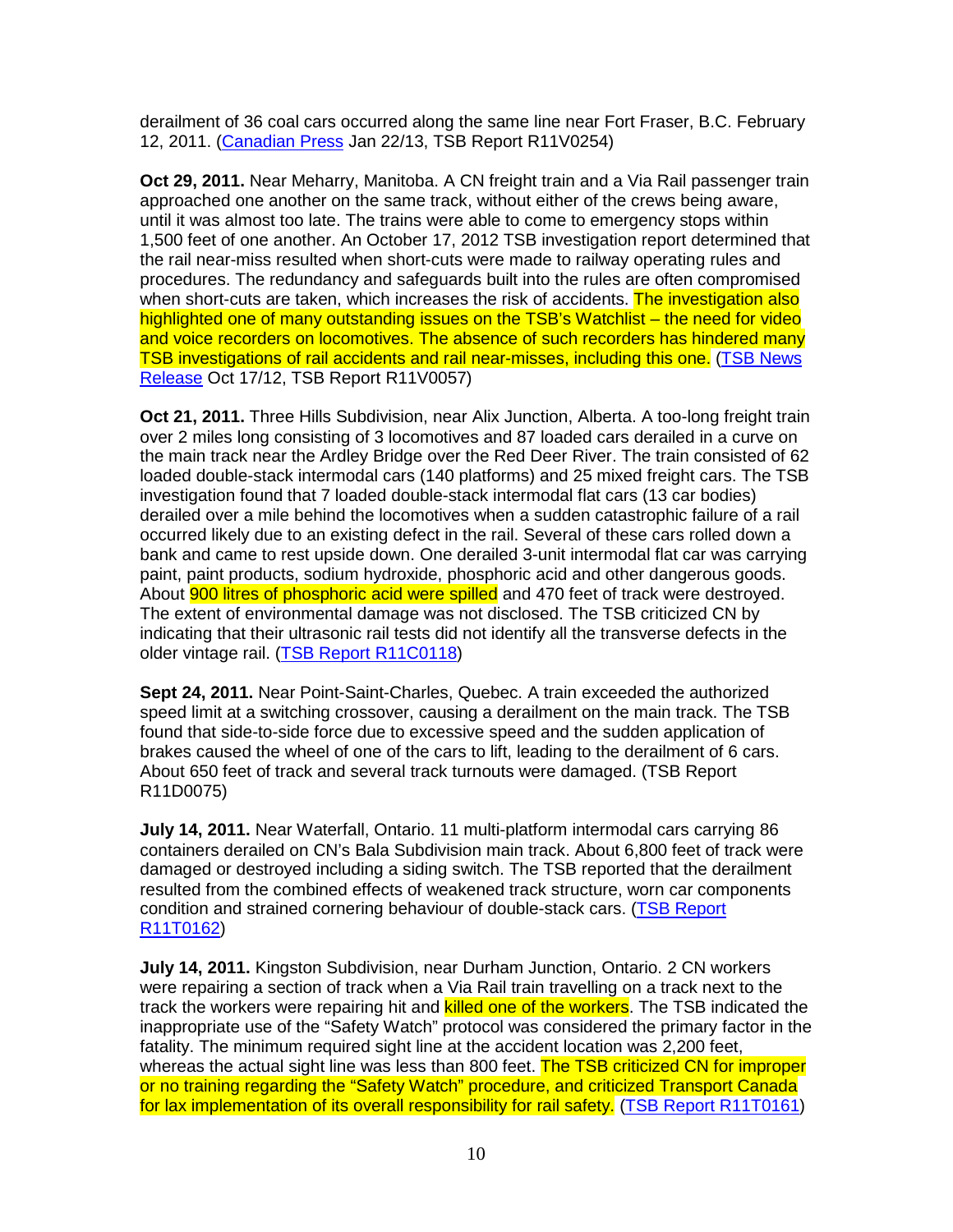**June 23, 2011.** 10km south of Anzac, south of Fort McMurray, Alberta. CN train derailed and an undisclosed amount of an undisclosed chemical leaked from 1 or more of the rail cars. The extent of environmental damage was not disclosed. The Fort McMurray Fire Department, Environment Canada and Alberta Sustainable Resources were all at the scene. Few details were provided by CN officials. (CHED News June 24/11)

**June 23, 2011.** Edmonton, Alberta. 1 CN freight train collided with the tail end of a second stationary CN freight train along the main track near 50<sup>th</sup> Street and the Yellowhead Freeway. The collision resulted in the derailment and toppling of 2 intermodal flat cars and 1 of the locomotives sustaining damage. As well, 6 empty containers and 2 containers loaded with waste paper and metal scrap were damaged. The TSB reported that the moving train was traveling too fast considering the short sight line distance, and that the operating crew was fatigued. (CBC News June 23/11, TSB Report R11E0063)

**June 3, 2011.** Edmonton, Alberta. A moving CN freight train collided with the tail end of a stationary CN freight train. 2 intermodal flat cars from the stationary train derailed, and the lead locomotive in the moving train was damaged. The crew in the moving train did not have a long-enough clear and direct line of sight and did not reduce train speed accordingly before it collided with the stationary train. The TSB investigation report released October 18, 2012 on the collision read, "In the absence of additional backup safety defences in signalled territory, when signal indications are not correctly identified or followed, existing defences may not be adequate to reduce the risk of collision and derailment." The TSB has had an outstanding recommendation for more than a decade regarding this problem and has identified it as an issue on its Watchlist which is a list of issues "the TSB has determined pose the most serious risk to Canada's transportation system." (TSB News Release Oct 18/12)

**May 22, 2011.** Sarnia Rail Yard, Ontario. 2 CN trains collided during switching operations in the yard. 6 tank cars carrying dangerous goods, a locomotive and 2 loaded bi-level auto carriers derailed. About 400 feet of track were damaged. Sarnia Fire and Rescue Services were on the scene and remained on site while CN crews cleaned up the mess. The TSB reported that train movement information was not properly communicated between yard coordinators and operating crews. (The Observer May 24/11, TSB Report R11T0113)

**May 17, 2011.** SW Strathcona County, near Edmonton, Alberta. A CN-caused wildfire burned several acres of a private conservation area – Bretona ConservAction Area. The Strathcona Fire Department and the landowner had to fight the fire and contain it to prevent the entire 100-acre conservation area from burning. The fire occurred only about 100m from the industrial rail yard built in 2010 as a joint project by CN, Cando Contracting Ltd. and Imperial Oil Ltd. to store 225 petroleum tank cars right next to 2 homes and 2 conservation areas. Had the fire spread into the rail yard, it would have been disastrous. CN has refused to compensate the landowner for damages resulting from the wildfire. (Railroaded News Release May 18/11)

**May 8, 2011.** Clover Bar Yard, Edmonton, Alberta. 4 freight cars jumped the tracks. CN did not share information on the contents of the derailed cars. (CTV News May 8/11)

**April 24, 2011.** Prince George CN Yard, British Columbia. A locomotive derailed and appeared to have crashed into cars that were full of coal. (250 News April 24/11)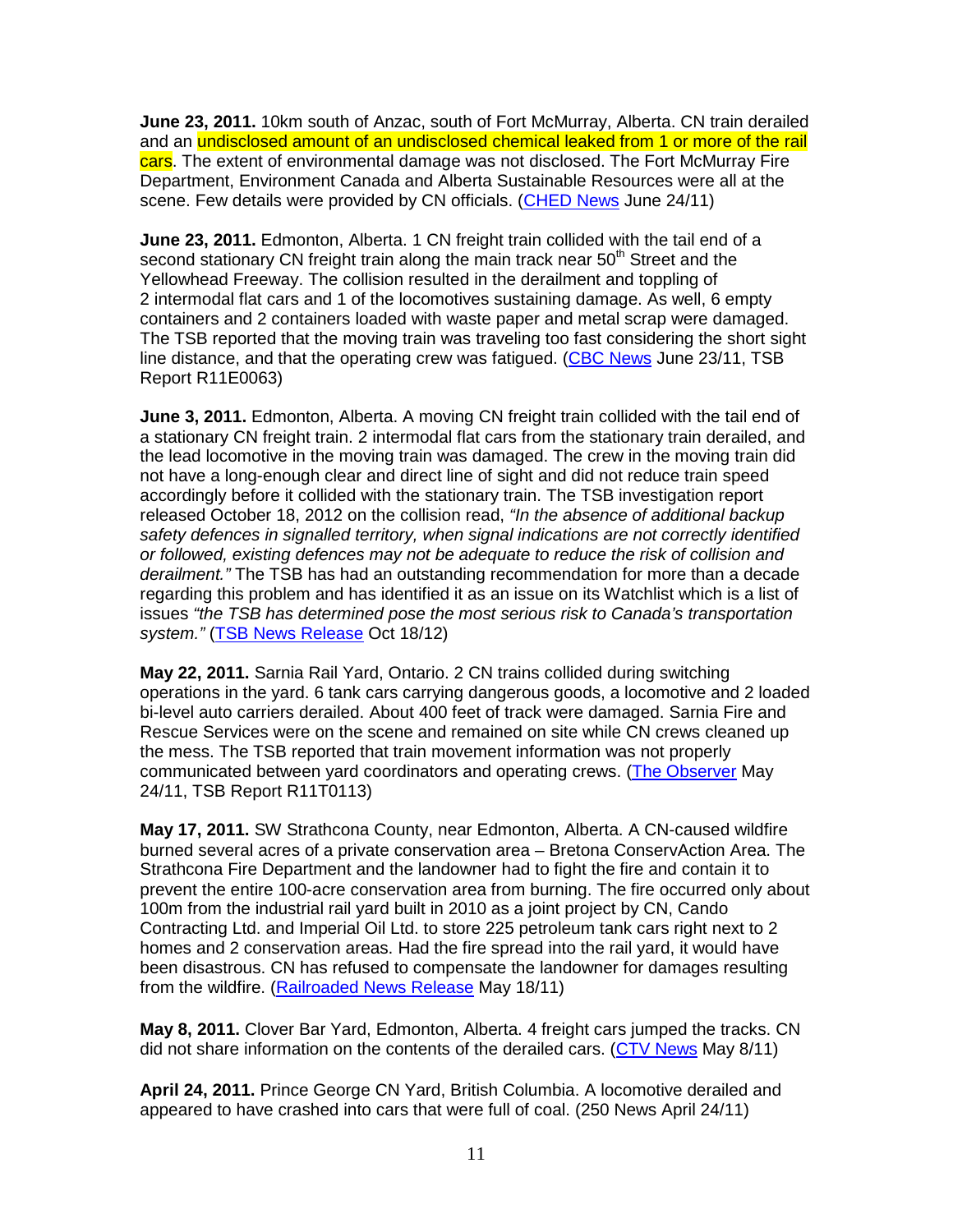**April 22, 2011.** Ikea (Sweden's furniture giant), Tuxedo Yards Development Corp., and Seasons (Winnipeg) JV Corp. are suing CN Rail for unspecified damages to the property where Ikea's new store was to be built in Winnipeg. More specifically, the suit claims CN has refused to remove fill and materials it dumped on the property over several decades. They also claim that while CN has removed the tracks, it didn't take away the ballast used to construct the spur track, and it also left underground drainage pipes all over the property. As well, the companies allege that when a building CN built on the site was being demolished, they found the walls contained hazardous levels of asbestos in the vermiculite insulation. The companies claim they asked CN to remove the material, but finally did it on their own when CN didn't. (Winnipeg Free Press April 27/11)

**March 31, 2011.** Symington Rail Yard, Winnipeg, Manitoba. 10 CN cars derailed and 1 of the toppled cars **spilled an undisclosed amount of gasoline**. (Winnipeg Free Press March 31/11)

**March 27, 2011.** East of Port Hope, Ontario. At least 25 CN cars in a 116-car train derailed. The derailment, considered "significant", occurred on a main line and included spills of dangerous goods - jet fuel and propane. Booms were required in an attempt to contain the spills. A fire broke out and a "Red Alert" was issued through Emergency Management Ontario. A Red Alert means there is "a major risk to health, safety and security". Families from 20 houses were forced to flee their homes. The rail corridor was also shut down. About 67,000 litres of spilled aviation fuel were eventually recovered, while about 133,000 litres made their way into the local environment including the water system, causing undisclosed environmental damage. As with many other CN derailments across North America, CN did not allow the media near the vicinity of the spill to view clean up progress. Fuel spilled during the derailment on the shores of Lake Ontario continued to come up through a swamp area 19 months later. Production on 2 private farm properties was still not back to normal. Not only the farmland near the lake was affected, but the access roadways to them as well. Clean-up has included excavating and hauling away contaminated soil. It is not known whether CN has paid compensation to the farmers for damages. (Toronto Star March 27/11, Northumberland Today April 25/11, Northumberland Today Oct 4/12)

**March 15, 2011.** A U.S. Federal Appeals Court ruled unanimously that CN must honour conditions imposed by the U.S. Surface Transportation Board on CN's purchase of the Elgin Joliet & Eastern (EJ&E) Rail Line that runs between Illinois and Indiana. The decision means CN must pay \$68 million to cover the lion's share of costs in building 2 underpasses in the Chicago area to mitigate rail crossing traffic jams. CN has been battling with 33 communities along the EJ&E main line that are concerned about CN's aggressive approach to the EJ&E takeover. Communities have been concerned about increased rail traffic, increased noise and diesel exhaust pollution, adjacent property devaluation, and increased traffic jams at many rail crossings which have very significant impacts on emergency vehicle response times. (Chicago Business March 15/11)

**March 11, 2011.** A British Columbia Provincial Court convicted CN of an offence under the federal Fisheries Act. CN was sentenced to pay \$75,000 for spilling a deleterious substance – diesel fuel - into a fish-bearing river. In January 2009, Environment Canada was notified of a diesel slick near the confluence of Barker Creek and the Fraser River in B.C. Their investigation confirmed that the source was a fuel pumping station at the CN Rail Thornton Yards. (Daily Commercial News March 14/11)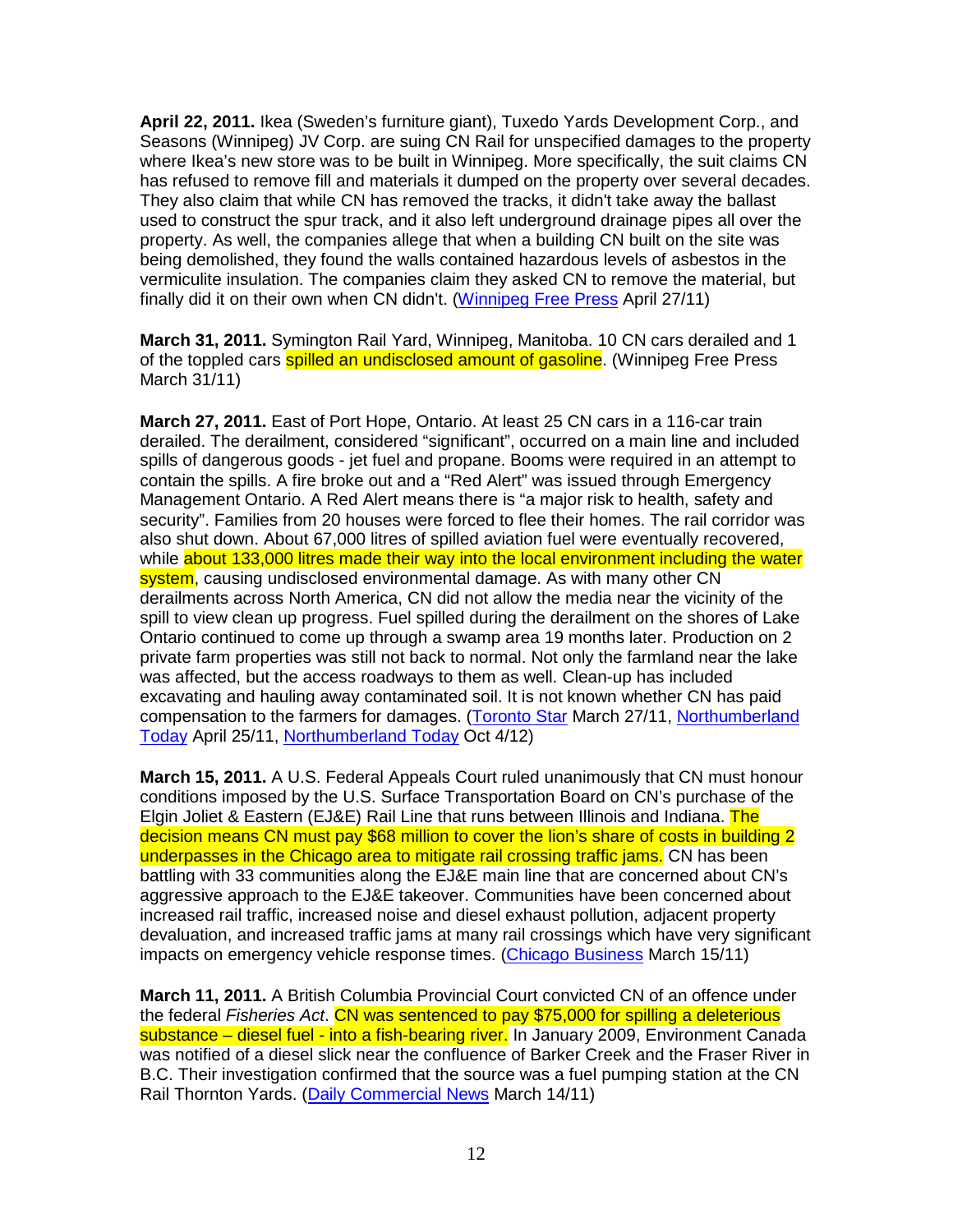**End of Feb 2011.** Kennedy Siding, Pine Pass, British Columbia. CN train carrying 16 propane cars derailed. (250 News Feb 26/11)

**Feb 12, 2011.** Fort Fraser, British Columbia. 36 of 104 loaded CN coal cars derailed on the main track. A rail car wheel fractured when a crack, which had been growing over a period of time, reached such a size that the wheel could no longer support normal service loads. 19 loaded CN coal cars went off the tracks on the same line near Caribou, B.C. December 21, 2011. (TSB Report R11V0039)

**Feb 7, 2011.** Mussey Township, St. Clair County, Michigan. 4 CN cars derailed, **spilling** ammonia nitrate, which is used as a fertilizer. CN did not disclose how much ammonia nitrate was spilled. (The Times Herald Feb 7/11)

**Jan 6, 2011.** Vernon Township, Michigan. A CN train that derailed spilled hydrochloric acid, forcing about 35 nearby residents to evacuate their homes. 12 of about 100 cars came off the tracks, including 4 that toppled over on their sides. 10 tank cars were loaded with toxic hydrochloric acid, 1 carried flammable ethanol and the other was a freight box car. At least 1 tank car with a capacity of 20,000 gallons spilled hydrochloric acid and a cloud of gas drifted into the surrounding area. Hydrochloric acid is toxic and can damage eyes, skin, lungs and other organs. Local authorities monitored air and water quality before lifting the evacuation notice. A CN public relations spokesperson refused to share information on the health of the train crew, saying it is company policy not to discuss the status of employees. CN also did not disclose how much hydrochloric acid had spilled or the extent of environmental damage. (Washington Post Jan 7/11)

**Jan 2, 2011.** 10km west of Tête-Jaune Cache, British Columbia. 33 of 113 loaded CN coal cars derailed at a bend in the track next to the Fraser River, on their way to Prince Rupert. The derailed cars slid onto the riverbank, spilling an undisclosed amount of coal. (Each car carries up to 1 million kg of coal.) A small marsh that drains into the Fraser River was directly impacted by the spilled coal. Crews worked several days clearing up the mess and removing all the debris. A veteran CN employee said the derailment could have been caused by any number of rail defects. (Rocky Mountain Goat Jan 5/11)

**Dec 27, 2010.** Neenah Rail Yard, Wisconsin. Part of a 99-car CN train - 11 empty freight cars - derailed and 7 of them toppled over on the main line. An undisclosed length of track was damaged. (Chicago Tribune Dec 27/10)

**Dec 21, 2010.** The U.S. Surface Transportation Board fined CN \$250,000 for intentionally under-reporting train blockages at railroad crossings along the EJ&E line between Illinois and Indiana. The decision was the first fine ever imposed on a railroad by the U.S. Surface Transportation Board. The decision stated that an investigation into Canadian National's reporting of the blockages, "supports the conclusion that CN has knowingly violated the Board's orders that CN report, on monthly and quarterly bases, the date and descriptive information for each crossing blockage exceeding 10 minutes in duration." For example, U.S. Representative Judy Biggert indicated that CN had reported only 14 blocked crossings lasting 10 minutes or longer for a particular reporting period, whereas the actual number was 1,457, over 100 times the reported number. TRAC (The Regional Answer to Canadian National) stated, "The STB decision brings to light a serious flaw in how railroads are regulated." TRAC has indicated that more needs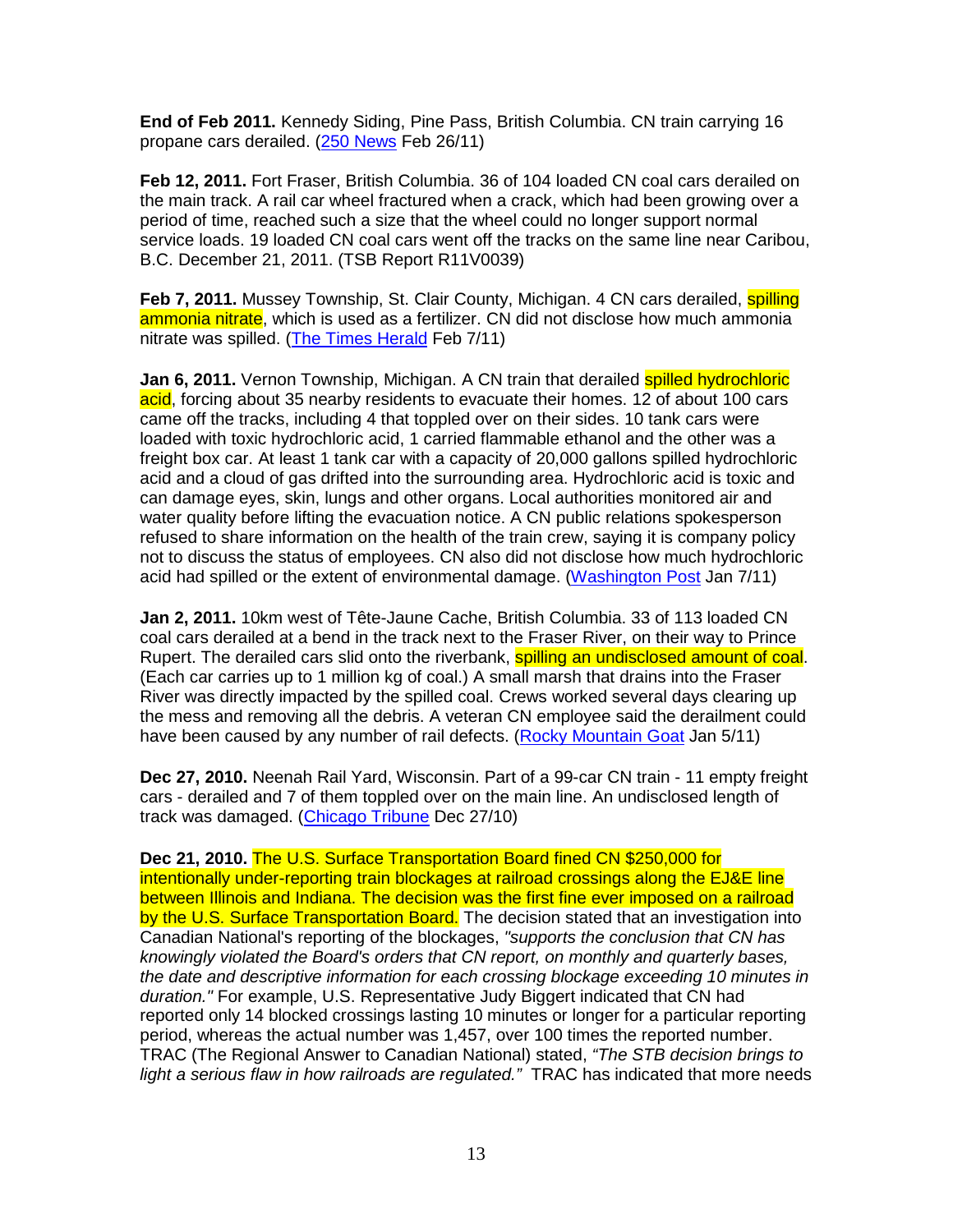to be done to ensure that communities across the U.S. are not harmed by CN's lack of respect for U.S. citizens. (nwitimes.com Dec 21/10, several other sources)

**Dec 10, 2010.** Prichard, Alabama. At least 10 CN cars loaded with coal derailed and 3 overturned, spilling an undisclosed amount of coal and closing Highway 45. (FELA Lawyer News Dec 10/10)

**Nov 27, 2010.** Williams Lake, British Columbia. 2 locomotives derailed, disrupting traffic at a public crossing just north of a rail yard. (Williams Lake Tribune Dec 2/10)

**Nov 21, 2010.** Scotford Rail Yard, Fort Saskatchewan, Alberta. 14 CN cars fell off the track – 10 tank cars and 4 general freight cars - a short 3 months following a 43-car derailment in the same yard. Another CN derailment in the same yard April 6, 2005 involved a hydrogen peroxide spill. (Fort Saskatchewan Record Nov 25/10)

**Nov 19, 2010.** East of Vibank, Saskatchewan. 2 locomotives and 1 empty hopper car derailed, closing Highway 48 for 2 days while CN cleared the derailed locomotives and car, and repaired damages. (Regina Leader Post Nov 20/10)

**Nov 5, 2010.** SW Strathcona County, near Edmonton, Alberta. The first petroleum tank cars were moved in to an industrial rail yard joint ventured by Cando Contracting Ltd., CN and Imperial Oil Ltd. Construction of the new rail yard began June 21, 2010 and was completed by late October. Up to 225 tank cars owned by Imperial Oil Ltd. are to be stored and moved in and out of the rail yard. The rail yard was built only 68m from one home and 163m from another home, and only 30m from 2 conservation areas. This violates minimum set-back distance requirements of the Railway Association of Canada, Federation of Canadian Municipalities and CN's own policy, all of which indicate that new rail yards are not to be built within 300m of any homes. Construction and operation of the rail yard also breaches federal transportation, railway safety and environmental legislation and regulations; Alberta environmental protection and drainage legislation; Canadian Rail Operating Rules; CN environmental policies; CN community relations policies; Imperial Oil environmental policies; and, Imperial Oil community relations policies. (Railroaded News Release July 21/10, Railroaded News Release Nov 8/10)

**Oct 18, 2010.** Kingston Subdivision, near Lancaster, Ontario. CN train derailed 18 cars on the main track, including 6 cars containing dangerous goods. An undisclosed amount of sodium cyanide (solid) was spilled. As a precautionary measure, residents in close vicinity to the accident site left their homes. About 1,000 feet of track were damaged or destroyed. The train consisted of 2 locomotives at the head of the train and 122 cars (59 loaded, 63 empty). It weighed 8,350 tons and was 7,105 feet long. The train derailed due to a rail roll-over partly attributable to improperly assembling the train. (TSB Report R10D0088)

**Oct 10, 2010.** New Haven, Michigan. About 3,000 gallons of diesel fuel spilled from a CN locomotive, causing undisclosed environmental damage. (The Voice News Oct 11/10)

**Oct 8, 2010.** Parry Sound, Ontario. CN train carrying dangerous goods derailed. 19 cars fell off the tracks, 15 of them containing extremely flammable propane and fuel oil. A major emergency response included evacuations, road closures and fire crew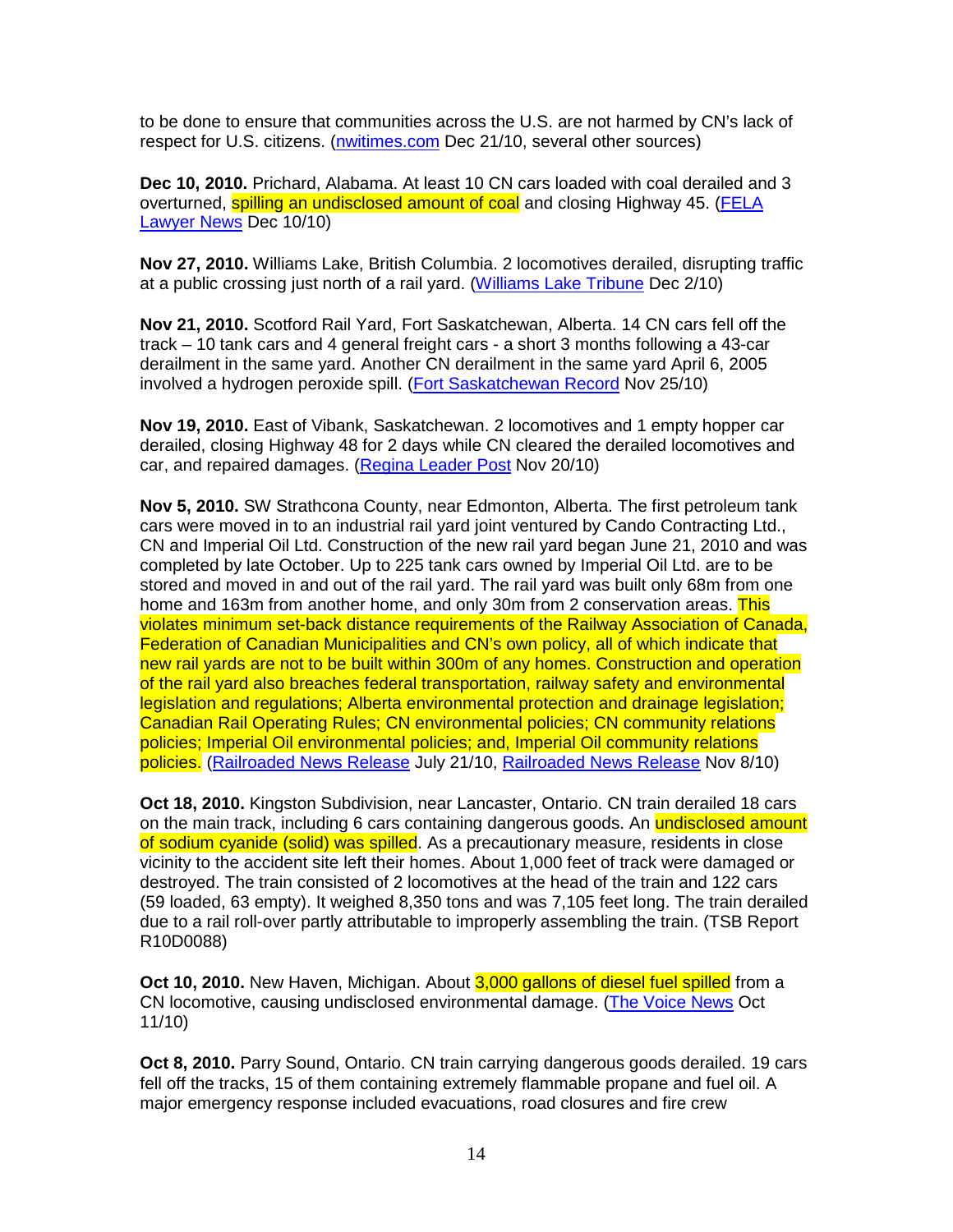deployment. Many rail cars and 1,000 feet of track were damaged. About 40 gallons of fuel oil were spilled. (Cottage Country Now Oct 8/10)

**Oct 2, 2010.** Near Newbrook, NW of Edmonton, Alberta. 2 locomotives and 18 cars derailed on the way from Edmonton to Fort McMurray in a 1½ mile long train with 3 locomotives and 162 cars. (**Edmonton Journal Oct 3/10**)

**Oct 1, 2010.** Near Falding, Ontario. CN freight train derailed 21 cars on the main track. The derailed cars included 8 loaded tank cars containing liquefied petroleum gas and 7 loaded tank cars containing fuel oil. A number of homes in the vicinity of the derailment were evacuated. The TSB found that the train was not properly assembled, braking instructions were not properly followed, and the locomotive engineer was fatigued. (TSB Report R10T0213)

**Sept 30, 2010.** Brimson, North of Two Harbors, Minnesota. 2 CN ore trains collided after one of the trains carrying 116 cars full of taconite ore left a siding and entered the main track before getting permission. It later collided with a CN train with 118 empty rail cars. 3 locomotives and 14 cars derailed, all 5 crew members from both trains were injured, and the derailment resulted in over \$8 million in property damages. The NTSB blamed the collision on the loaded train entering the main line without permission and a lax CN policy on train right-of-way communication on a route without signals. (Duluth News Tribune Feb 12/13)

**Aug 23, 2010.** Saint-Maurice Subdivision, near Clova, Quebec. 17 CN cars (16 loaded and 1 empty) derailed and about half of the cars toppled over on their sides on the main track. About 1,300 feet of track were destroyed. The derailment zone covered a distance of about 1,300 feet. The derailed equipment consisted of 10 gondola cars loaded with wood chips, 1 covered hopper car (sodium cyanide residue), and 6 covered cars carrying newsprint. The train was made up of 5 locomotives and 95 cars (90 loaded and 5 empty), it weighed 13,100 tons and was 5,640 feet long. The derailment occurred when a track slid sideways as the train was passing over it. (TSB Report R10Q0037)

**Aug 18, 2010.** Scotford Rail Yard, Fort Saskatchewan, Alberta. 43 CN tank cars carrying 7 types of hazardous goods including diesel and liquefied petroleum gas derailed, many of them toppling over on their sides. The derailment occurred during switching operations - 1 CN train was shoving 50 loaded and 5 empty cars in the yard when the movement collided with 46 parked empty cars on the track. It is not known whether there were any hazardous products spilled or whether there was any environmental damage, as CN staff made sure no members of the public were allowed near the site. The TSB attributed the derailment to human error and to the poorly lit rail yard during a night time operation. Other CN derailments in the same yard include one April 6, 2005 and another one November 21, 2010 (Edmonton Journal Aug 19/10, Railroaded News Release Aug 19/10, TSB Report R10E0096)

**July 31, 2010.** 15km south of Lytton, British Columbia. A water bomber crashed in the Fraser Canyon while fighting a CN-caused wildfire, killing the pilot and co-pilot. (FireFightersCloseCall.com Aug 1/10)

**July 21, 2010.** 10km east of Prince George, British Columbia. 16 CN cars loaded with coal derailed.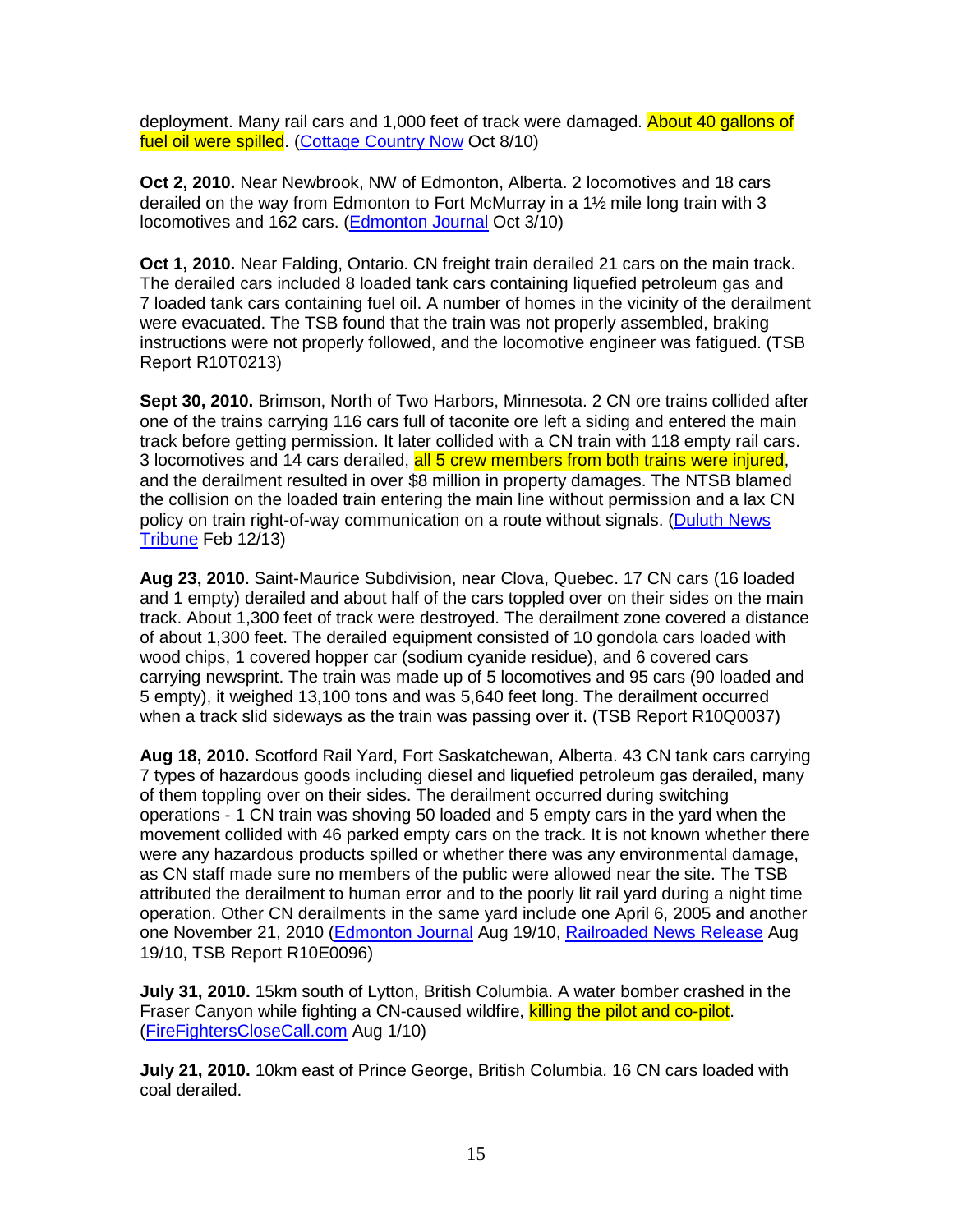**July 20, 2010.** Tk'emlups First Nation Reserve, near Kamloops, British Columbia. A fire investigator is confident that a CN engine in a rail yard ignited a large grass fire on the Tk'emlups First Nation Reserve. In 2009, the City of Kamloops billed CN for \$20,000 for firefighting when sparks from a train ignited a 3-day blaze. These are just a few examples of the many fires caused annually by CN. Idling and slow-moving locomotives, such as in rail yards, pose particularly high fire hazards. (Kamloops Daily News July 23/10)

**July 6, 2010.** Jasper Yard, Jasper, Alberta. A CN freight train collided with a Via passenger train while passengers were disembarking on the station track. The passenger train was pushed to a 45° angle. The CN l ocomotive and one of the Via passenger cars were damaged. The TSB attributed the accident to human error – improper communication between the 2 crews. (TSB Report R10E0080)

**June 15-28, 2010.** Between Sarnia, Ontario and Port Huron, Michigan. About 2,000 rail tank car loads of biodiesel were moved back and forth repeatedly across the Canada/U.S. border without unloading the cars. One CN worker said, "In 25 years, I'd never done anything like it…The clerk told me it was some kind of money grab. We just did what we were told." CN made \$2.6 million from the money-making scheme. (UPI Dec 3/12)

**March 30, 2010.** Pickering, Ontario. 9 cars of a 149-car CN train stretching 9,383 feet and weighing 12,166 tons jackknifed and derailed at the Pickering GO Station on the main track. 1 car spilled a load of lumber and the fuel tank of one of the 3 locomotives was punctured and **spilled 50 litres of diesel fuel which caught fire**. Local residents were concerned about the sixth derailment in as many years along this section of track running from Whitby to Pickering. This is of particular concern to Canadians living next to railways, considering that 12% of all rail traffic carries dangerous goods, according to the Railway Association of Canada. In April 2011, the TSB issued a scathing investigation report faulting the way in which this latest train was assembled. The train was pulled by 3 locomotives, all located in the front of the train, a method the TSB has blamed for a number of other CN derailments involving these too-long and too-heavy trains. Following a similar CN derailment near Brighton, Ontario in 2009, CN had pledged to start building trains over 8,500 feet long by spacing locomotives throughout the train, a technique known as distributing power, which cuts down on in-train forces. The TSB has investigated 10 derailments that involved longer, heavier trains and excessive in-train forces. 9 of these were Canadian National trains. CN has the lowest safety level rating, 1 or 2 on a scale of 5. One of many reasons identified for this poor safety record is the lack of dialogue by CN management with its train operators and the general strained relationship between the railway union and CN management. A "culture of fear" is known to exist within CN, and workers are reluctant to bring safety risks to the attention of their supervisors for fear of reprisal. (TSB Report R10T0056, The Toronto Star March 31/10, Financial Post April 15/11, Consider This April 21/11)

**March 2, 2010.** Morrisburg, Ontario. CN train derailed 26 cars on the Kingston Subdivision main track. The train comprised 2 locomotives and 121 cars (53 loaded, 68 empty). It was 8,703 feet long and weighed 9,641 tons. About 1,400 feet of track, including 4 crossovers, were damaged. The TSB blamed the derailment on a cracked axle and insufficient inspections by CN. (TSB Report R10T0035)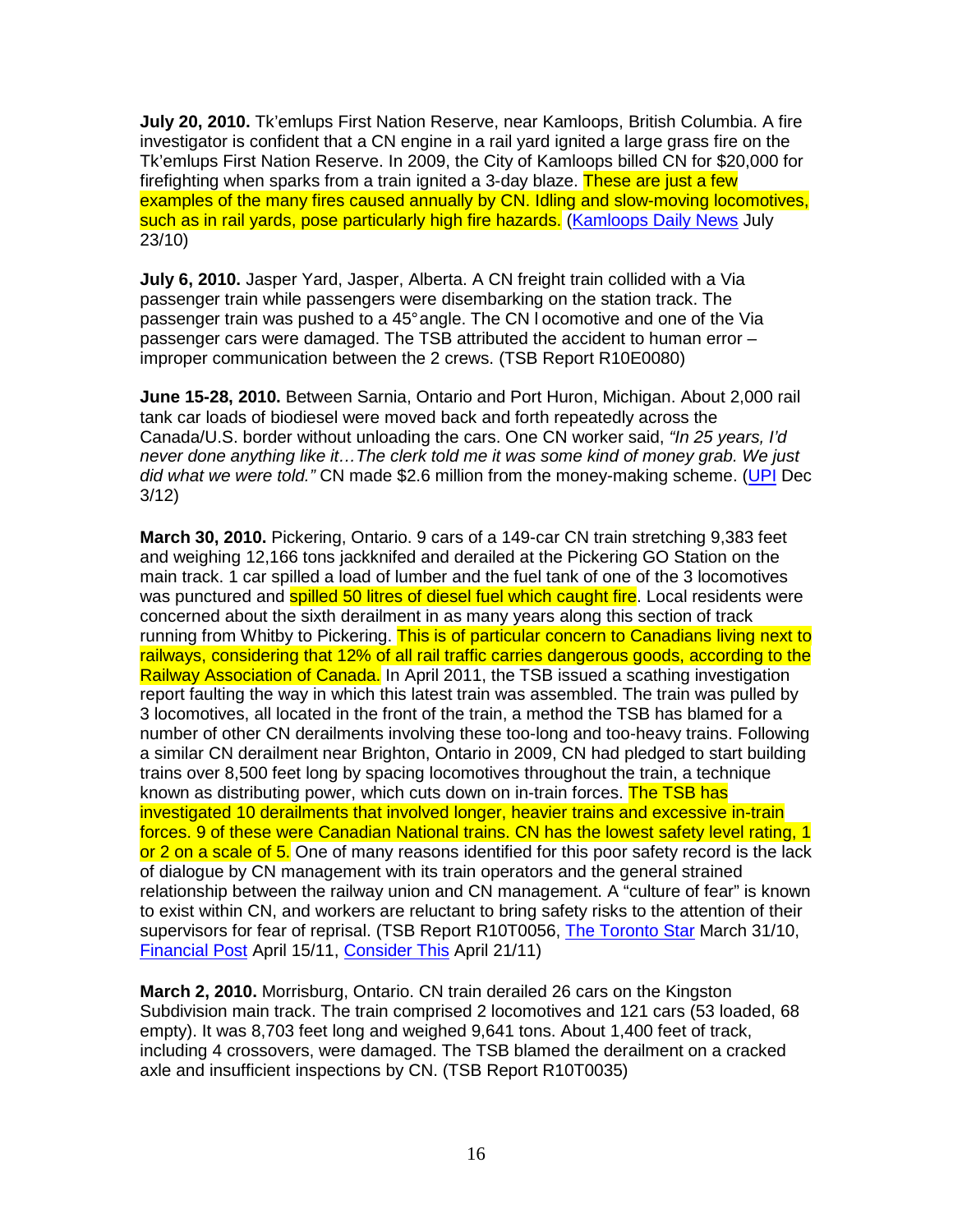**Feb 25, 2010.** St-Charles-de-Bellechasse, Quebec. A Via Rail passenger train on CN track entered a siding track at excessive speed resulting in 2 locomotives and 6 passenger cars derailing on the main track. 2 locomotive engineers and 5 passengers were injured. A house, garage and 6 motor vehicles were destroyed. Via passenger cars and siding track were also extensively damaged. **About 3,000 litres of diesel fuel spilled** from the derailed train, causing undisclosed environmental damage. The TSB reported the following factors as contributing to the derailment: snow accumulation, poor visibility, misinterpretation of the advance switching signal, and safety deficiencies related to medical testing for employees (slow transfer of medical information for locomotive engineers hired by Via Rail from CN and other railways). When the TSB investigation report was released March 6, 2012, TSB officials said Canadians have reason to fear rail safety because the rail industry and Transport Canada refuse to recognize the necessity of maintaining and in many cases improving rail safety measures. (CTV News March 6/12, TSB News Release March 6/12, TSB Report R10Q0011)

**Feb 9, 2010.** MacMillan Yard, Toronto, Ontario. 2 CN cars derailed in the yard during switching operations. 1 of the cars, a tank car, broke into 2 sections and **spilled its entire** load of about 57,000 litres of ferric sulphate – a hazardous corrosive liquid - along the roadway and adjacent tracks. The extent of environmental damage from the spill was not disclosed. 3 additional cars were damaged. The TSB reported that the tank split in 2 due to a small fatigue crack at a weld seam that should have included a reinforcing pad. (TSB Report R10T0020)

**Dec 5, 2009.** Rivers Subdivision, near Spy Hill, Saskatchewan. A CN freight train derailed 36 cars on the main track, including 22 tank cars loaded with dangerous goods – liquefied propane, benzene, plastic pellets. An undisclosed quantity of dangerous goods was subsequently spilled, resulting in a fire which initially involved 34 of the cars and burned for 6 days. All residents within a 1.6-kilometre radius were evacuated. About 400 feet of track were destroyed. The extent of environmental damage was not disclosed. The train consisted of 2 locomotives at the head of the train and 168 cars (142 loaded, 26 empty). It weighed 12,423 tons and was over 2 miles long. The TSB determined the probable cause of the accident was the sudden failure of a rail that had persistent surface defects. (TSB Report R09W0252, several additional sources)

**Nov 21, 2009.** Lac-St-Jean Subdivision, Sainte-Tite, Quebec. A CN train derailed 10 cars (5 loaded and 5 empty) on the railway bridge across des Envies River. About 200 feet of the main track were damaged and one span of the bridge was destroyed. The train consisted of 2 locomotives and 11 cars (5 loaded and 6 empty). It weighed 1,250 tons and was 850 feet long. The derailment was caused by a fatigued rail on the bridge that had developed numerous defects over time. (TSB Report R09Q0047)

**Nov 17, 2009.** Yale Subdivision, near Komo, British Columbia. A CN freight train consisting of 1 locomotive, 45 loaded cars and 13 empty cars struck a debris slide of rock, mud and trees on the main track that derailed the locomotive and 3 cars loaded with copper concentrate. The train struck the slide, rode up and over it and came down on the other side where the locomotive rolled over onto its side. The first 3 cars behind the locomotive jackknifed and derailed. About 833 gallons of fuel were spilled from the locomotive, which overturned on its side, resulting in undisclosed environmental damage. The locomotive engineer sustained contusions and a laceration to his right leg. The conductor suffered a fractured right thumb and contusions. Both were taken by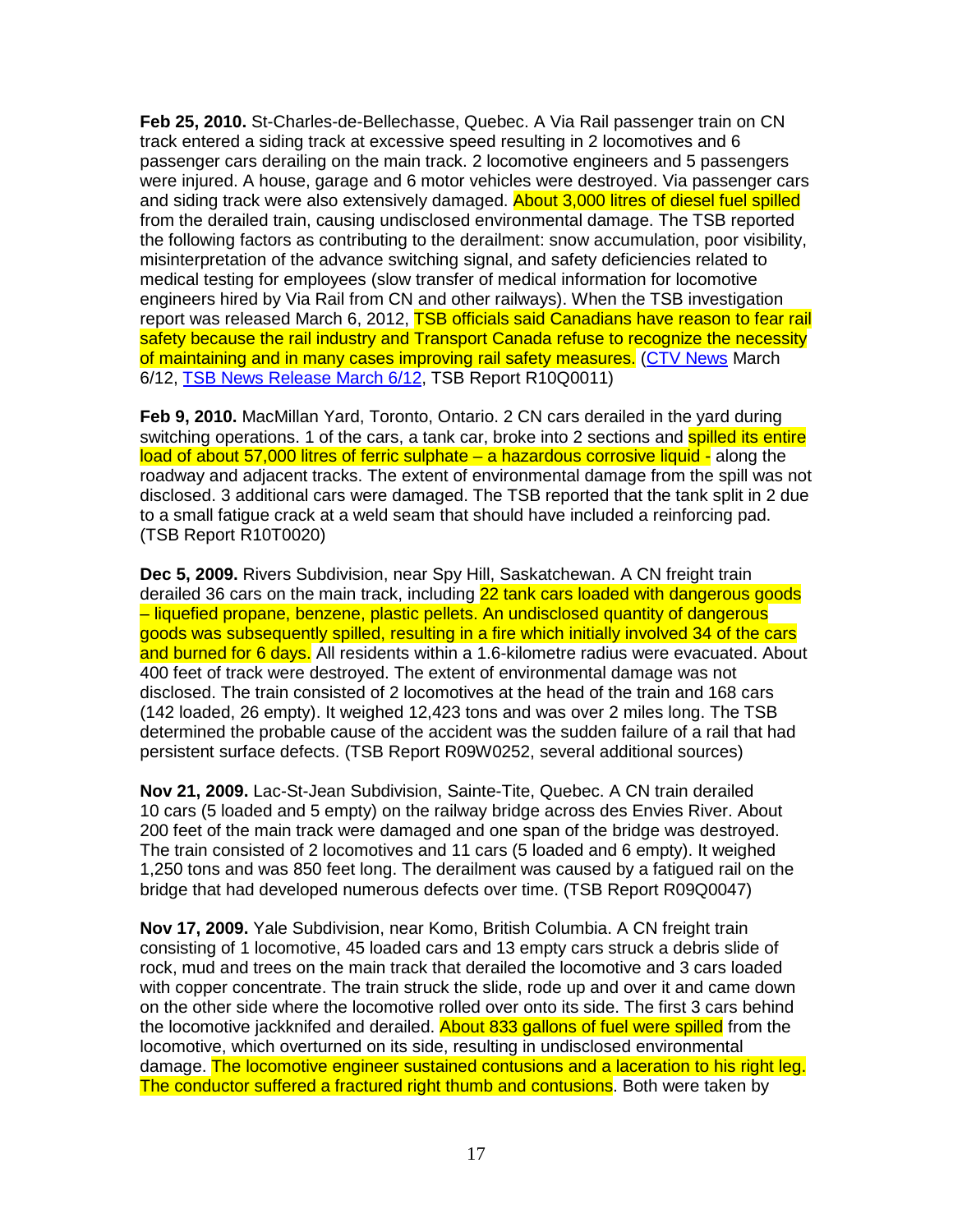ambulance to the hospital in Hope. The train weighed 6,394 tons and was 3,519 feet long. (TSB Report R09V0235)

**July 17, 2009.** Limoilou Yard, Quebec City, Quebec. 5 CN tank cars derailed. A turnout and about 180 feet of track were damaged. Aviation fuel, which is extremely flammable and explosive, leaked from one of the tank cars. A safety perimeter was established around the derailment area. The Dufferin-Montmorency Highway and neighbouring public roads were closed to traffic. The derailment occurred when a track in one of the yard switches rolled over due to the lateral forces exerted by the heavy tank car wheels. (TSB Report R09Q0030)

**June 28, 2009.** Redditt Subdivision, Jones, Ontario. A CN train collided with the tail end of another CN train which was stopped on the main track. As a result of the collision, the 4 intermodal cars (six platforms in total) from the stationary train and the 3 locomotives from the moving train derailed. The locomotive engineer from the moving train was transported to hospital with injuries. The TSB reported miscommunication between the rail traffic controller and the operating crew of the moving train. (TSB Report R09W0118)

**June 19, 2009.** Cherry Valley, Illinois. 19 of 74 tank cars carrying flammable ethanol, derailed at a highway railway crossing where cars waited for the train to pass. 13 of the derailed cars were punctured, causing the ethanol to spill which exploded into a huge fireball. The train, hauling a total of 114 cars, was carrying about 2 million gallons of ethanol. One 44-year-old woman waiting at the railway crossing burned to death, and 9 to 11 others were injured (reports vary). The dead woman's husband was burned but survived and her 19-year-old pregnant daughter was injured and lost her baby. 600 nearby homes were evacuated due to the intensity of the ethanol fire. About 60,000 gallons of ethanol spilled into a creek that flows into the Rock and Kishwaukee rivers, killing a minimum of 72,350 fish, many of which were game species. The Illinois Attorney General found CN Rail responsible for what was characterized as the single-largest fish kill that was not natural in the history of the state of Illinois. Monetary damages were estimated to total \$7.9 million. The NTSB investigation found a washout of the tracks, a failure of CN's emergency communications, and inadequate design of the tanker cars all contributed to the derailment and severity of the accident. The NTSB report released in February 2012 contained many more criticisms of CN. Associated Press research of U.S. statistics revealed that ethanol tank cars have been breached in at least 40 serious accidents between 2000 and mid-2012. An Illinois District County Court ordered CN to pay US\$36 million to settle 2 negligence lawsuits that revealed Canada's largest railway was negligent in the operation, maintenance and supervision of the train and track. (Associated Press Sept 12/12, Rock River Times June 6/12, NTSB Report RAR-12-01)

**May 22, 2009.** CN Walker Yard, Edmonton, Alberta. A fire broke out in the rail yard and was contained within about an hour. Generally, rail yards pose high fire risks because extremely flammable diesel fuel, oil, grease and solvents leak and drip all over the ground from locomotives and rail cars. As well, tank cars carrying flammable products often ignite during derailments and spills in rail yards. (Edmonton Sun May 23/09)

**May 19, 2009.** Becancour, Quebec. A stub sill was reported broken on a tank car loaded with chlorine at a chemical plant. (A stub sill is part of the frame which connects the tank cars.) Based on this particular type of fault, the **TSB warned, "that tens of thousands of** faulty railway cars may be in operation, hauling dangerous goods across Canada". (TSB Report R09W0016)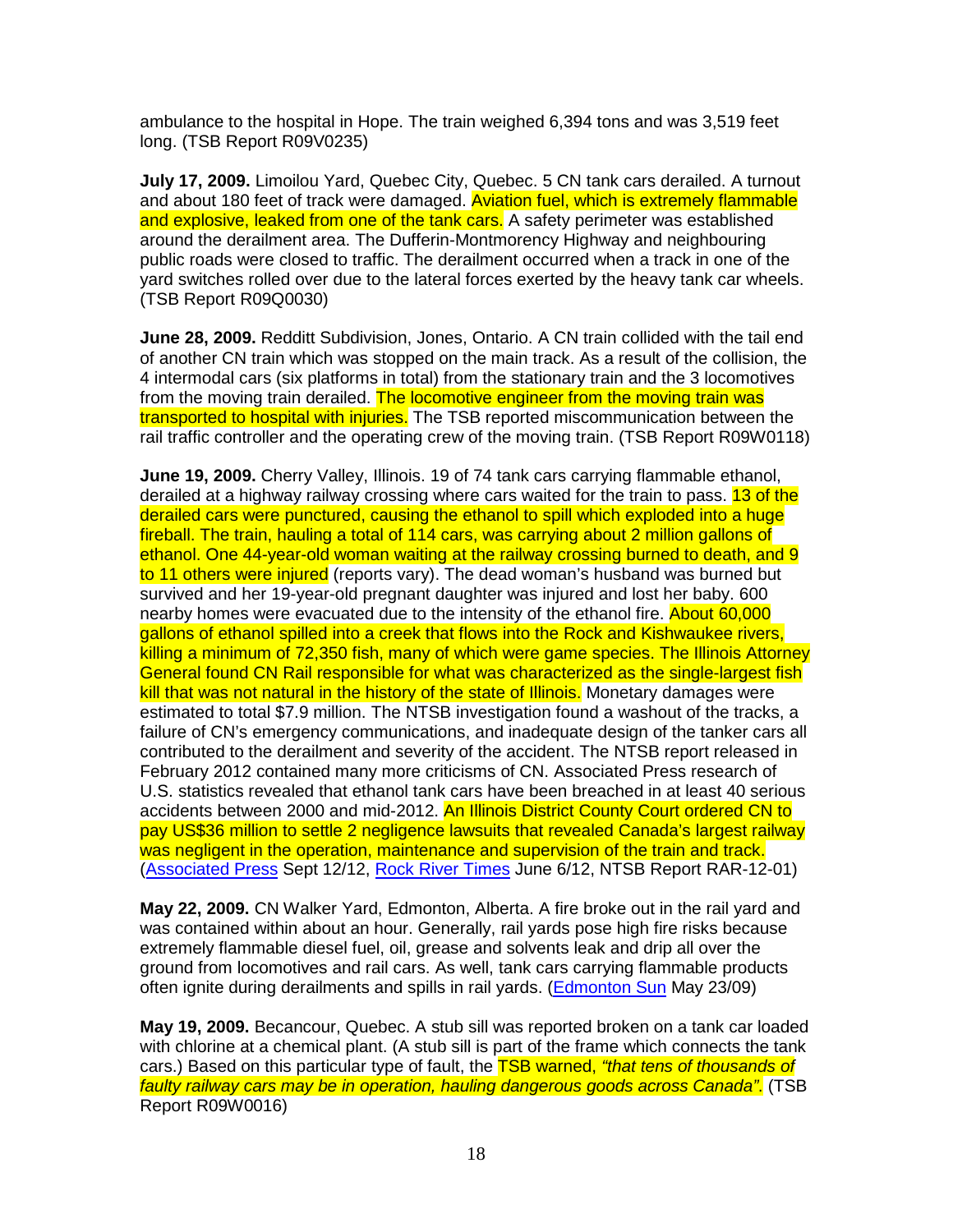**March 21, 2009.** Kingston Subdivision, near Brighton, Ontario. 6 of 137 CN rail cars were ripped off the main track - 3 carrying hazardous materials - after the train, which stretched nearly 2.7km, came to an unexpected and abrupt stop. This forced some of the heavier loaded cars in the back of the train to crash into some lighter empty ones closer to the front, causing the knuckle on the 107<sup>th</sup> car to break. CN and others have been realizing significant cost savings by increasing the length and weight of their trains, and by improperly assembling them, but at the same time this practice is compromising safety. As a result of the increasing number of derailments of too-long, too-heavy and improperly assembled trains, the federal government launched a 2-year study in an attempt to develop regulations to address the problem. (TSB Report R09T0092)

**Feb 13, 2009.** Allanwater Subdivision, Robinson, Ontario. A CN freight train derailed 2 locomotives and 29 cars on the main track. The derailed cars included a load of sodium chlorate and 2 loads of propane. The derailed cars struck an 800-gallon wayside propane tank that fuelled a switch heater, puncturing it and igniting an explosion and fire. The fire engulfed most of the derailment site, including approximately 15 of the 29 derailed cars. 2 tank cars of lard and a carload of lumber were consumed in the fire. Several bulldozers and large backhoes were brought to the accident site to contain the fire and to work on restoring the rail line. The heavy equipment spread the damaged rolling stock about the site and covered it in snow in an effort to extinguish the fire, which burned for about 24 hours. The train consisted of 2 locomotives at the head of the train and 94 cars. It weighed 10,386 tons and was 6,061 feet long. The TSB was unable to determine the cause of the derailment because the wrecking and restoration work had commenced without TSB consent. (TSB Report R09W0033)

**Jan 14, 2009.** Near Dugald, Manitoba. A faulty stub sill went undetected, allowing a tank car loaded with 51,500 pounds of flammable liquid propylene to separate from the rest of the train before coming to a stop. (A stub sill is part of the frame which connects the tank cars.) In a scathing report issued August 25, 2010, the TSB said the lack of formal protocols to record and report stub sill failures may prevent other broken parts from being found before the next accident. The TSB warned "that tens of thousands of faulty railway cars may be in operation, hauling dangerous goods across Canada". The TSB continued, "Approximately 41,000 cars within the North American tank car fleet are equipped with this model of stub sills, and approximately 35,000 of them are in dangerous goods service…These numbers are alarming and must not be ignored." Adding to the concern, Transport Canada, the regulator, was either unaware of, or had limited information regarding, stub sill failures so the problem has gone undetected. The TSB strongly suggested Transport Canada take the lead in coordinating with the railway industry and other North American regulators on the issue of reporting stub sill failures. (This does not appear to have been done.) Adding to the risk, the TSB said today's trains are longer and heavier than ever, making them more difficult to control. Alarmingly, stub sills manufactured according to older design criteria may be more susceptible to failure in the current operating environment of longer heavier trains. Prior to the mid-1990's, an average train in main-track service was about 5,000 feet long and weighed 6,000 to 7,000 tons. Following the privatization of CN in 1995, some of the trains are now over 12,000 feet long and weigh more than 10,000 tons. (TSB News Release Aug 25/10, TSB Report R09W0016)

**Dec 31, 2008.** Drummondville Substation, near Villeroy, Quebec. 33 CN cars derailed on the main track - 7 tank cars with residue, 6 empty box cars and 20 loaded covered hopper cars. 2 main-track turnouts were damaged. A switch heater gas line was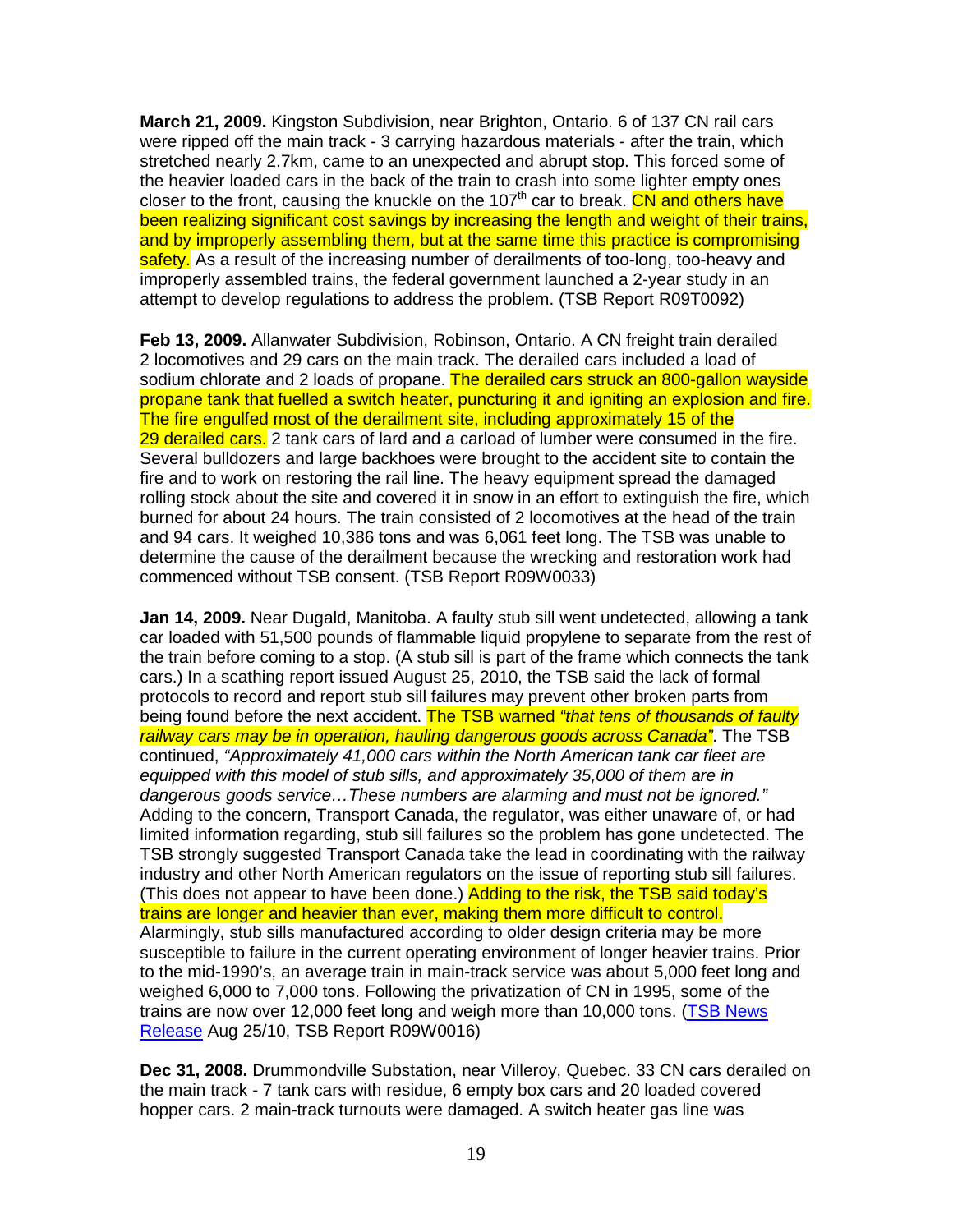severed, causing about 2,000 gallons of propane gas to leak into the air. About 500 feet of track were destroyed. The train consisted of 3 locomotives and 115 cars (70 loaded and 45 empty), weighed 10,800 tons and was 7,000 feet long. The local fire department was advised by local residents of the accident, arrived on the scene shortly thereafter, and established a safety perimeter, evacuating about 70 residents from the area. Passenger and freight train service were suspended for several days. The TSB reported that the train derailed when the switch heel block joint failed under the weight of the train, and that a simple wrench test would have detected the loose switch bolts. (TSB Report R08Q0028)

**Dec 18, 2008.** Edson Subdivision, Peers, Alberta. A CN freight train weighing 9,444 tons and 8,244 feet long derailed 48 of its 147 cars on the main track. The derailed cars included 16 loaded hopper cars, 7 loaded centre beam bulkhead flat cars, 3 loaded box cars, 12 empty covered hopper cars, a loaded gondola, and 9 tank cars carrying residue. The first 6 derailed cars had left the track on the high side of a curve. The following 42 cars were derailed on both sides of the track. About 1,715 feet of main track were damaged. The TSB reported that, as the train was travelling through the curve, the high rail likely broke under the 21st car or one of the adjacent cars due to heavy loads and inservice forces. (TSB Report R08E0150)

**Oct 21 & 22, 2008.** Symington Yard, Winnipeg, Manitoba. 3 CN cars derailed in the yard on October 21. On October 22, a CN mechanical crew was cleaning up the derailment site. While one of the clean up crew members was monitoring a crane that was lifting a derailed car, the employee was struck by a locomotive that was in switching operation right next to the derailment work site. The employee, who suffered a broken wrist, a facial laceration and a bruised knee, was taken to the hospital. The TSB questioned why CN decided to resume normal switching operations so quickly and so close to the derailment site where clean up activities were underway. This resulted in reducing the physical space available to the clean up crew and, therefore, the level of protection. The locomotive struck the employee because the physical space required to conduct re-railing activities was insufficient. (TSB Report R08W0219)

**Oct 1, 2008.** Near Hamiota, Manitoba. 11 empty cars of a 153-car CN train derailed, causing major damage to both the rail lines and the cars. (TCRC76 Oct 2/08)

**July 3, 2008.** CN Bedford Subdivision, Halifax, Nova Scotia. A Via Rail train was moving westward exiting a loop track. At the same time a CN train was reversing eastward toward Halifax Ocean Terminals. In an area where sightlines were restricted due to the curvature of the track and a rock cut, the 2 trains collided. As a result of the collision, 2 locomotives, a baggage car and 5 coaches of the Via train were severely damaged. There was also some track damage. (TSB Report R08M0063)

**June 23, 2008.** Wabamun, Alberta. A stub sill on a tank car completely severed from the car during normal CN train operation. The car was scrapped with, unfortunately, no record of the stub sill failure which could have helped fix the problem on many other tank cars carrying dangerous goods. (A stub sill is part of the frame which connects the tank cars.) Based on this particular type of fault, the TSB warned, "that tens of thousands of faulty railway cars may be in operation, hauling dangerous goods across Canada". (TSB Report R09W0016)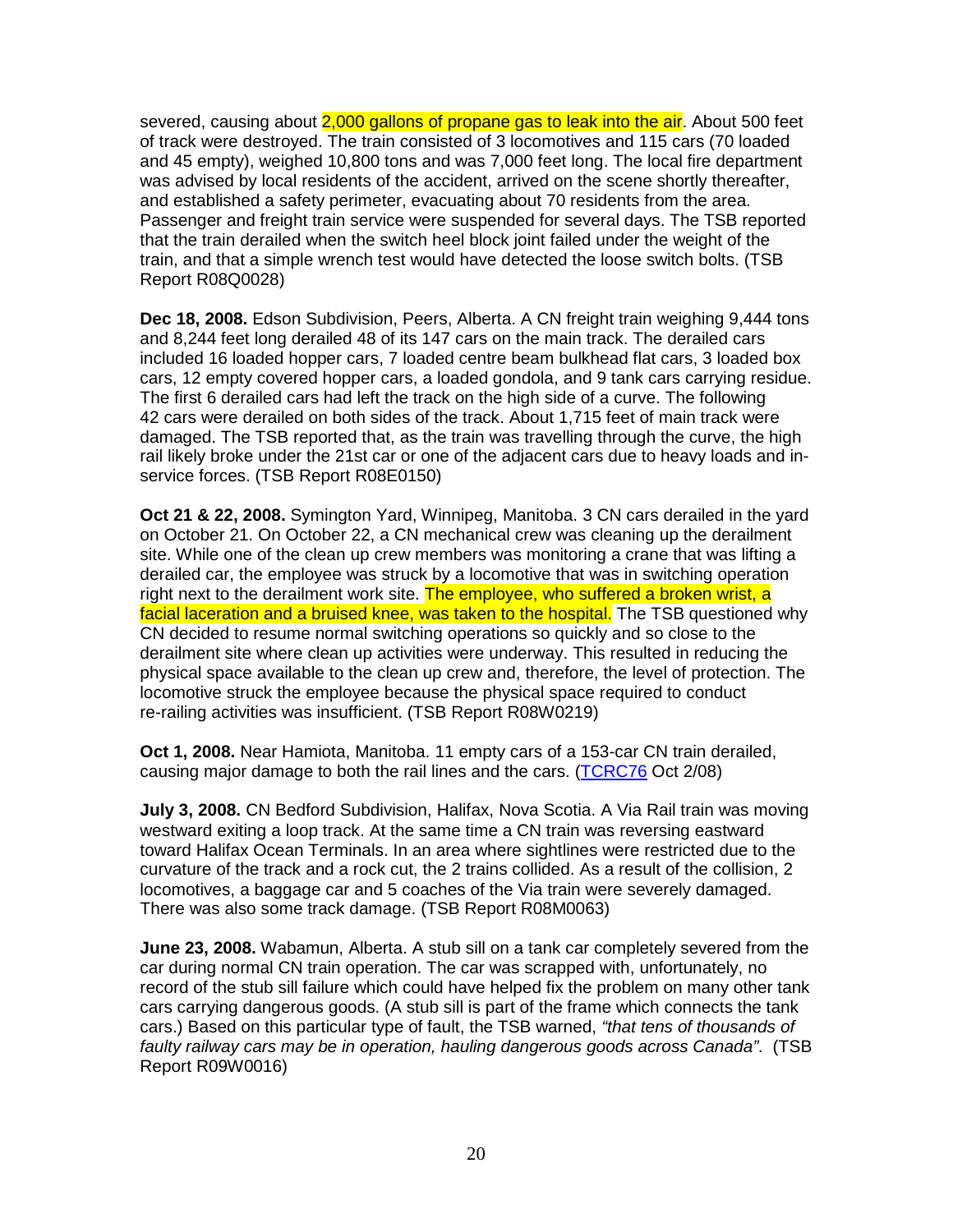**May 2008.** Standing Committee on Transport, Infrastructure & Communities released its report on Rail Safety in Canada. The report was particularly critical of CN's carrying out of safety standards and manner of reporting safety issues. The Committee wrote, *"Due* to the frequency of rail accidents in Canada in the last few years, notably in British Columbia, Alberta, Ontario and Quebec, there is a concern that the rate of accidents is on the rise. The repercussion from these accidents has been severe in terms of human fatalities and environmental damage." The Committee remained concerned about both the increase in main track derailments and the need for better rail safety generally across the country. There is a lack of accountability by both Transport Canada and the railroads with regard to rail safety. Transport Canada is not accountable enough in enforcing safety regulations, ensuring the implementation of safety procedures is more consistent across the country, conducting safety audits and making safety audit results public. Transport Canada needs more resources and needs a more hands on approach to rigorous inspection programs and to enforcing safety regulations. The railways, particularly CN, were criticized for the lack of meaningful management-employee consultations, poor crew training, poor employee fatigue management, and poor prioritizing and carrying out of safety procedures. The Committee also criticized Transport Canada and the railways for the serious delays in implementing the Safety Management Systems, developed 7 years earlier. On a scale of 1 to 5, with 5 being the optimal level, CN was at level 1 or 2, CP at 3 and Via Rail at 4 in terms of progress to properly implement the Safety Management Systems. CN employees were reluctant to report safety violations, for fear of reprisals from the company, and stated they were working within a "culture of fear". The fear of discipline for reporting safety violations was viewed by CN employees as a major deterrent to reporting such violations. The Standing Committee developed 14 recommendations to address the above-mentioned shortcomings. (Standing Committee Report May 2008, Maclean's July 7/08)

**Feb 18, 2008.** Oakville Substation, Aldershot, Ontario. 20 CN cars derailed including 5 residue tank cars - 3 containing sulphuric acid residue and 2 containing sodium hydroxide residue. There was significant structural damage to a neighbouring industrial building. The train consisted of 3 locomotives and 139 cars (79 loaded, 43 empty, and 17 residue tank cars). It weighed 11,908 tonnes and was 8,027 feet long. The TSB reported that a rail car wheel broke while the train was moving through a curve in the track. The wheel was defective and had been deteriorating for some time. The TSB said without an appropriate quality assurance process for inspecting wheels, derailments will continue. (TSB Report R08T0029)

**Oct 30, 2007.** Malport, Ontario. A CN freight train derailed while stopping to set off a block of intermodal cars. The train consisted of 4 locomotives at the head of the train and 131 cars (59 loaded and 72 empty), was 7,839 feet long and weighed 7,810 tons. 32 cars derailed and about 2,500 feet of track were destroyed or damaged. The TSB investigation determined that weakened track rolled over, initiating the derailment. The derailment actually consisted of 2 separate derailments, an initial one involving only 2 cars, and then a subsequent one that resulted in other derailed cars continuing to spread rail until the added drag finally brought the train to a stop. (TSB Report R07T0323)

**Oct 27, 2007.** Edson Subdivision, Peers, Alberta. A CN train did not stop prior to a stop signal on the main track and collided with a second CN train that was entering the siding. As a result of the collision, the locomotives and 22 cars of the train that could not stop derailed; 10 other cars were damaged but did not derail. 5 cars on the train that was hit derailed and 4 other cars were damaged but did not derail. The TSB reported that the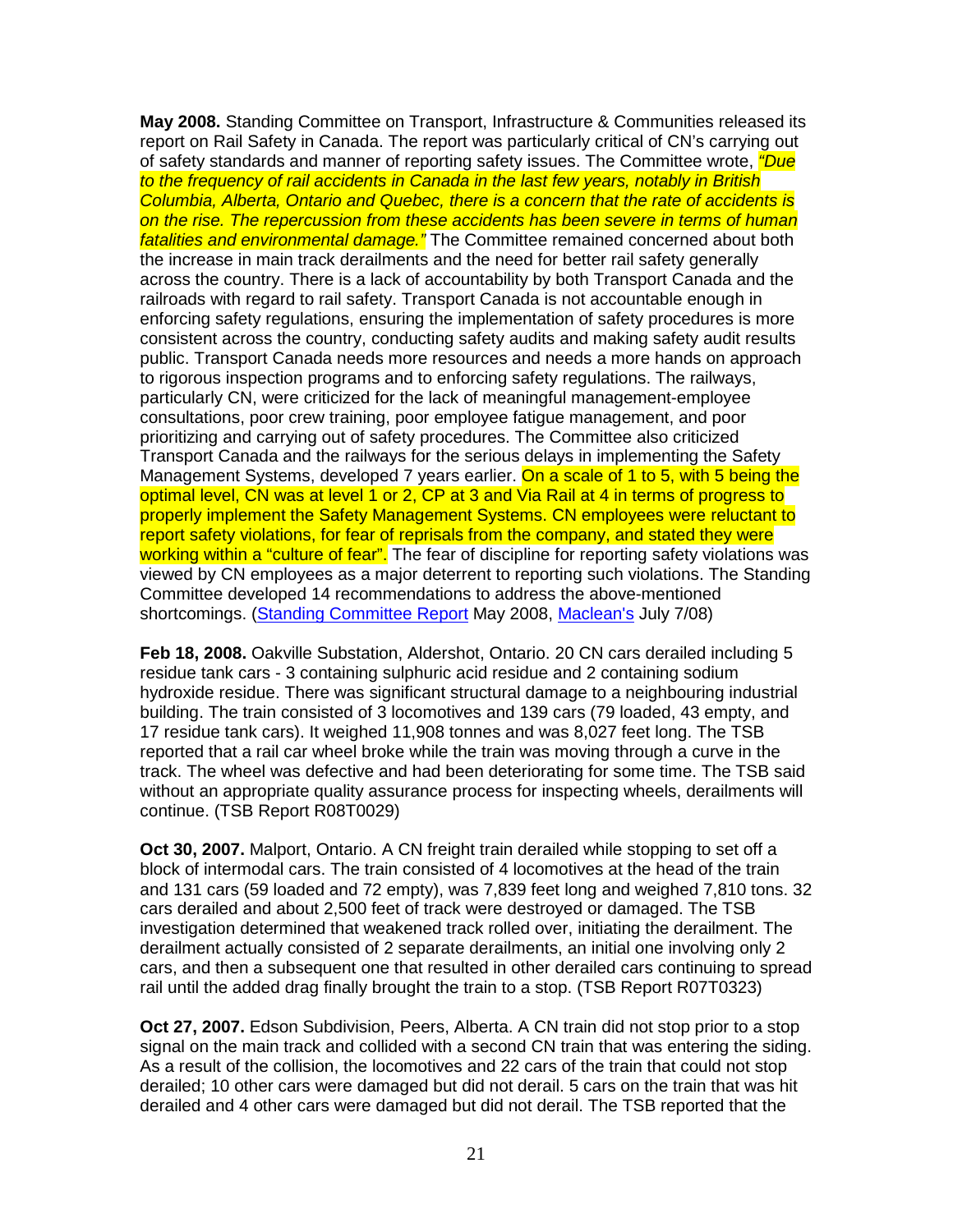locomotive engineer in the train that failed to heed the stop signal was fatigued. The report said despite previously-acquired knowledge on employee fatigue, the countermeasures that CN had in place were ineffective. In view of the severity of the accident and the availability of other crews at that location, consideration should have been given to relieving the crew from the train that missed the stop signal. (TSB Report R07E0129)

**Sept 17, 2007.** Halton Subdivision, MacMillan Yard, Toronto, Ontario. A CN train remotely controlled by Beltpack and consisting of 67 loaded cars and 30 empties sidecollided with the tail end of a second CN train. 2 locomotives and 2 cars from the remotely controlled train derailed. 6 cars on the other train derailed and/or sustained damage, including 2 special dangerous goods tank cars containing chlorine gas. Both of these cars were severely damaged. About 3,785 litres of diesel fuel spilled from the derailed locomotives and seeped into the ground. About 3,000 litres of diesel fuel were reported to have been recovered and 4 tons of contaminated soil was removed. The extent of environmental damage was not disclosed. The remotely controlled train weighed 9,054 tons and was 5,914 feet long. The TSB reported that the new conductor operating the train by Beltpack remote control had inadequate training and experience for switching long, heavy trains by remote control. The TSB also indicated that the train was actually too long and too heavy to be operated by remote control at all. (TSB Report R07T0270)

**Sept 17, 2007.** 48km east of Terrace, British Columbia. 29 of 99 grain cars derailed on CN's northern B.C. main line. (Business Edge May 10/07)

**Aug 4, 2007.** Chetwynd Subdivision, CN Yard, Prince George, British Columbia. During a switching operation in the yard located on the banks of the Fraser River, a CN train remote controlled by a Beltpack and pulling 53 loaded cars struck a second CN train which was entering the yard. The remote controlled train struck a car loaded with gasoline, derailing it as well as the adjacent car also loaded with gasoline. 2 locomotives, a yard slug unit (a car that provides traction and braking effort to a locomotive) and a centre beam flatcar loaded with lumber in the remote controlled train derailed. A massive fire broke out, burning and destroying the 2 tank cars loaded with gasoline, the centre beam flatcar, as well as the 2 locomotives and slug unit of the remote controlled train. About 172,600 litres of fuel (1,600 litres of diesel and 171,000 litres of gasoline) were spilled, some of which was consumed by the fire. Water bombers were called in to help fight the fire. Health officials issued a voluntary evacuation order for nearby residents. An undisclosed amount of gasoline also spilled into the nearby Fraser River as slicks were seen swirling downstream. The extent of environmental damage was not disclosed. The TSB investigation reported that the CN staff operating the train by remote control Beltpack were inadequately trained and had no experience switching long, heavy trains by remote control. (CBC News Aug 4/07, TSB Report R07V0213)

**April 28, 2007.** Kingston Subdivision, Cobourg, Ontario. A CN freight train derailed a Herzog track maintenance machine and 21 empty multi-level cars on the main track. During the derailment, the fuel tank on the Herzog maintenance unit was punctured, spilling about 9,084 litres of diesel fuel. The fuel ignited, setting fire to the Herzog unit and about 1,000 feet of track structure, including the Burnham Street level crossing. The local fire department responded and extinguished the fire. The train consisted of 3 locomotives at the head of the train and a mix of 84 empty and loaded cars. It was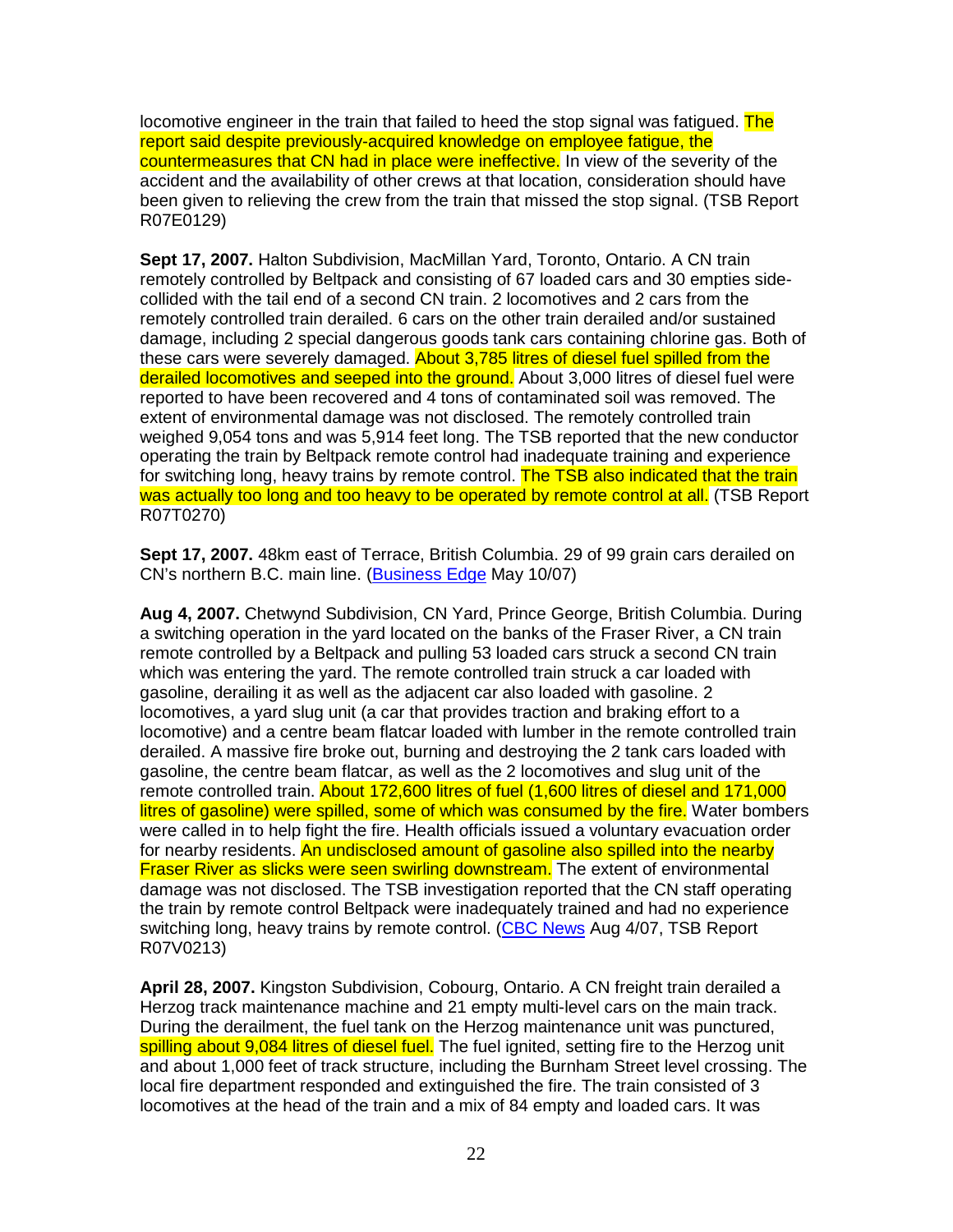9,602 feet long and weighed 9,000 tons. The TSB investigation determined that the marshalling of the train, with placement of a car equipped with non-standard couplers at the head-end of a train with significant trailing tonnage, was a contributing factor to the accident. A quote from the TSB report read, <sup>"</sup>CN's train design planning system does not take weight distribution within the train into consideration when the train service plan is produced. In comparison, other Canadian railway companies require that freight trains be made up…with the loads marshalled closest to the locomotives to reduce the probability of undesirable track/train dynamics occurrences." The TSB also wrote, "Despite a recent derailment under similar circumstances where Canadian National investigators were made aware of the unique coupler design of the Herzog machine, the machine was allowed to be marshalled in trains without additional restrictions." (TSB Report R07T0110)

**March 29, 2007.** North of Huntington, Quebec. A CN freight train derailed 8 cars on the main track. 4 of the derailed cars were tank cars loaded with sulphuric acid (a dangerous good), 2 cars were loaded with wood products and 2 cars were loaded with paper. 6 of the cars, including 3 of the tank cars loaded with sulphuric acid, flipped over on their sides down an embankment. The train consisted of 2 locomotives and 80 cars (78 loaded and 2 empty). It was 4,771 feet long and weighed 10,382 tons. About 1,200 feet of track were damaged. In some places the track had buckled and was forced laterally up to 2 feet. The TSB reported the rail anchoring condition was poor and may have contributed to the derailment. (TSB Report R07D0030)

**March 12, 2007.** Queen's switch, Kingston, Ontario. CN freight train derailed 32 cars. (Colin Churcher's Railway Pages)

**March 7, 2007.** Chicago, Illinois. The crew of a CN train left 2 locomotives, which had only air brakes applied, on a grade at CN's Lumber Street interchange. The 2 uncontrolled and unmanned locomotives rolled about 1,789 feet along CN's track and onto Amtrack's track where they collided with the lead locomotive of a standing Northern Illinois Regional Commuter Railroad (Metra) train. About 55 passengers were aboard the eighth Metra passenger car at the time of the collision. The other 7 passenger cars were empty. 7 passengers and the Metra engineer and assistant conductor were transported to area hospitals with minor injuries. The total property damage was estimated to be \$75,766. The NTSB determined the probable cause of the collision was the failure of the CN engineer and conductor to properly secure the CN locomotives before leaving them unattended. (NTSB Report RAB-07-04)

**March 3, 2007.** Napadogan Subdivision, Juniper, New Brunswick. A CN freight train derailed 18 cars, including 3 dangerous goods tank cars (liquefied petroleum gas residue) on the main track. The derailed equipment consisted of 12 empty covered hopper cars, 2 tank cars that contained non-dangerous goods residue, and 3 tank cars which contained liquefied petroleum gas residue. They had detached from the train and piled up on either side of the main track. 10 of the cars were destroyed. The 3 liquefied petroleum gas tank cars experienced some jacket damage. Rail car wheel sets were strewn about the derailment site. There were more than 50 broken rails in the 14 miles between Juniper and the accident site. Damaged infrastructure included 2 switches, a hot box detector and its associated bungalow, a private crossing for a logging road, as well as 14 miles of track. The train consisted of 3 locomotives and 100 cars (42 loaded, 49 empty, and 9 with residues), weighed 7,600 tons, and was 6,850 feet long. The TSB reported the train derailed following the fracture of a wheel caused by the improper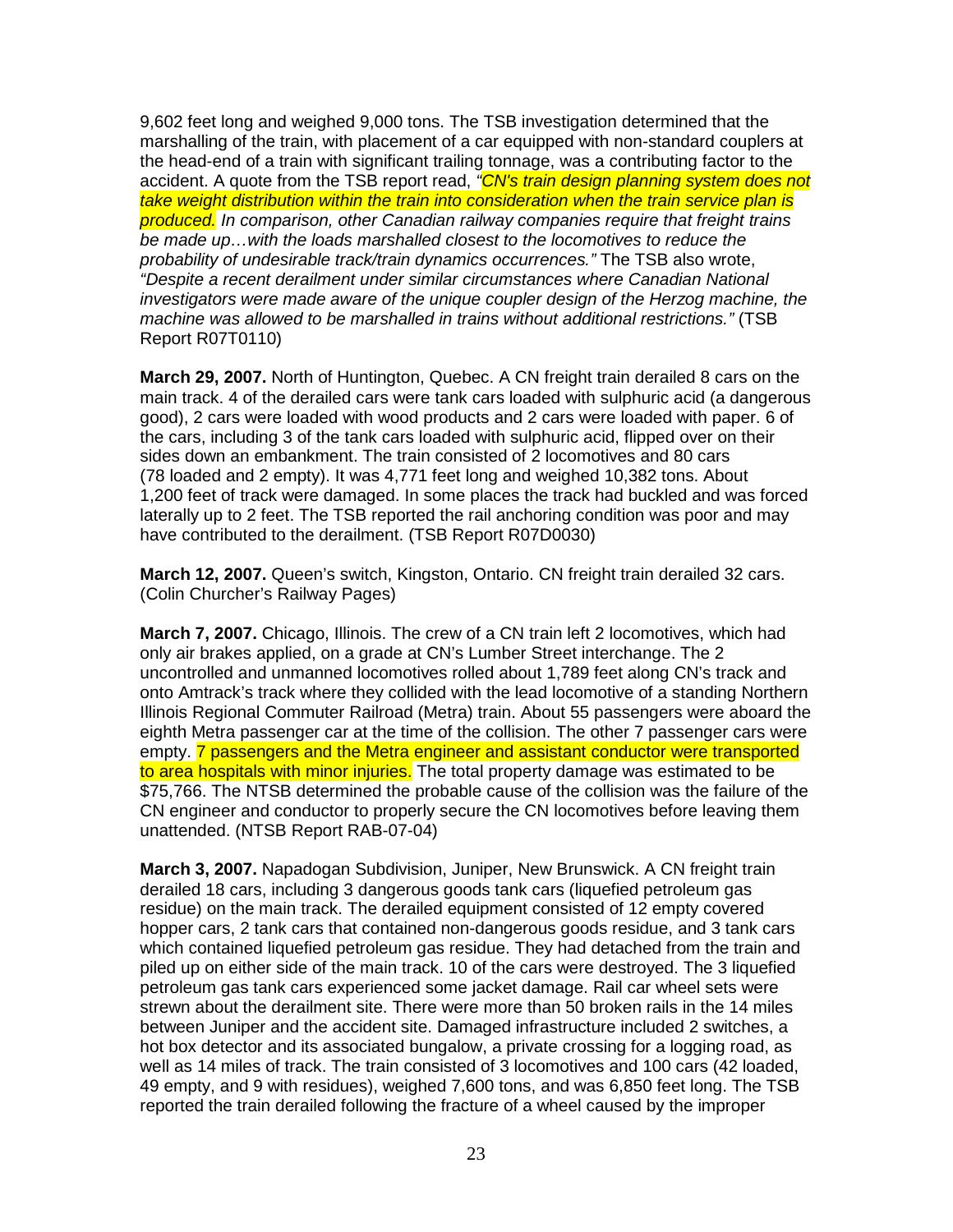functioning of the car's air brakes due to a stuck slide valve on the service portion. (TSB Report R07M0017)

**Feb 13, 2007.** Sprague Subdivision, Symington Yard, Winnipeg, Manitoba. A CN train remote controlled by a Beltpack was accidentally made to travel westward during a switching operation when the operator meant to send the train eastward. The remote controlled train sideswiped a second CN train that was outbound. 4 empty covered hopper cars from the remote controlled train derailed. A total of 9 cars were damaged. The first 2 derailed cars were on their side, the third car came to rest at a 45° angle and the fourth derailed car remained upright. On the outbound train, 3 covered hopper cars loaded with grain and 1 empty covered hopper car were damaged. As well, a stationary empty auto rack car, which was stored on an adjacent track, was damaged. The TSB warned that greater care was required by CN operators who control trains in rail yards with remote controls. In this particular case, the operator was sitting in a motor vehicle that was travelling away from the train which made it very difficult to visually monitor the train he was operating by remote control. (TSB Report R07W0042).

**Feb 12, 2007.** Drummondville Subdivision, near Drummondville, Quebec. 8 of 105 cars in a CN freight train derailed when a knuckle on the  $75<sup>th</sup>$  car broke. 1 of the derailed cars was a tank car with aviation fuel residue. About 850 feet of track were damaged. The train was pulled by 5 locomotives all located at the front end of the train, was 7,006 feet long and weighed 10,815 tons. The TSB investigation determined that the improperly assembled train (empty cars ahead of loaded cars) contributed to the derailment. CN and others have been realizing significant cost savings by increasing the length and weight of their trains, and by improperly assembling them, but at the same time this practice is compromising safety. (TSB Report R07D0009)

**Jan 7, 2007.** Montmagny Subdivision, Montmagny, Quebec. A CN freight train derailed 24 cars (19 loaded and 5 empty) on the main track. 4 of the derailed tank cars contained sulphuric acid, a dangerous good. 1 of these cars was damaged which created a risk because it was located on a bridge over a river. The rest of the derailed cars included: 3 tank cars loaded with non-dangerous liquids, 4 centre beam flat cars, 2 automobile carriers, and 11 covered hopper cars. These cars were derailed in an accordion pattern across the main track, the station platform, and into the street behind the station. A workshop trailer owned by CN was destroyed, and the Via Rail station building and 2 inhabited houses were damaged. About 600 feet of track, a main-track turnout, numerous switch parts, the deck and the west span of the bridge over the Rivière du Sud were also damaged. The train consisted of 3 locomotives and 122 cars (72 loaded and 50 empty), weighed 10,587 tons and was 8,384 feet long. The TSB reported that the train derailed when a switch point rail broke under the train. The TSB also suggested that, considering all the derailments in Canada, perhaps there is a need for tracks to be maintained at a level higher than that required by the Railway Track Safety Rules. (TSB Report R07Q0001)

**Nov 11, 2006.** Kingston Subdivision, Moira, Ontario. A spike puller operator on contract to CN was fatally injured while attempting to perform repairs to his Nordco Grabber Model A Spike Puller. The accident occurred when the right side joystick controller of the spike puller was inadvertently activated, causing the right-hand roller frame assembly to drop rapidly onto the machine operator underneath the machine. (TSB Report R06T0281)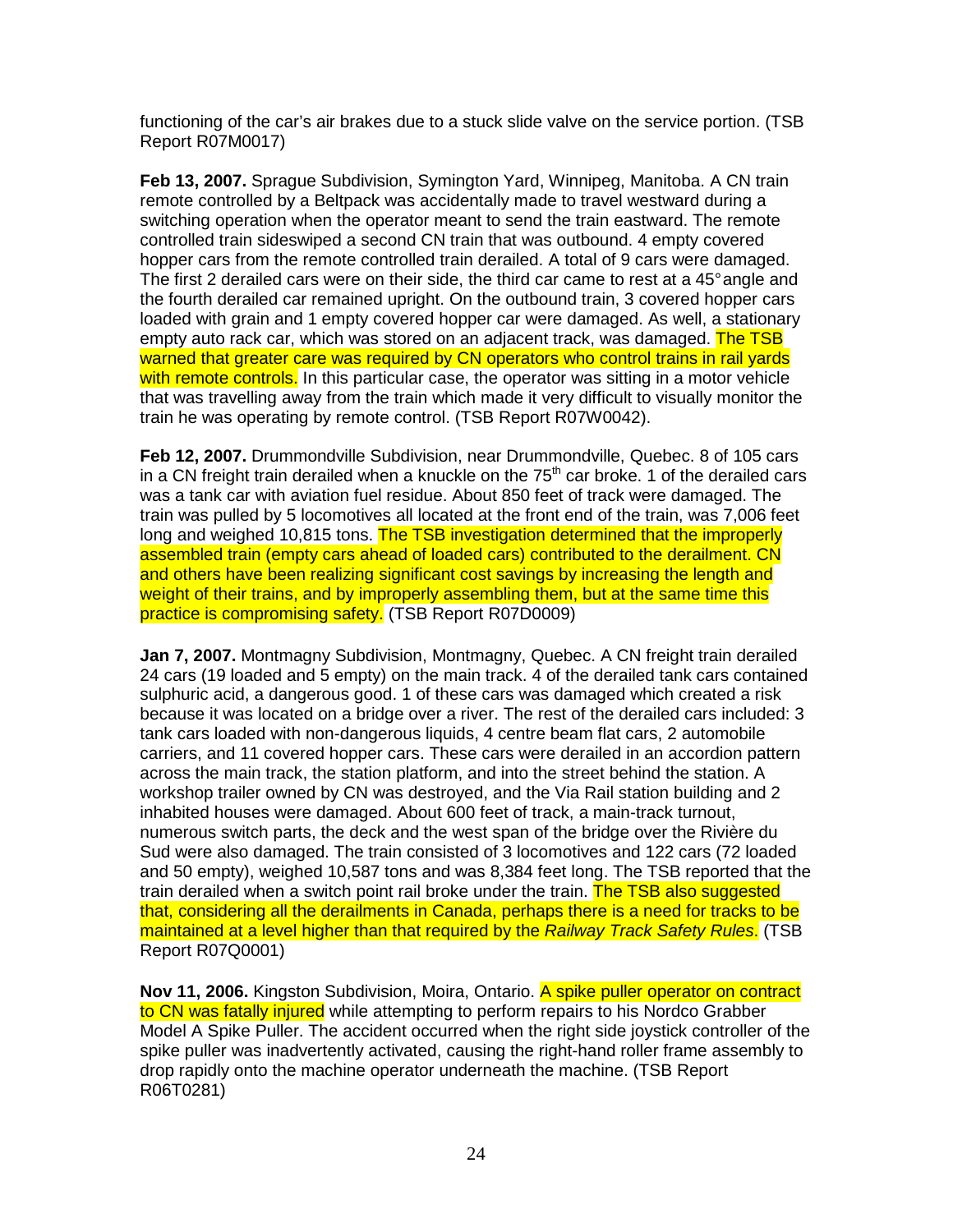**Aug 27, 2006.** Lac-Saint-Jean Subdivision, Chambord, Quebec. A CN freight train derailed 12 cars, 5 loaded and 7 empty, on the main track. The derailed equipment consisted of 4 gondola cars loaded with wood chips, 1 tank car loaded with a flammable liquid, 4 empty box cars, and 3 empty gondola cars. About 1,400 feet of track were damaged. The train consisted of 2 locomotives and 93 cars (20 loaded, 73 empty), weighed 4,980 tons and was 6,140 feet long. The TSB reported that the derailment was caused by wheel lift on a loaded wood chip car negotiating a curve in the track. As the car ran derailed, it damaged the track, leading to the derailment of 11 other cars. The TSB also reported on asymmetrical loading of car contents as a contributing factor. (TSB Report R06Q0096)

**July 14, 2006.** Oakville Subdivision, Mimico, Ontario. A CN freight train derailed 7 cars on the main track as it was passing over a switch. Derailed equipment fouled the 3 main tracks. The train derailed at a track buckle in an area of track that had undergone recent upgrades in the form of a new turnout installation and track resurfacing. In addition to the buckled track and damaged turnout, about 650 feet of the 3 main-line tracks were damaged during the derailment. The TSB attributed the derailment to track buckling caused by inadequate rail anchoring. (TSB Report R06T0153)

**June 29, 2006.** Lillooet Subdivision, near Lillooet, British Columbia. A CN freight train consisting of 1 locomotive and 1 car loaded with lumber derailed after losing control while descending a steep grade near Lillooet. When the crew realized the train was in a runaway situation, the conductor decoupled the loaded lumber car from the locomotive, climbed onto the car and began to make his way over the lumber to apply the hand brake located on the other end of the car. With the connection between the locomotive and the car severed, the 2 began to separate. Having separated from the locomotive by about 200 feet, the car derailed to the outside of a curve. The conductor was thrown from the derailing car and was killed. The lumber car came to rest about 1,000 feet below the rail right-of-way. The locomotive continued to accelerate. At a curve in the track, the locomotive derailed and slid about 800 feet down the mountain. The trainman was thrown from the locomotive and sustained fatal injuries. The locomotive engineer was thrown off and sustained serious injuries. The locomotive came to rest about 800 feet below the rail right-of-way. The TSB report contained many criticisms of CN and many recommendations to improve the safety of train travel in steep mountainous terrain. Brake shoe friction fade on the lumber car may well have contributed to the derailment. The TSB expressed concern that Transport Canada and CN had not followed the lead by the Association of American Railroads in improving brake shoe design for heavier cars, and that heavier cars in Canada will continue to be operated using brake shoes designed to an older specification. CN employees had also previously raised concerns about the use of non-Dynamic Brake-equipped locomotives in steep mountainous territory such as Lillooet, but these concerns were not relayed to CN management. The TSB criticized CN for the failure of its safety management system to identify and mitigate risks in steep mountainous terrain and recommended that Transport Canada require CN to do so. Many local residents and ex-B.C. Rail employees criticized CN for not becoming better prepared for the added risks of rail travel in mountainous terrain when they bought B.C. Rail in 2004. (TSB Report R06V0136, several other sources)

**June 4, 2006.** Joliette Subdivision, Charette, Quebec. A CN freight train derailed 14 cars (10 loaded and 4 empty) on the main track, including 7 cars loaded with dangerous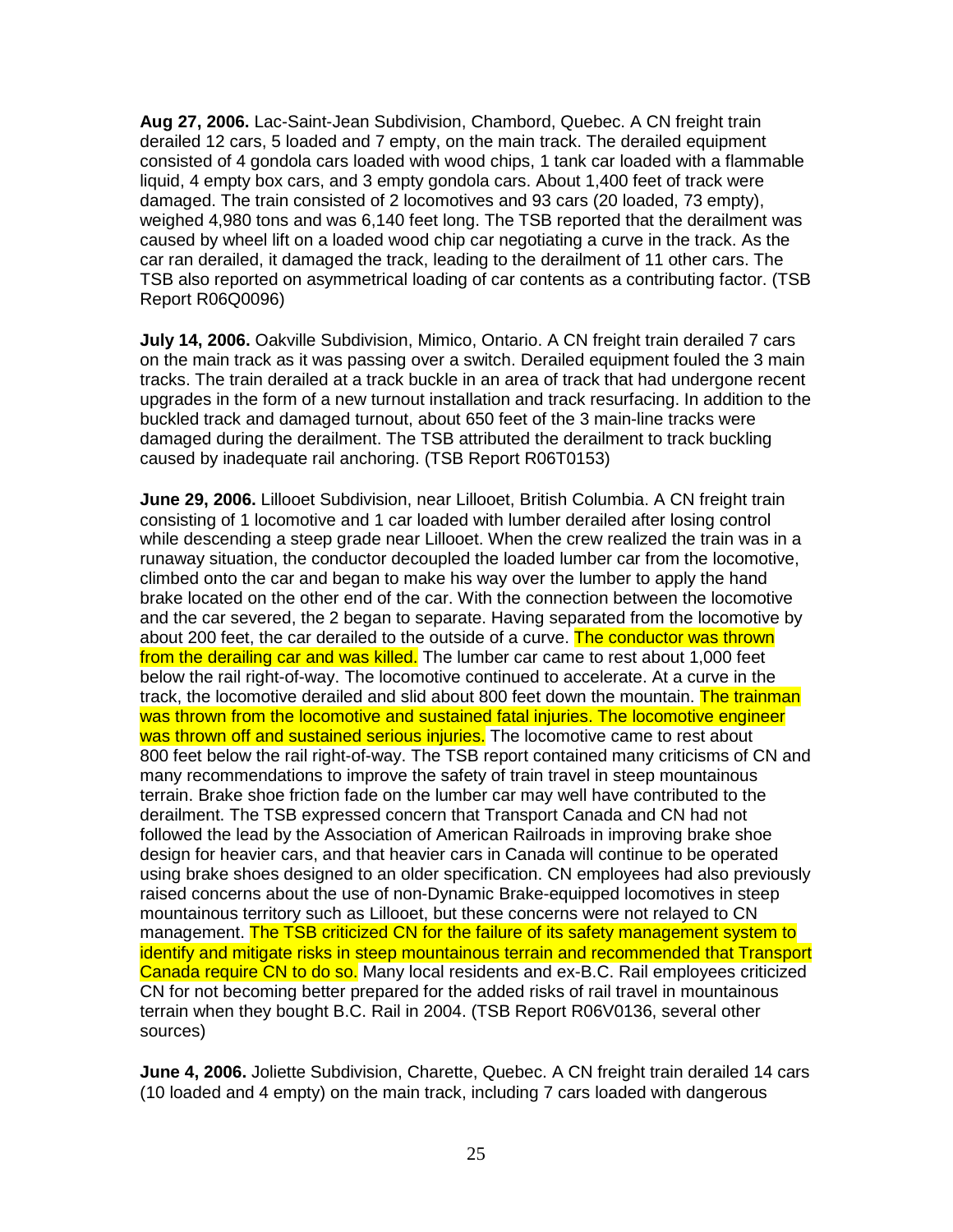goods, while exiting a bridge. The dangerous goods cars included 2 cars loaded with gasoline, 3 cars loaded with fuel oil and 2 cars loaded with sulphuric acid. About 233,000 litres of hydrocarbons spilled from 3 tank cars and about 160,000 litres flowed down the river valley and into the Rivière du Loup right next to the derailment. Local fire and police departments; Environment Canada; the Canadian Forest Service; and Quebec Sustainable Development, Environment and Parks responded to the accident. Containment barriers were constructed in an attempt to slow the flow of the remaining hydrocarbons into the river. Skimmers and booms were installed on the Rivière du Loup in an attempt to collect hydrocarbons near the derailment site and downstream near the St. Lawrence River. Because the first responders arrived after most of the hydrocarbons had entered into the Rivière du Loup, only about 73,000 of the 233,000 litres of hydrocarbons were recovered. Spilled liquids continued being collected through the following winter months. The spill negatively impacted the bird and fish life along the Rivière du Loup. The train consisted of 3 locomotives and 142 cars; it was 6,760 feet long and weighed 12,290 tons. The TSB reported that rotting and otherwise deteriorating track ties and a lack of rail anchors were major contributors to the derailment and spill. (TSB Report R06Q0054)

**May 21, 2006.** Kamloops Yard, Kamloops, British Columbia. A CN train involved in a switching operation in the yard collided with an unoccupied Rocky Mountaineer Vacations (RMV) passenger train moving into the yard. 4 passenger cars derailed and the CN locomotive was heavily damaged. The CN train was 2,600 feet long, weighed 3,952 tons and consisted of 2 locomotives pulling 28 loaded and 13 empty cars. The TSB reported that the speed of the CN train and distance to the RMV train, along with the weight and lack of braking power on the trailing cars, resulted in the CN train being unable to stop before colliding with the RMV train. Although the CN train did not exceed 15 mph, the movement was unable to stop within one-half the range of vision of equipment as required by Canadian Rail Operating Rule 105. Communications between the rail traffic coordinator and train crews and between the 2 crews involved were inadequate to assist the crews in identifying each other's whereabouts. (TSB Report R06V0111)

**May 15, 2006.** Lac-Saint-Jean Subdivision, near Lac Bouchette, Quebec. A CN freight train derailed 18 cars (16 loaded, 2 empty) at a curve on the main track. The train consisted of 3 locomotives and 75 cars (72 loaded, 3 empty), weighed 8,780 tons and was 4,750 feet long. The TSB reported that the design and loading of the first 3 derailed cars contributed to the derailment and speculated that there must have been a warp in the track. (TSB Report R06Q0046)

**Aug 5, 2005.** Squamish Subdivision, north of Squamish, British Columbia. 9 CN Rail cars (1 loaded and 8 empty) flipped off the tracks, **spilling 40,000 litres of toxic caustic** soda (sodium hydroxide) into the Cheakamus River. The chemical compound stripped the river of oxygen and had a devastating impact on the river's fish population. All freeswimming fish occupying the river at the time of the spill were killed. More than 500,000 adult and young salmon, steelhead, trout and other fish species were killed. Fish died of suffocation from skin burns and gill haemorrhaging. British Columbia Environment staff said the spill decimated the river's fish population. Angling closures were issued on the Cheakamus and MamQuam rivers and a portion of the Squamish River in an attempt to help fish populations repopulate the sections impacted by the spill. Birds and mammals that relied on Cheakamus River salmon for food were also negatively impacted by the toxic spill. CN was assessed about \$200,000 for river clean up costs and was charged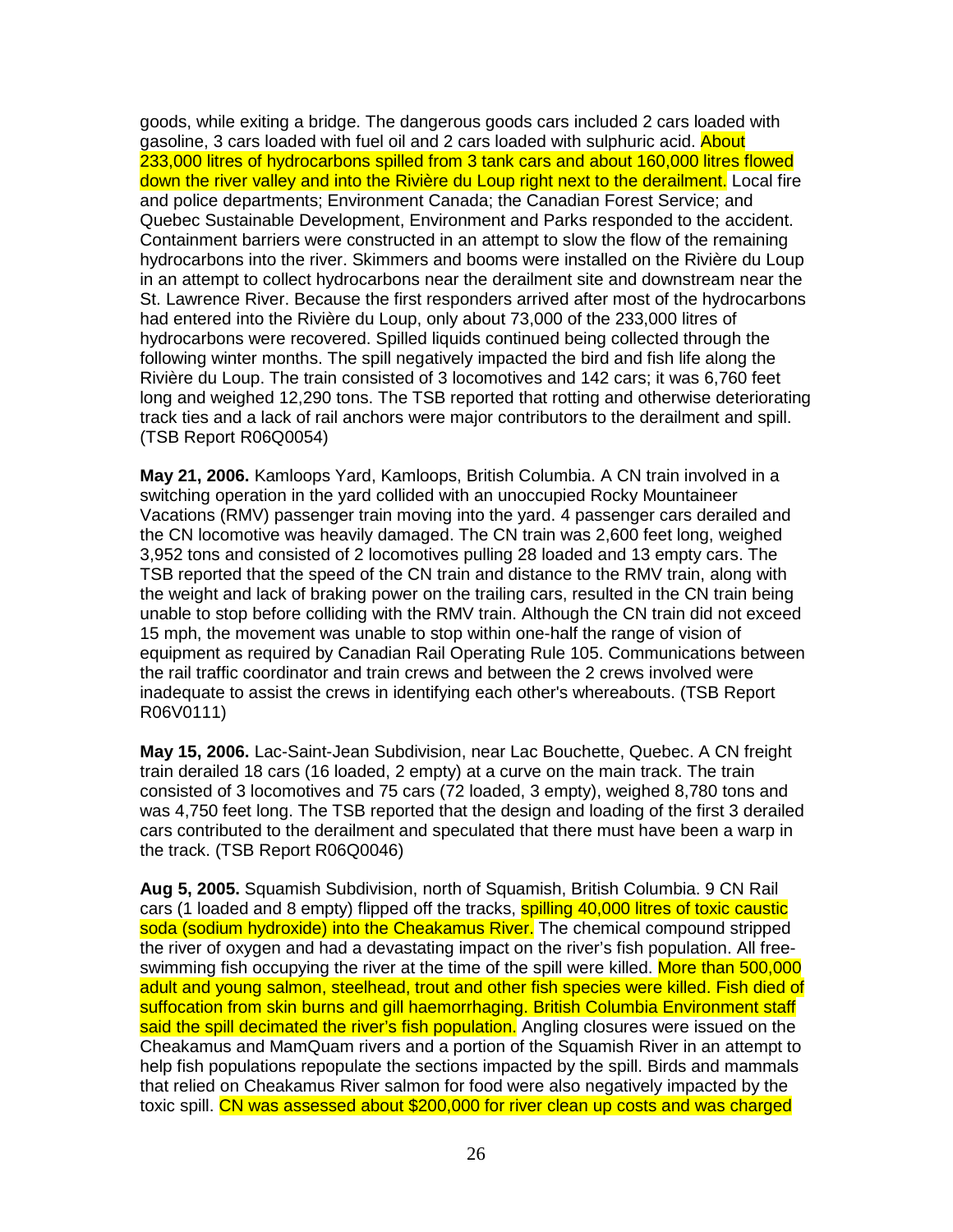twice under the federal Fisheries Act and 3 times under the B.C. Environmental Management Act, which resulted in fines. The train consisted of 5 locomotives at the head of the train, 144 cars (3 loaded and 141 empty), and 2 locomotives behind the 101<sup>st</sup> car. It was 9,340 feet long and weighed 5,002 tons. The TSB blamed the derailment on human error, poor supervision, use of a too-long train and an improperly assembled train. (TSB Report R05V0141, Canada.com Aug 4/07, several other sources)

**Aug 3, 2005.** Edson Subdivision, Wabamun Lake, west of Edmonton, Alberta. 43 CN cars derailed along the shoreline of Wabamun Lake, spilling 1.3 million litres of heavy bunker C fuel oil that quickly spread across the lake. 100 Wabamun Lake residents blockaded the CN tracks for 5 hours to protest insufficient action by CN to contain or clean up the spill. Oil-slicked birds and other wildlife plus the oil-soaked lake shoreline became instant national news. 4 days later, CN revealed that 700,000 litres of Imperial Pole Treating Oil had also spilled into the lake. This hazardous chemical contained naphthalene and other polycyclic aromatic hydrocarbons that are highly toxic and linked to cancer. People who lived nearby were forced to evacuate their homes and cottages. Hundreds of oil-soaked birds died. Wabamun Lake is a popular angling lake, and fish were negatively impacted. CN spent an estimated \$28 million attempting to clean up the mess, with remaining costs covered by insurance. CN was forced into a compensation program for those whose properties were damaged. In May 2009, CN pleaded guilty to 3 charges, one under Alberta's Environmental Protection and Enhancement Act for failing to take all reasonable measures to contain and remedy the spill, one under the federal Fisheries Act, and a third under the federal Migratory Birds Convention Act. Fines issued by the court totaled \$1.4 million, which many Albertans did not think was sufficient, considering the magnitude of environmental damages, and considering it appeared that CN was more concerned about opening their track again than in containing and cleaning up the spilled dangerous goods. The train consisted of 3 locomotives, 117 loaded cars, 13 residue cars, and 10 empty cars. It was 8,547 feet long and weighed 15,562 tons. The TSB reported that a defective rail caused the train to fall off the tracks. (Wikipedia, TSB Report R05E0059, several other sources)

**July 31, 2005.** Val-d'Or Subdivision, Val-d'Or, Quebec. A CN freight train derailed 9 cars on the main track. 7 of the derailed cars were bulkhead flat cars loaded with logs, and 2 were gondola cars loaded with copper concentrate. 7 of the derailed cars flipped over on their sides and all 9 derailed cars were damaged. 1 wye track was destroyed, and 450 feet of main and wye track were damaged. The train was powered by 2 locomotives, and was hauling 26 loaded cars, 10 empty cars and 19 residue cars. It was 2,940 feet in length and weighed 3,800 tons. The TSB reported the accident occurred when a 25 year-old roller bearing on one of the bulkhead flat cars that derailed overheated and seized. (TSB Report R05Q0033)

**July 13, 2005.** Three Hills Subdivision, Sarcee Yard, Calgary, Alberta. A CN freight train derailed 2 cars in the yard, which fouled a switch and resulted in the following loaded tank car being hit by 2 locomotives of another train that was operated by Beltpack remote control. The collision punctured the tank car, spilling about 106,800 litres of aviation fuel onto the ground. Diesel fuel also spilled from one of the remote controlled locomotives' punctured fuel tanks. The extent of environmental damage was not disclosed. The 2 remote controlled locomotives also derailed. There was extensive damage to the 2 derailed locomotives, the 2 derailed cars, and another empty gondola car. Crossover switches, connecting track and about 300 feet of the yard lead track were destroyed. Calgary police and fire services controlled the site and protected against a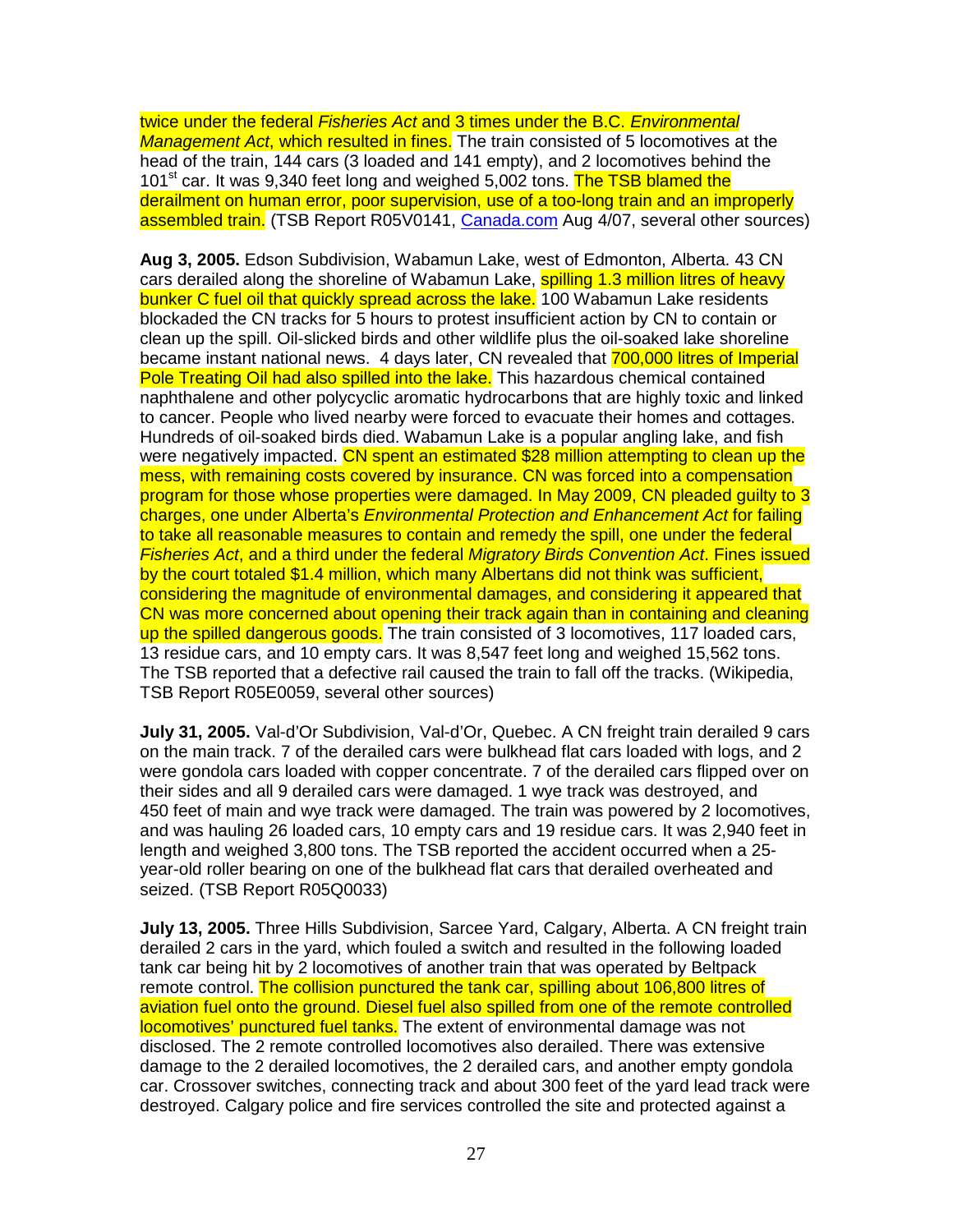potential fire hazard. 4 nearby businesses were evacuated as a precaution. The TSB reported that an improperly assembled train with empty cars ahead of loaded cars contributed to the derailment. Because CN did not investigate nor report to the TSB a prior, similar derailment at the same location, an opportunity was lost to review and identify safety deficiencies. (TSB Report R05C0116)

**July 10, 2005.** CN Yazoo Subdivision, Anding, Mississippi. 2 CN freight trains collided head on. The collision resulted in the derailment of 6 locomotives and 17 cars. About 15,000 gallons of diesel fuel were spilled from the locomotives and resulted in a fire that burned for about 15 hours. 2 crew members were on each train; all 4 were killed. As a precaution, about 100 Anding residents were evacuated. 7 residue tank cars containing hazardous materials were among the cars that derailed. 5 of those cars contained propylene residue, 1 contained isopropylamine residue, and 1 contained carbamate pesticide residue. 1 or more of the propylene tank cars vented due to pressure buildup from the extreme heat of the diesel fuel fire. CN provided the following cost estimates: \$9.6 million for equipment (locomotives and cars); \$65,000 for track and signals; \$316,800 for lading and environmental cleanup; and \$300,000 for wreck clearing. Property damage associated with the accident totaled \$9,665,000. Clearing and environmental cleanup costs totaled \$616,800. The extent of environmental damage was not disclosed. The NTSB determined that the probable cause of the collision was the failure of the northbound train to stop at a red signal, possibly due to crew fatigue. Contributing to the accident was the absence of a positive train control system that would have stopped the northbound train before it exceeded its authorized limits. Also contributing to the accident was the lack of an alerter on the lead locomotive that may have prompted the crew to be more attentive to their operation of the train. (NTSB Report RAR-07-01)

**July 4, 2005.** Kingston Subdivision, Prescott, Ontario. A CN freight train derailed all 51 of its cars on the main track. All of the cars toppled over on their sides. All of the cars contained hydrocarbon residue. 2 cars spilled gasoline and released nitrogen vapours. All of the cars were damaged and about 2,000 feet of main track were destroyed. The train consisted of 2 locomotives and 51 cars; the first 17 cars contained fuel oil residue and the trailing 34 cars contained gasoline residue. The train was 3,180 feet long and weighed 2,240 tons. The TSB reported the derailment was caused when a track moved out of alignment. Another contributing factor was a buckled track resulting from laying the track in cold weather. (TSB Report R05H0013)

**April 6 2005.** Scotford Rail Yard, Fort Saskatchewan, Alberta. An undisclosed amount of hydrogen peroxide spilled out of an overturned car when 8 CN tank cars of a 98-car train derailed. Other CN derailments in the same rail yard include one August 18, 2010 and another one November 21, 2010. (Fort Saskatchewan Record April 8/05)

**Feb 23, 2005.** Drummondville Subdivision, near Saint-Cyrille, Quebec. A CN freight train derailed 29 cars on the main track. 28 cars were destroyed and 1 car was damaged. 1 tank car carrying propane caught fire and exploded, causing major damage to a mill adjacent to the railway right-of-way. Other tank cars carrying dangerous goods including chlorine also derailed. Because of the fire and dangerous goods in the other tank cars, the area within a 1-kilometre radius of the accident site was sealed off and about 20 people were evacuated. About 600 feet of track were destroyed and about 4,000 feet of track were damaged. The train was 5,935 feet long, weighed 6,898 tons and consisted of 2 locomotives, 44 loaded cars and 45 empty cars, including tank cars containing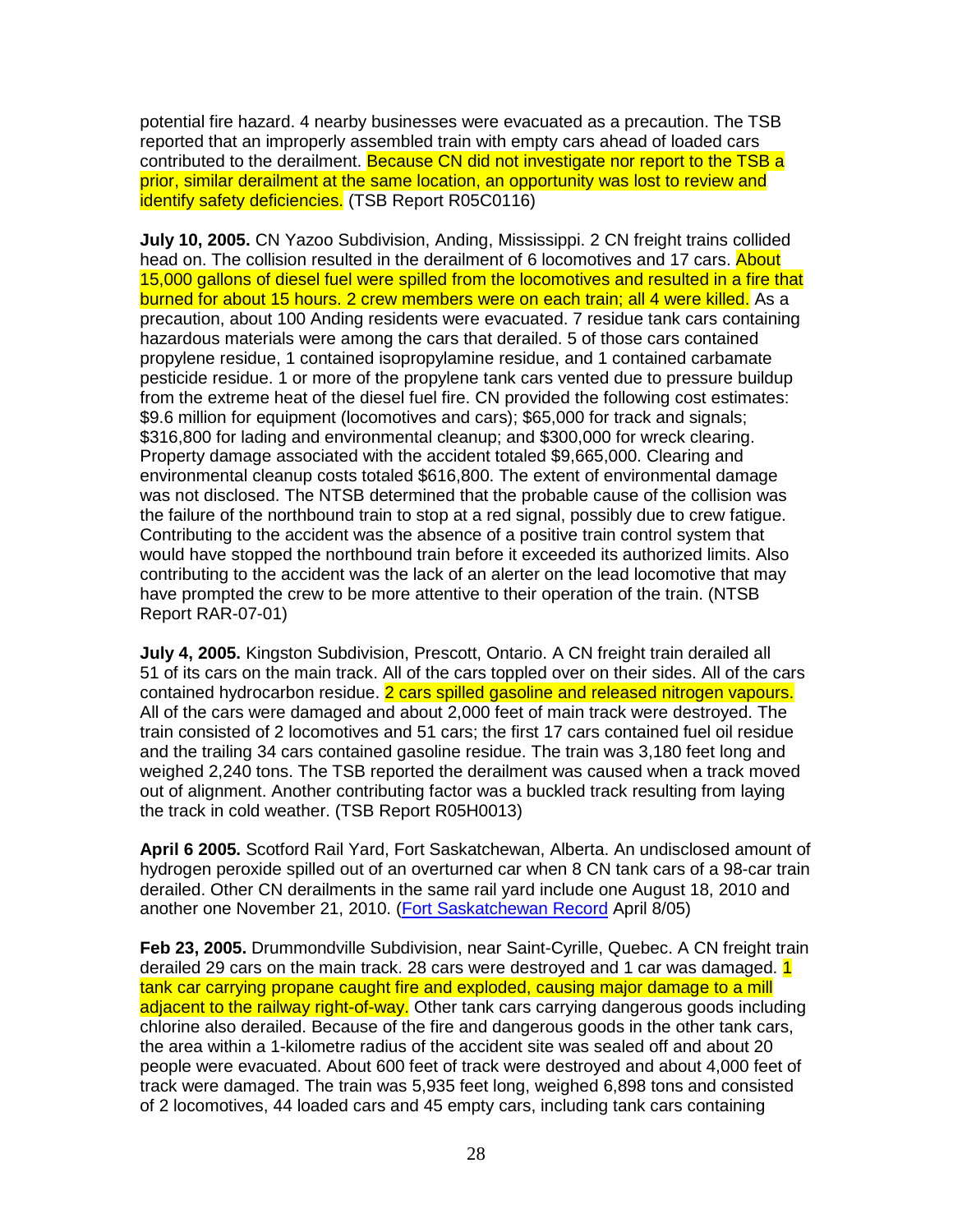chlorine, propane and other flammable liquids. The TSB reported the derailment was caused by a defective rail car wheel that failed, and pointed out that CN does not have a wheel impact load detector (WILD) between Halifax and Quebec, increasing the risk of wheel failure in eastern Canada. (TSB Report R05Q0010)

**Jan 12, 2005.** Letellier Subdivision, Winnipeg, Manitoba. A CN freight train derailed 10 cars including a tank car containing liquefied petroleum gas and a tank car loaded with liquid calcium chloride that overturned and spilled an undisclosed amount of its contents. The extent of environmental damage was not disclosed. 2 derailed loaded hopper cars blocked a public crossing. About 400 feet of track were damaged. The train comprised 1 locomotive, 30 loaded cars, 11 empty cars and 1 residue tank car. It weighed 4,297 tons and was 2,598 feet long. Several homes and businesses were evacuated due to the risks associated with derailed tank cars carrying dangerous goods. The TSB reported several factors that contributed to the derailment including track spacing anomalies, track out of alignment, track warp defects and roller bearing adapters that likely failed in 1 of the derailed cars. (TSB Report R05W0014)

**Nov 12, 2004.** Montmagny Subdivision, Levis, Quebec. 10 multi-platform CN container cars derailed on the main track. The cars were damaged, and 2 switches and 500m of track were damaged. The train was made up of 3 locomotives and 39 multi-platform container cars (113 platforms in all). It was 7,500 feet long and weighed 6,200 tons. The TSB reported that wheel failure caused the derailment. (TSB Report R04Q0047)

**July 25, 2004.** Bala Subdivision, Burton, Ontario. A CN freight train derailed 13 multiplatform intermodal cars carrying 88 containers. Containers carrying dangerous goods including paint and paint thinners were heavily damaged with liquid product leaking from at least one of the containers. About 2,300 feet of track were destroyed. The train consisted of 2 locomotives and 28 loaded intermodal cars. It was 5,919 feet long and weighed 5,750 tons. The TSB reported the following as contributing to the rail rollover that caused the derailment: car design, lacking rail lubrication, track fastening system, and track geometry. A local landowner whose property was damaged by the derailment was not contacted by CN. It took some time for CN to finally clean up the mess on the private land left by the derailment. (TSB Report R04T0161)

**March 17, 2004.** Lac-Saint-Jean Subdivision, Linton, Quebec. A CN train derailed 22 cars at a curve on the main track. 18 cars were destroyed, 4 cars were damaged, and about 140m of track were destroyed. The derailed cars slid down the Batiscan River bank. The train consisted of 4 locomotives and 66 cars, 56 loaded and 10 empty. It was 4,060 feet long and weighed 6,960 tons. A broken rail caused the initial derailment. (TSB Report R04Q0016)

**Feb 17, 2004.** Sprague Subdivision, Symington Yard, Winnipeg, Manitoba. A CN train operated by Beltpack remote control derailed 17 intermodal container car body platforms at a switch in the yard. The Beltpack remote control operator was controlling the train movement from inside a motor vehicle, which is routinely done at the Symington Yard. About 1,600 feet of track were damaged. The TSB reported the location of the Beltpack remote control operator inside a vehicle, well in advance of and facing away from the remote controlled train, left the train movement unmonitored and increased the severity of the derailment, which was initially caused by a switch malfunction. (TSB Report R04W0035)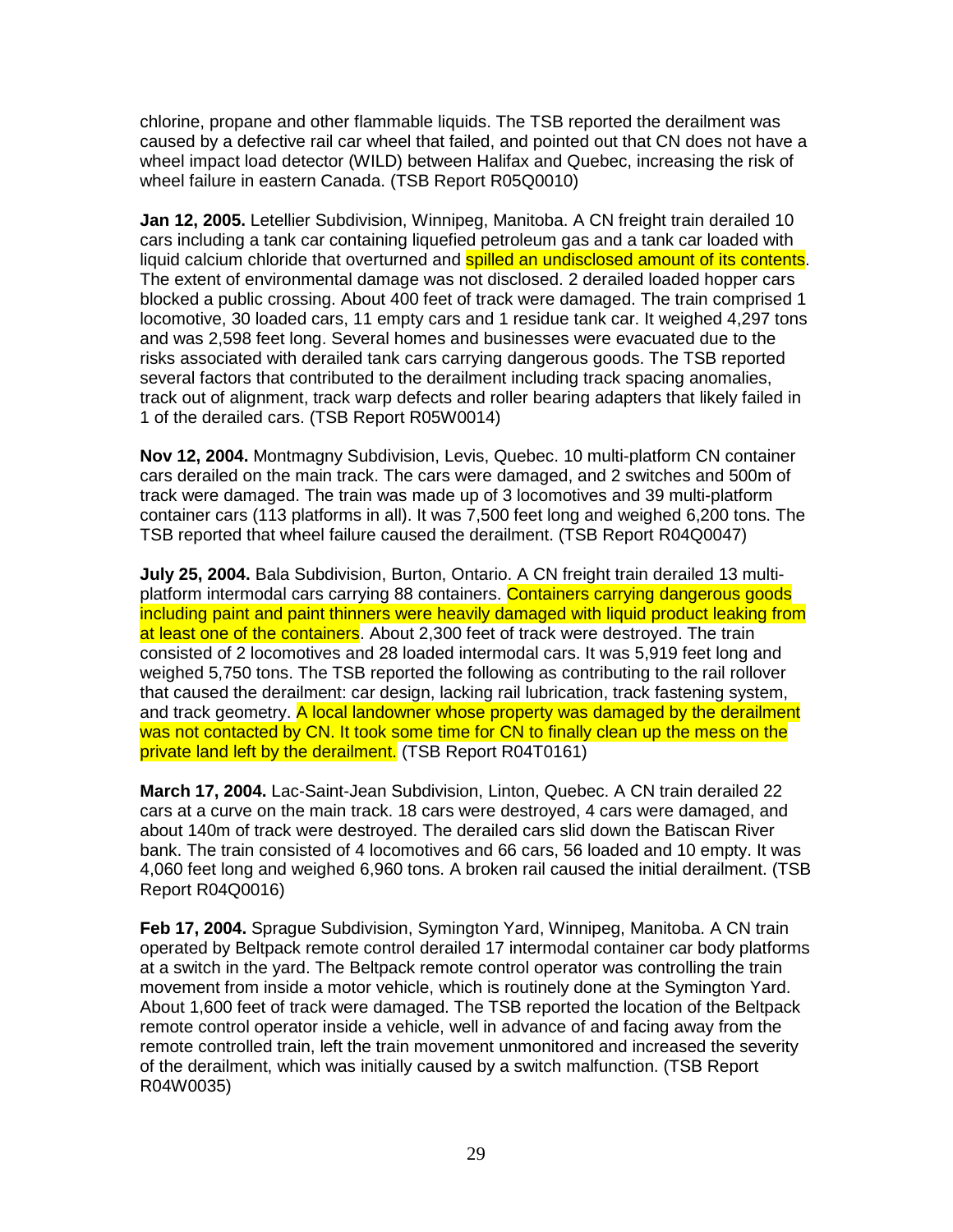**Feb 7, 2004.** Montmagny Subdivision, Montmagny, Quebec. A CN freight train derailed 27 cars on a bridge over the Du Sud River, including a pressurized tank car loaded with liquefied chlorine gas. All of the derailed cars were damaged beyond repair. About 1,500 feet of track and 2 public crossings were damaged. The entire timber deck of the bridge and the pedestrian walkway located on the north side were destroyed. 3 bridge spans were damaged beyond repair and required total replacement. The other 6 spans sustained major damage. The train was 5,489 feet long and weighed 9,102 tons. It consisted of 2 locomotives, 70 loaded and 24 empty. During the derailment cleanup and bridge repair work, traffic had to be rerouted on a temporary bypass track constructed over the river. The extent of environmental damage incurred by the derailment and subsequent repairs was not disclosed. The TSB reported that truck hunting (lateral oscillation of car between the tracks at high speeds) on one or more empty cars contributed to the derailment. The investigation was also confused by an inaccurate list of car positions within the train. (TSB Report R04Q0006)

**July 30, 2003.** Drummondville Subdivision, Villeroy, Quebec. A CN train derailed 32 intermodal platforms on the main track. 31 platforms were damaged, and 1 platform was destroyed. About 2,200 feet of track were destroyed, and another 1,900 feet were damaged by the derailment. The track underneath the last 30 derailed platforms was completely destroyed. In the zone of destruction, the majority of the ties were in poor condition, showing signs of water saturation and rot through half of their thickness. 2 farm crossings were destroyed and the third was seriously damaged. The train, an intermodal express freight train, was 9,973 feet long and weighed 9,310 tons. It consisted of 4 locomotives and 145 loaded intermodal platforms. Some of the cargo was dangerous goods. The TSB reported that the train derailed as a result of a track buckle while travelling above the speed limit over track on which maintenance work was being performed. The TSB also criticized the operators for not following proper safety procedures or CN for not conducting proper safety training. (TSB Report R03Q0036)

**May 21, 2003.** Bala Subdivision, Gamebridge, Ontario. A CN train derailed 49 cars on the main track at a highway crossing. The derailed equipment included 21 tank cars loaded with sulphuric acid, 2 empty box cars, and 26 box cars loaded with paper. About 250 tons of sulphuric acid spilled from 3 tank cars. A small fire started. An underground fibre-optic cable was severed, disrupting service for 16 hours. Some 1,700 feet of track were destroyed. Highway 12 was closed in the vicinity of the derailment area for 5 days. Some 50 people were evacuated due to the toxic nature of the spilled sulphuric acid and to ease clean-up operations. 2 firefighters suffered minor fume inhalation, and a local citizen suffered acid burns to his feet. The extent of environmental damage was not disclosed. The train weighed 11,800 tons and was 5,889 feet long. It was hauling 103 loaded cars, 8 empty cars, and 1 residue car. The TSB reported track defects at the Highway 12 crossing and decreasing time set aside by management for proper inspection and routine maintenance. As well, the train had been improperly assembled with empty cars ahead of loaded cars. (TSB Report R03T0157)

**May 16, 2003.** Thompson, Manitoba. Several thousand hectares of land burned from a CN-caused wildfire. Suppression costs amounted to \$565,000. (Canadian Interagency Forest Fire Centre July 24/07)

**May 14, 2003.** Fraser Subdivision, McBride, British Columbia. A CN freight train derailed 2 locomotives and 5 cars loaded with lumber on a bridge on the main track. Once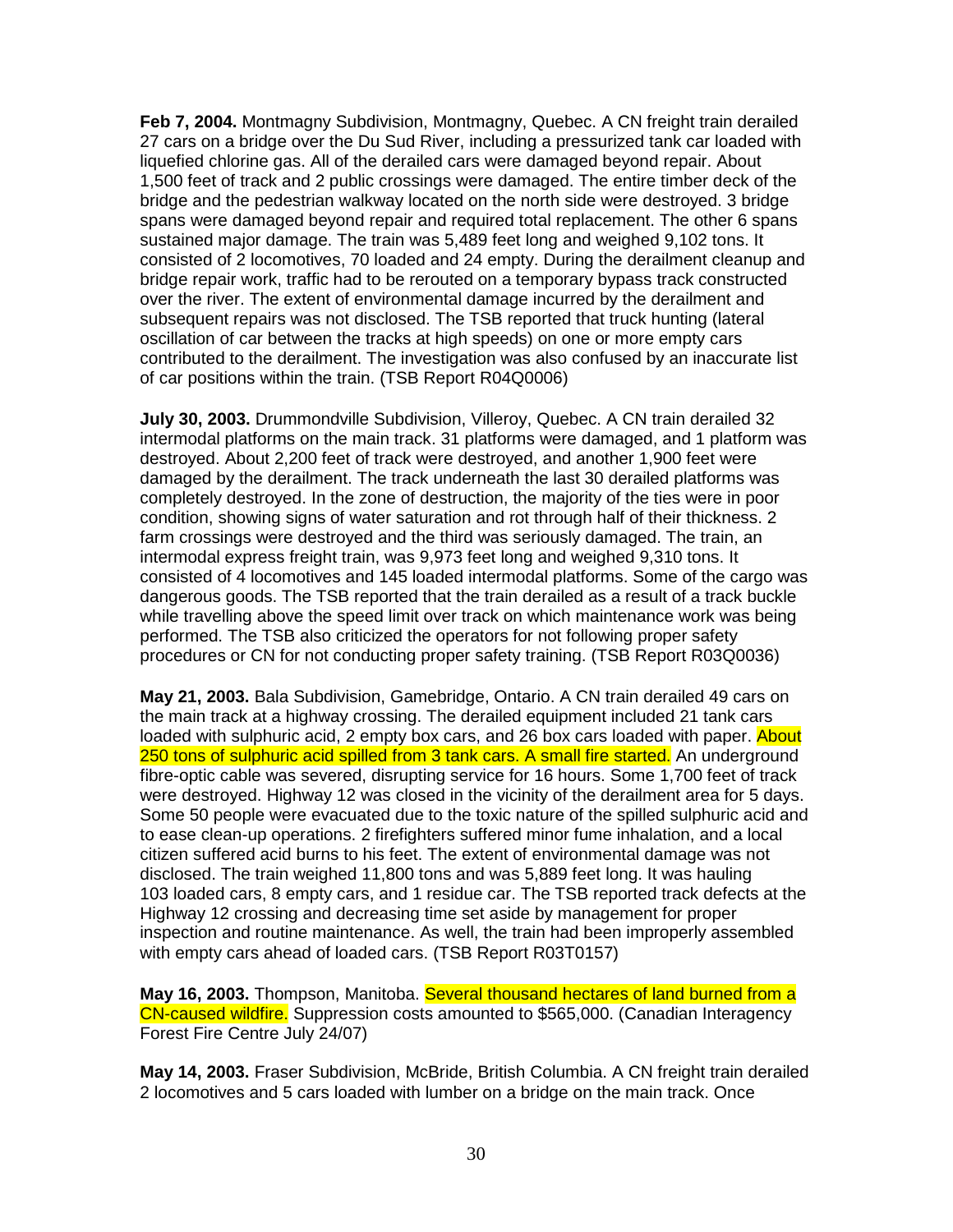derailed, the locomotives toppled off the bridge, dropping about 25 feet into the gully below along the main river valley. A fire started and the bridge, the 2 locomotives, and the 5 cars and their contents were destroyed by fire. The 2 crew members, the locomotive engineer and the conductor, were fatally injured. Several acres of the surrounding terrain were damaged by the fire and by the ensuing clean-up operation. The extent of environmental damage was not disclosed. The train was 5,730 feet long, weighed 8,800 tons, and was powered by 2 locomotives. The train consisted of 85 freight cars: 68 loaded, 4 empty, and 13 residue tank cars. The complete destruction of the bridge and all its related components, the loss of the locomotive event recorder data, and lack of complete and comprehensive bridge maintenance and inspection records impeded the TSB investigation efforts. However, the TSB reported that the failure to identify the urgency and the severity of the deteriorating condition of the bridge was not recognized because of shortcomings in the inspection, assessment, planning, and maintenance process. (TSB Report R03V0083)

**May 12, 2003.** Drummondville Subdivision, Manseau, Quebec. A CN freight train derailed 17 platforms loaded with 34 containers at a curve on the main track. Most of the containers flipped over on their sides. 3 of the containers were carrying dangerous goods. There was damage to 1,000 feet of main track and 300 feet of siding track. The train was powered by 3 locomotives and consisted of 122 loaded cars. It weighed 5,190 tons and was 8,430 feet long. The TSB reported the derailment occurred when the car body on the platform of a loaded container car collapsed onto the main track, severely damaging the track structure, resulting in the complete loss of track gauge. The platform on the car collapsed due to fatigue at a high stress location where a weld was missing. There also was a discrepancy between the cars recorded as being in the train and the actual cars in the train. (TSB Report R03Q0022)

**Feb 9, 2003.** Tamaroa, Illinois. A CN freight train derailed 22 of its 108 cars. 4 of the derailed cars spilled methanol, and the methanol from 2 of these cars fueled a fire. Other derailed cars contained phosphoric acid, hydrochloric acid, formaldehyde, and vinyl chloride. 2 cars containing hydrochloric acid, 1 car containing formaldehyde, and 1 car containing vinyl chloride also spilled product. About 850 residents were evacuated from the area within a 3-mile radius of the derailment, which included the entire village of Tamaroa. 1 contract employee was injured during cleanup activities. Damages to track, signals, and equipment, and clearing costs associated with the accident totaled \$1.9 million. CN was also forced to pay nearly \$1 million to about 800 residents and businesses for lost time, food spoilage and other expenses. The NTSB determined the probable cause of the derailment was an improper weld on a rail which progressed to rail failure. (NTSB Report RAR-05-01)

**Dec 20, 2002.** Cornwall, Ontario. 10 CN cars derailed. (Colin Churcher's Railway Pages)

**Oct 24, 2002.** Saint-Maurice Subdivision, Hibbard, Quebec. A CN train derailed 6 cars at a curve on the main track. All 6 derailed cars were damaged and 275m of track were destroyed. The derailed cars were loaded with copper ore, toppled over on their sides and slid down the bank almost falling into a lake. The extent of environmental damage was not disclosed, but based on a photo in the TSB investigation report, there was damage to the lake shoreline. The train comprised 3 locomotives and 109 cars, 34 loaded and 75 empty. It was 6,730 feet long and weighed 7,230 tons. The TSB reported a defective rail caused the derailment. (TSB Report R02D0113)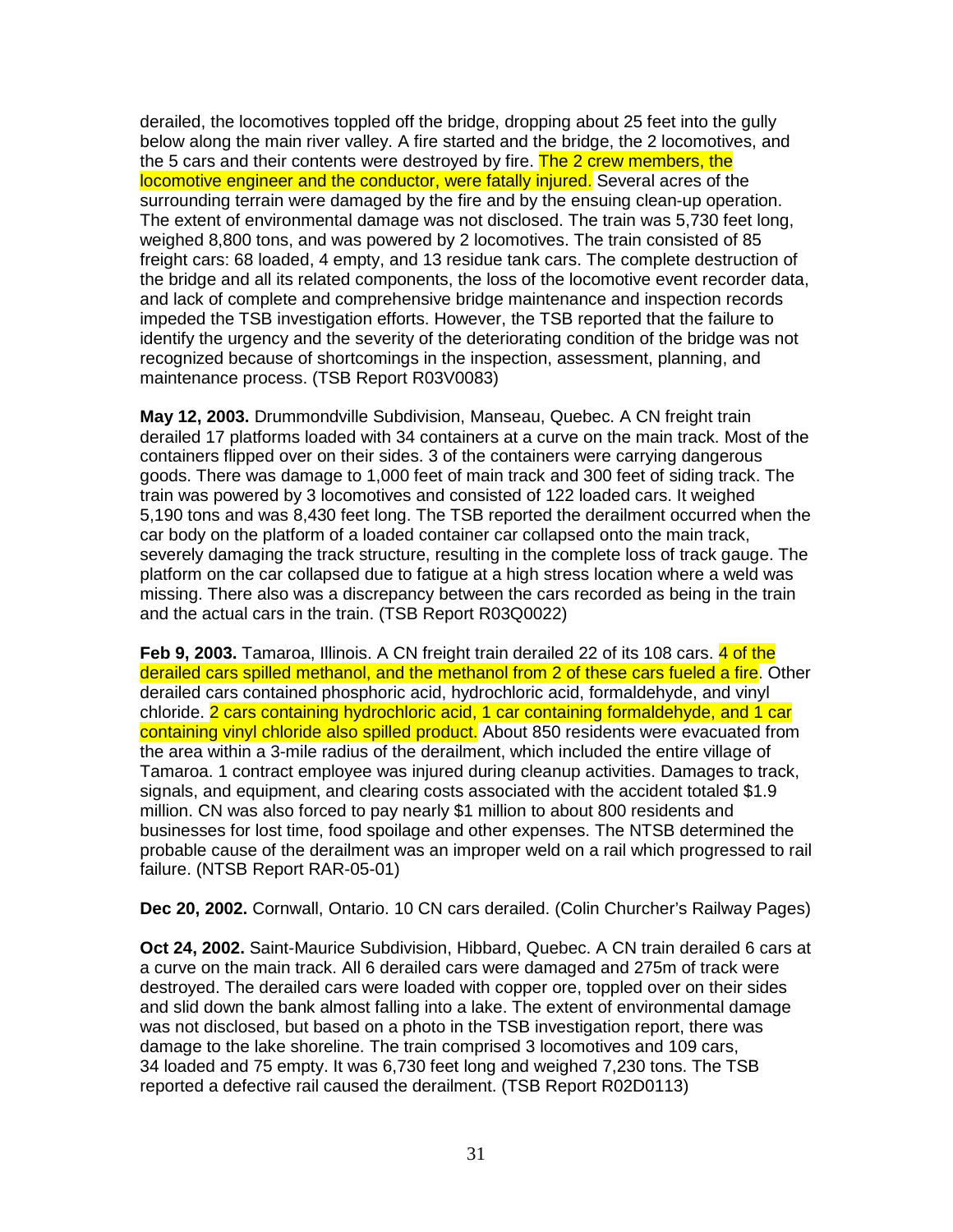**Aug 13, 2002.** Bedford Subdivision, Milford, Nova Scotia. A CN train derailed 7 container platforms from the last 2 five-pack cars on the main track. About 2.85 miles of track were damaged. The train was 7,540 feet long and weighed 6,230 tons. The TSB reported that significant track buckle, in part resulting from higher-than-normal air temperatures, caused the tracks to move out of alignment and caused the derailment. (TSB Report R02M0050)

**July 22, 2002.** Montmagny Subdivision, Joffre Yard, Levis, Quebec. A CN train operated by remote control (Beltpack) in the yard derailed 52 cars. 51 tank cars, which contained fuel oil and gasoline residue, derailed and rolled over. An empty bulkhead flat car also derailed. 2 switches and about 3,600 feet of track were damaged. The TSB reported that heavy winds set some empty cars (without their brakes on) in motion which caused the initial derailment. (TSB Report R02Q0041)

**July 8, 2002.** Camrose Subdivision, near Camrose, Alberta. A CN freight train derailed 2 locomotives and 14 cars at a curve in the track. The train consisted of 5 locomotives, 146 loaded cars (some carrying dangerous goods), 6 empty cars, 2 residue tank cars, was 9,708 feet long and weighed 17,201 tons. The train was the longest and heaviest train the crew had ever operated on this subdivision. Derailed cars included 2 empty hopper cars right behind the locomotive, 1 empty flat car, 5 loaded intermodal flat cars, and 6 multi-platform intermodal cars. The last derailed car carried 2 containers carrying dangerous goods. The 2 derailed locomotives were damaged. All derailed cars and about 860 feet of track were destroyed. The TSB reported the primary cause of the derailment was an improperly assembled train. The presence of the first locomotive without alignment control couplers behind the operating locomotives played a secondary role in this derailment. (TSB Report R02C0050)

**July 3, 2002.** Joliette Subdivision, L'Assomption, Quebec. A CN freight train derailed 14 cars at a curve on the main track. 9 of the derailed cars flipped over, fouling both sides of the main track and siding. Softwood lumber products were strewn over the right-ofway and the adjacent private property. About 1,830 feet of main track, 660 feet of siding track and a private crossing were destroyed. A 4-inch irrigation water main was severed, and about 150 trees and seedlings were destroyed or damaged in an adjacent nursery. The train consisted of 2 locomotives, 82 loaded, 9 empty and 2 residue cars. It was 5,570 feet long and weighed 10,390 tons. The TSB reported that the higher-than-normal air temperatures buckled the track which caused the derailment. The Board pointed out that even though hot weather inspections were carried out, they were not sufficient to identify the potential for a track buckle. (TSB Report R02D0069)

**May 2, 2002.** Rivers Subdivision, near Firdale, Manitoba. A CN train derailed 2 locomotives and 21 freight cars after colliding with a loaded tractor-trailer at a public crossing. The derailed equipment included 5 tank cars carrying dangerous goods, 1 tank car carrying ethylene glycol and 12 hopper cars carrying plastic pellets. The dangerous goods products included benzene and hexene. During the derailment, 4 of the tank cars sustained multiple punctures and spilled their products which ignited and a large fire engulfed the derailed cars, burning for 2<sup>1/2</sup> days. Water bombers were brought in to help fight the fire. A fibre-optic cable was severed and the Trans-Canada Highway had to be closed. 17 of the derailed cars were destroyed. About 700 feet of the south rail, 450 feet of the north rail, and many of the ties near the public crossing were destroyed. A total of 156 people were evacuated from within a 4-mile radius of the derailment for 2 days.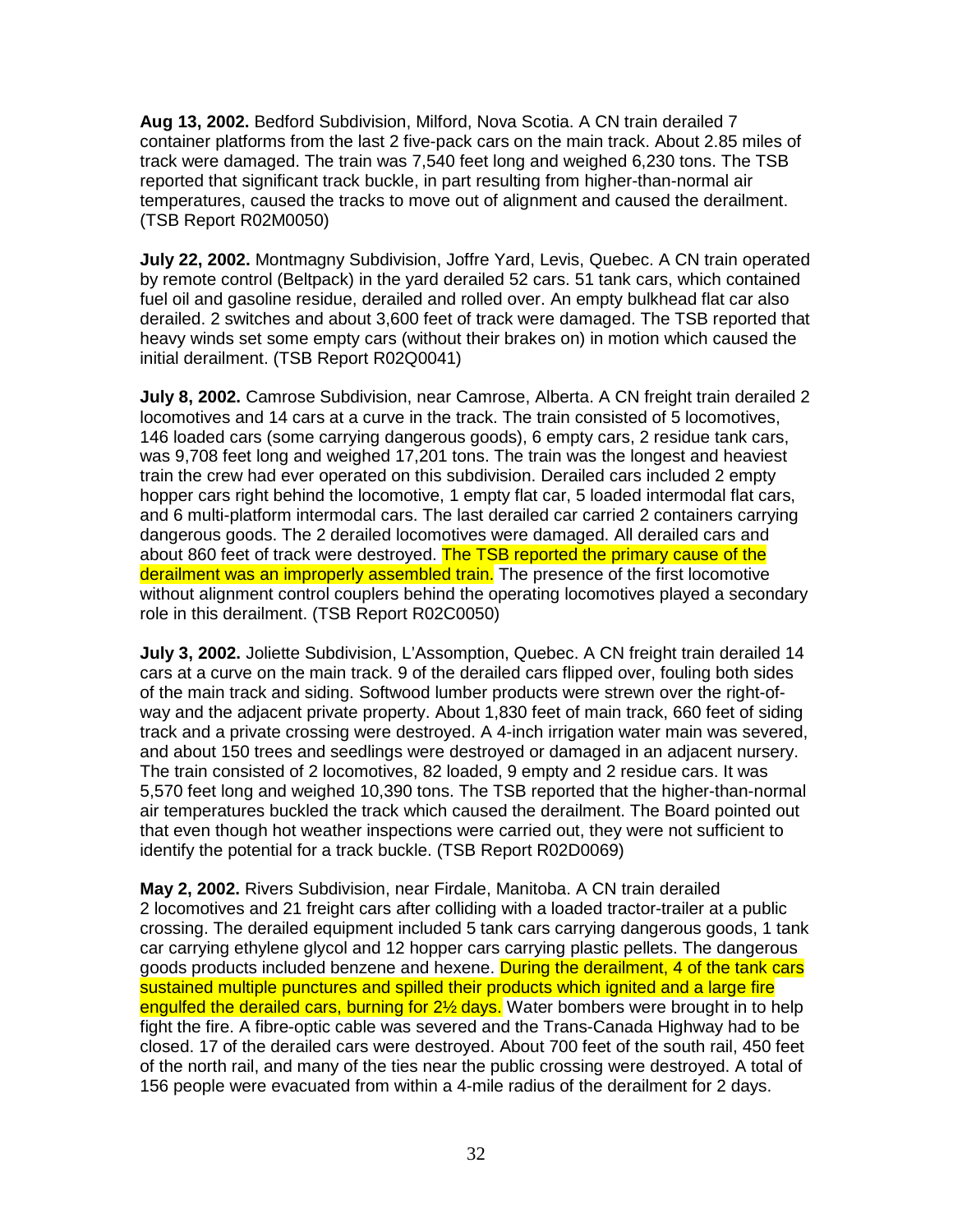About 13,000 tonnes of impacted soil were excavated and removed for treatment. Water sampling conducted about 1, 2 and 3 months following the spill determined that the groundwater had been contaminated with hydrocarbons. The extent of environmental and groundwater damage was not disclosed. (TSB Report R02W0063)

**April 26, 2002.** Redditt Subdivision, Winnipeg, Manitoba. 8 cars, including 3 box cars loaded with dangerous goods, derailed on the main track as a CN freight train departed Winnipeg. The train consisted of 3 locomotives and 85 cars (76 loaded and 9 empty), was 5,412 feet long, and weighed 9,363 tons. In addition to damaged cars, about 300 feet of track, a roadway underpass, and a fibre-optic system buried in the grade were damaged. 6 homes adjacent to the main track were evacuated. An improperly assembled train contributed to wheel lift on an empty flat car and subsequent derailment. (TSB Report R02W0060)

**Feb 15, 2002.** Dartmouth Subdivision, Dartmouth, Nova Scotia. A CN train derailed 5 cars in the yard, blocking a private crossing to an electrical shop. 3 of the derailed cars were tank cars loaded with liquefied petroleum gas, and the other 2 cars were flat cars loaded with vehicles. 2 derailed tank cars contained propane and 1 derailed tank car contained butane. 1 of the tank cars loaded with propane flipped over on its side as did 1 of the flat cars. The train consisted of 2 locomotives and 15 loaded cars. It was 925 feet long and weighed 1,200 tons. About 300 feet of track were damaged, and the private crossing required repairs. About 800 Dartmouth residents were evacuated from their homes, and the Angus L. MacDonald suspension bridge, one of the 2 major bridges connecting Dartmouth and Halifax, was closed for 12 hours. The TSB reported that deteriorating rail ties contributed to the derailment. (TSB Report R02M0007)

**Nov 15, 2001.** Holly Subdivision, Clarkson, Michigan. 2 CN/Illinois Central Railway trains collided at a switch at the Andersonville Siding. One of the trains missed a red stop signal as it entered the main track and hit the other train on the main track. Both crew members of the train that was hit were killed; the 2 crew members of the other train were seriously injured. The total cost of the accident was about \$1.4 million. The NTSB determined the probable cause of the collision was fatigue by the crew whose train hit the other, and the same train was also traveling above the speed limit. (NTSB Report RAR-02-04)

**Oct 6, 2001.** Napadogan Subdivision, Drummond, New Brunswick. A CN freight train derailed 15 cars after striking an automobile at a farm crossing. 7 of the derailed cars were tank cars carrying liquefied petroleum gas. One of the tank cars suffered damages and **spilled butane**, resulting in undisclosed environmental damage. The train consisted of 3 locomotives at the head of the train, 130 cars (78 loaded and 52 empty), was 8,700 feet long and weighed 10,000 tons. 9 cars and about 1,000 feet of track were destroyed. The TSB investigation determined that an undesired emergency brake application occurred when the train struck the automobile, resulting in rail rollover and the derailment. (TSB Report R01M0061)

**Sept 24, 2001.** Bala Subdivision, Richmond Hill, Ontario. A CN freight train derailed 21 cars on the main track. The running gear on all the derailed cars was damaged. The general merchandise train, powered by 2 locomotives, was hauling 40 loaded cars and 20 empty cars. It was 3,000 feet long and weighed 5,100 tons. The TSB reported that a heavy bulkhead door on one of the cars had opened, swung out, contacted the side of a train passing on an adjacent track and fell onto the track, causing the derailment. The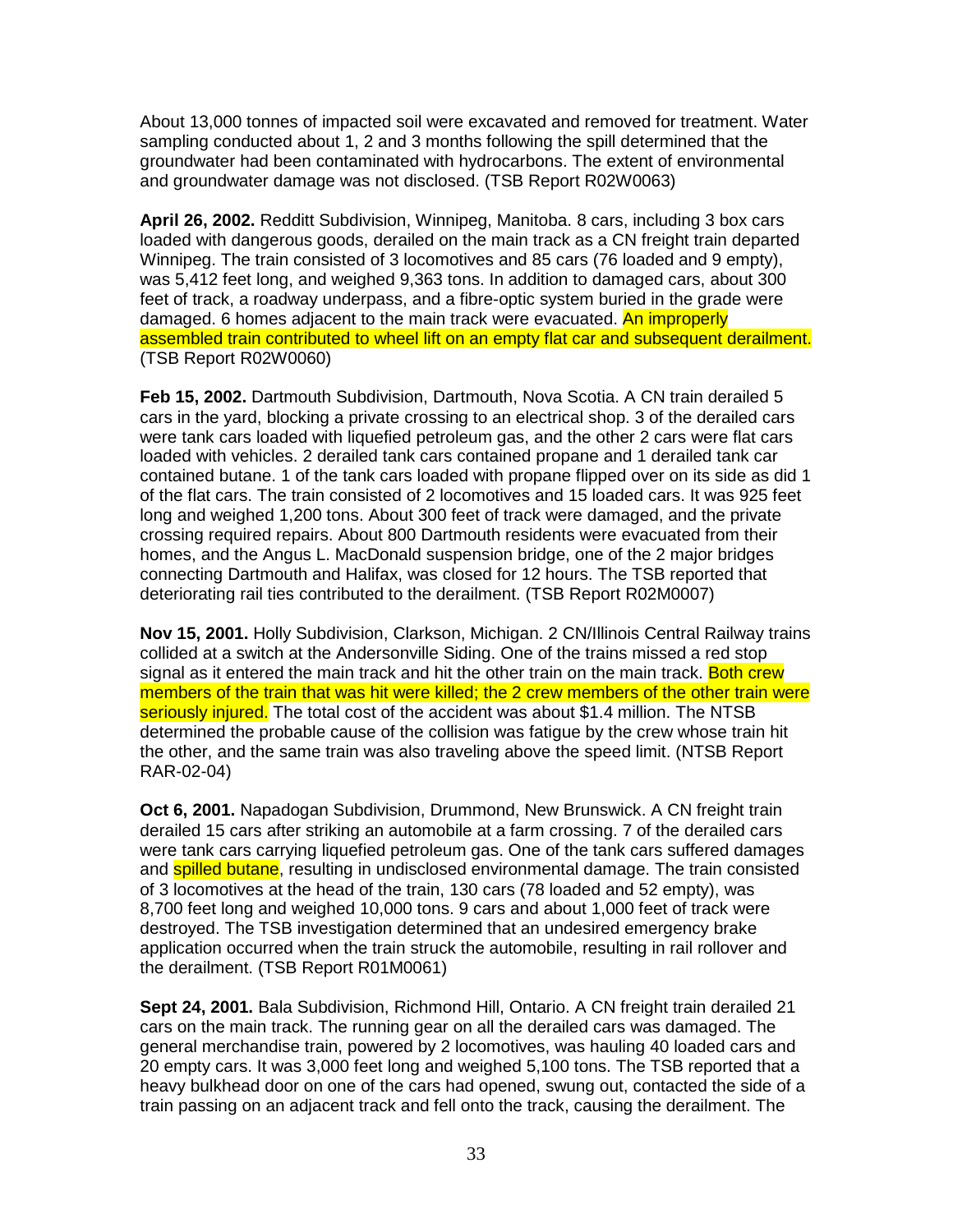Board indicated the closing device on the bulkhead door was inadequate and should have been replaced. (TSB Report R01T0255)

**Aug 29, 2001.** Saint-Hyacinthe Subdivision, Montreal, Quebec. A CN train approaching the Turcot Yard in Montreal derailed 8 container cars at a curve in the track. 5 cars rolled down the railway embankment, and came to rest obstructing Butler Street. The train consisted of 2 locomotives and 86 cars (85 loaded and 1 empty). It was 5,900 feet long and weighed 5,200 tonnes. The TSB reported that a wheel of one of the cars climbed over a defective rail and caused the derailment. (TSB Report R01D0097)

**May 23, 2001.** Chisholm, Alberta. CN started one of the largest human-caused fires in Alberta's history that destroyed 116,000 hectares of forest plus 10 homes, a trapper's cabin, 48 outbuildings and some vehicles primarily in the Hamlet of Chisholm. The environmental impacts were devastating – an undisclosed number of mammals, birds and other animals burned, and there was significant loss of wildlife habitat. The forest industry lost about 4.5 million  $m<sup>3</sup>$  of growing timber stock and over 6,300 ha of regenerated cutblocks. The Alberta government spent \$10 million fighting the fire with 514 firefighters and an abundance of equipment. CN eventually accepted responsibility for starting the fire by running locomotives in an inappropriate manner during a high fire hazard period. (Canada.com May 31/07, several other sources)

**April 12, 2001.** Bedford Subdivision, Stewiacke, Nova Scotia. A Via Rail passenger train consisting of 2 locomotives and 14 cars, travelling on CN main track from Halifax to Montreal, derailed at a manually operated main track switch in Stewiacke. A standard CN switch lock used to secure the switch in correct position had been tampered with. As a result of this tampering, the 2 locomotives and the first 2 cars continued on the main track, but the following cars took a diverging route onto an industrial track adjacent to the main track. 9 of the cars derailed and a farm supply building, as well as the industrial track were destroyed. 750 feet of the main track and a main track turnout were extensively damaged. One of the derailed cars was destroyed and the rest were damaged. 4 occupants of the building escaped without injury prior to impact. There were 132 persons on board the train. 22 persons were transported to hospital by ground or air ambulance; 9 were seriously injured. (TSB Report R01M0024)

**Feb 15, 2001.** Drummondville Subdivision, Trudel, Quebec. A CN train derailed 25 cars on the main track. 24 cars were destroyed, and 1 car was damaged. A main-track switch, the signal system, 800 metres of track, and goods stored on the property of a construction material distributor were damaged. A signal bungalow as well as a communications tower belonging to CN were also destroyed. An underground fibre-optic cable was severed. The train was comprised of 3 locomotives and 93 covered hopper cars loaded with wheat. It was 6,043 feet long and weighed 12,158 tons. The TSB reported the train derailed as a result of a fatigue fracture in an axle on one of the cars that derailed. (TSB Report R01Q0010)

**Jan 16, 2001.** Kingston Subdivision, near Mallorytown, Ontario. A CN freight train derailed 26 cars on the main track including 2 tank cars loaded with propane. A public school was closed for a day as a precautionary measure. The train consisted of 2 locomotives at the head of the train, 149 cars (76 loaded and 73 empty), was 9,450 feet long and weighed 11,700 tons. The TSB investigation determined that improperly assembling the long train contributed to a wheel lift and the derailment.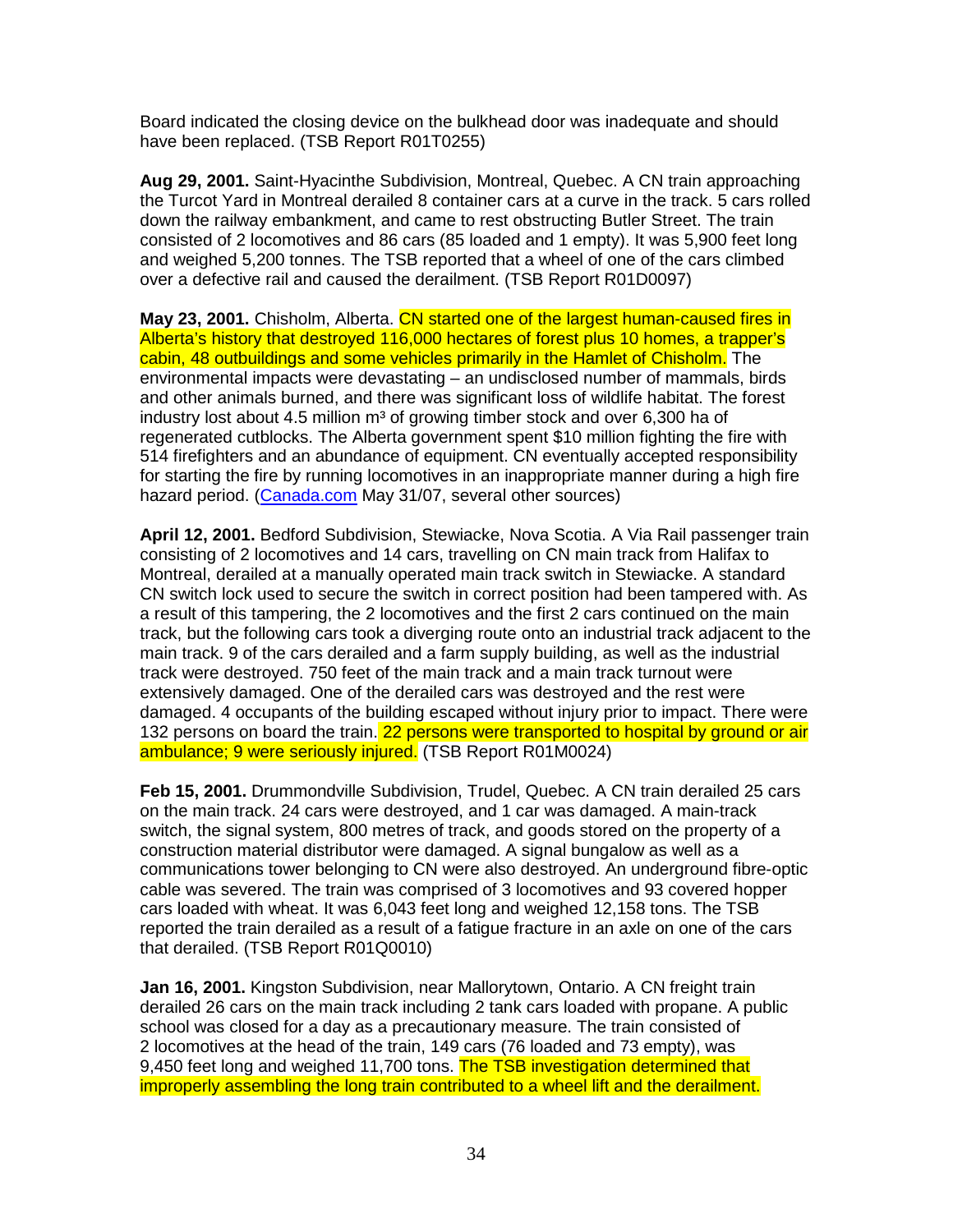Confused communication between the locomotive engineer and the rail traffic controller also appeared to contribute to the derailment. (TSB Report R01T0006)

**Dec 11, 2000.** Kashabowie Subdivision, Shabaqua, Ontario. A CN freight train derailed 17 cars. The derailed cars included 2 loaded tank cars containing methanol, 1 that had flipped upside down and was damaged, spilling all of its contents, and the other which was leaking methanol from an unloading valve that had opened during the derailment. A total of about 100,000 litres of methanol spilled, most of which entered the Shebandowan River. Methanol is a colourless, flammable and poisonous liquid. Persons living close to the river, downstream, were cautioned not to consume water drawn from wells near the river. Water was not declared free of methanol by local health authorities for almost a month following the spill. The extent of environmental damage to the Shebandowan River's ecosystem was not disclosed. The other derailed cars included 5 loaded cars of grain, 7 empty flat cars and 3 empty box cars. The train comprised 3 locomotives, 59 loaded cars and 27 empty cars. It was 5,400 feet long and weighed 8,500 tons. The TSB reported that emergency brake pressure on a cracked defective rail caused the rail to fail, and resulted in the derailment. (TSB Report R00W0253)

**Dec 10, 2000.** Kingston Subdivision, Marysville, Ontario. A CN train derailed 2 cars in a curve on the main track. 1 of the derailed cars, a bulkhead flat car loaded with lumber, lost its load, blocking the adjacent north main track. The other derailed car was a residue tank car. The train comprised 2 locomotives, 51 loaded and 44 empty cars. It was 6,600 feet long and weighed 8,300 tons. The TSB reported that, in each track curve of the train's journey, the load of lumber shifted slightly laterally, causing the banding around the load of lumber to dig into the corners of the lumber, gradually lessening the degree of securement and allowing even greater movement as the trip progressed. Travelling in an unstable state, the lumber shifted at the curve near Marysville and the unbalanced load caused one or more wheels on the car to lift and derail, destabilizing the trailing tank car which also derailed. (TSB Report R00T0324)

**Dec 9, 2000.** Napadogan Subdivision, Blue Bell, New Brunswick. A CN freight train derailed 7 multi-platform double-stack container cars at a curve on the main track. 36 containers were spread over an area covering both sides of the main track for about  $\frac{1}{2}$ km. 11 of the containers were carrying bags of white asbestos (a hazardous material); 2 containers released product onto the right-of-way. A total of 660m of track structure was damaged. The train was powered by 4 locomotives, was 5,700 feet long and weighed 5,200 tons. The TSB reported the derailment occurred due to a rail failure at a curve in the track. (TSB Report R00M0044)

**May 22, 2000.** Saint-Maurice Subdivision, Cressman, Quebec. A CN train derailed 23 cars at a curve on the main track on a bridge over the Saint-Maurice River. Derailed cars included: 13 gondola cars loaded with wood chips, 2 cars loaded with paper, 1 empty hopper car, and 7 tank cars with gasoline residue. 3 of the tank cars with gasoline residue fell into the river. 2 tank cars were punctured, **spilling an undisclosed amount of** gasoline into the river. The extent of environmental damage was not disclosed. 400 feet of track were destroyed and 2 spans of the railway bridge across the river were heavily damaged. 22 of the derailed cars were damaged and 1 was destroyed. The train consisted of 3 locomotives and 159 cars, including 128 loaded cars, 19 empty cars and 12 tank cars with gasoline or heating oil residue. The train was 9,586 feet long and weighed 15,230 tons. The TSB reported that the derailment was caused by a defective rail in the track curve. (TSB Report R00Q0023)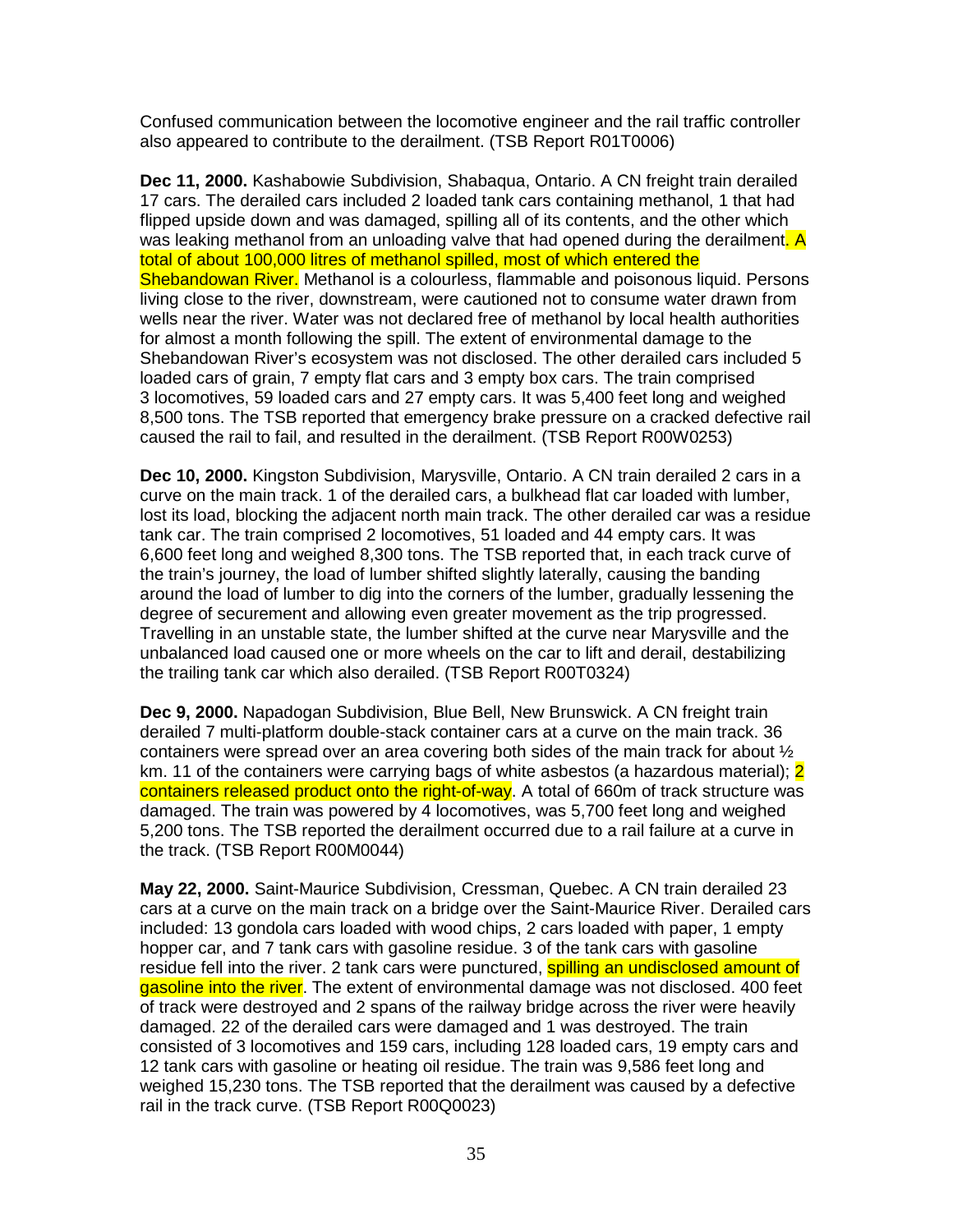**May 16, 2000.** Redditt Subdivision, White, Ontario. A CN freight train derailed 19 of its 136 cars along a curve in the main track. 4 of the derailed cars contained dangerous goods. The train consisted of 2 locomotives at the head of the train, 136 cars (51 loaded and 85 empty), was 8,800 feet long and weighed 9,440 tons. The TSB investigation determined that, during throttle reduction while in a curve, the train experienced a wheel climb derailment that was a result of a number of factors including *improperly* assembling the train. (TSB Report R00W0106)

**March 10, 2000.** Rouses Point Subdivision, Brossard, Quebec. A CN train derailed 5 cars on the Massena Spur after traveling through a public crossing. 4 cars toppled over on their sides in a ditch; 3 of these contained dangerous goods. 2 of the tank cars were carrying molten naphthalene (a flammable solid), and the third was carrying creosote. The other 2 derailed cars were hopper cars. All 5 derailed cars were damaged. The track was heavily damaged over a length of about 170 feet. The train consisted of 2 locomotives and 11 cars (8 loaded and 3 empty), was about 730 feet long and weighed 1,330 tons. As a precautionary measure, the Brossard Fire Department ordered the evacuation of about 20 people in the area. The TSB reported the train spread the track gauge, and the wheels of the first derailed car dropped inside the rail near the public crossing. The fact that CN had planned to replace the rail ties indicate that CN was aware of track structure problems at this location. (TSB Report R00D0026)

**Dec 30, 1999.** Near Mont-Saint-Hilaire, Quebec. A CN Ultratrain, a petroleum products unit train linking the Saint-Romuald oil refinery with a petroleum depot in Montreal, derailed and collided with another CN Ultratrain traveling in the opposite direction on a neighbouring track. There was a violent explosion and some rail cars burned for more than 4 days, creating a smoke plume about 500m high. The 2 crew members on the train hit by the derailed train were killed. About 350 families had to be evacuated. 2 locomotives and 61 cars were damaged in the accident. About 2.7 million litres of hydrocarbons spilled and caught fire, damaging private property, public property and the environment. The Ultratrain derailed at a broken rail caused by a defective weld, causing the TSB to call into question CN's quality assurance program for rail welds. The quality assurance system in place did not detect the welds that did not meet the company's standards (mismatch between rail ends, absence of a weld tag, weld not entered in the inventory of continuous welded rail [CWR] repairs and adjustments). (TSB Report R99H0010, TSB News Release Sept 26/02)

**Nov 23, 1999.** Kingston Subdivision, Bowmanville, Ontario. A westward CN freight train struck an abandoned tractor-trailer at a farm level crossing. Metal parts from the trucktrailer became entangled under the wheels of the lead locomotive, resulting in the derailment of both locomotives and the following 10 rail cars, 4 of which rolled over onto their side. An eastward Via Rail passenger train struck the debris on an adjacent track and derailed, just before the freight train had come to a halt. The derailing Via train dragged the trailer portion of the truck-trailer for about 700 feet, causing the Via locomotive and the following 5 passenger coaches to derail. The jackknifing passenger train hit the derailed freight train cars. Fuel spilling from the tractor-trailer ignited and a fire started. About 6,800 litres of diesel fuel spilled from the Via locomotive and was also ignited. About 4,550 litres of diesel fuel also spilled from the lead locomotive of the CN freight train. 3 of the derailed freight cars contained liquefied petroleum gas residue and 5 of the derailed freight cars were loaded with butadiene. Minor injuries were sustained by 6 Via Rail employees and 5 passengers. (TSB Report R99T0298)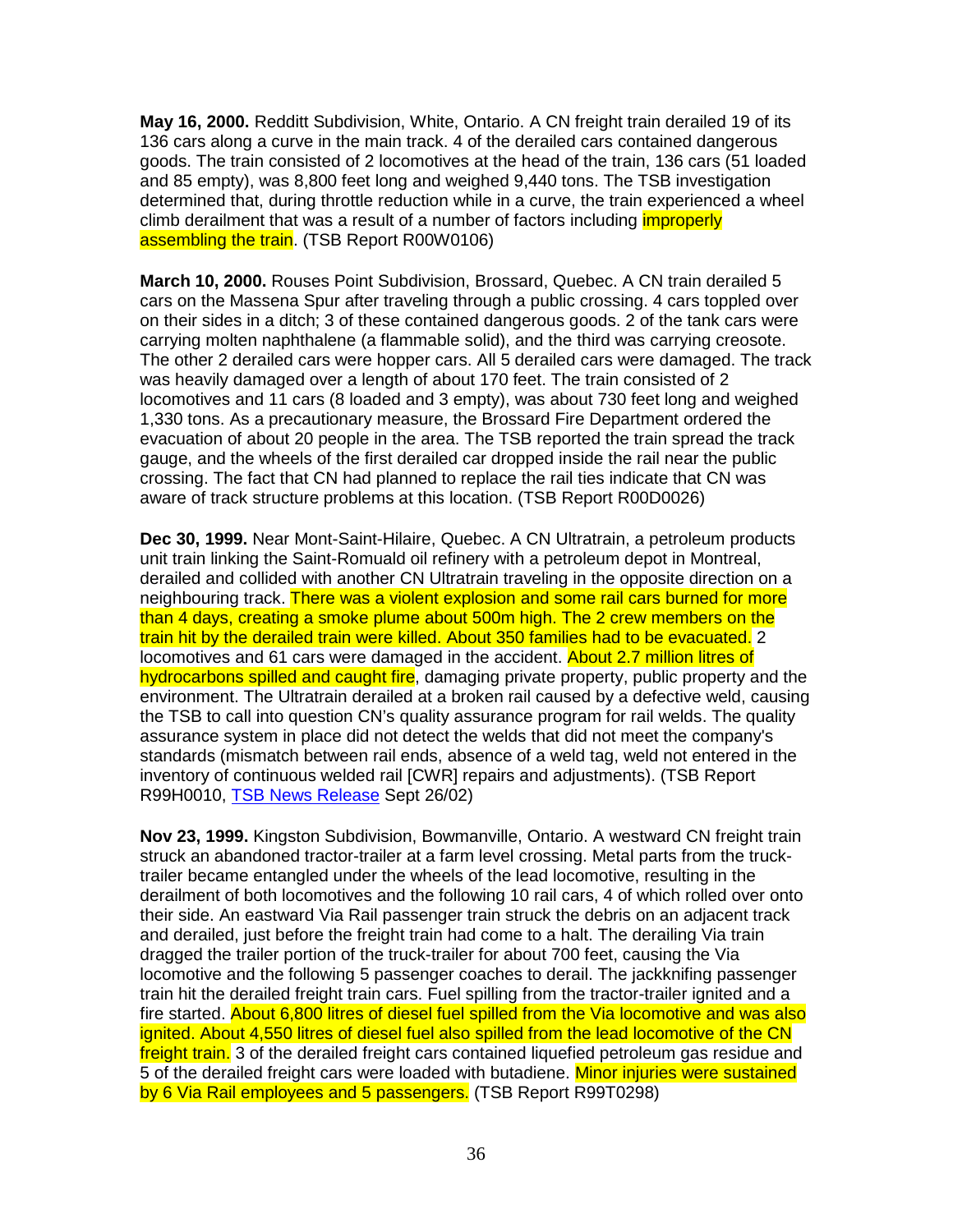**Oct 9, 1999.** Bedford Subdivision, Bedford, Nova Scotia. A CN freight train derailed a locomotive and the first 8 cars. Some of the derailed cars flipped over on their sides and the entire derailment was spread over a distance of about 655 feet. Corn from 2 damaged hopper cars was spread over the derailment site. Over 800 feet of track were damaged. The train comprised 3 locomotives, 64 loaded and 3 empty, and was 4,580 feet long and weighed 4,470 tons. The TSB reported a damaged rail initiated the derailment. (TSB Report R99M0046)

**Sept 23, 1999.** Bala Subdivision, near Britt, Ontario. A CN freight train derailed 26 cars at a curve in the tracks at Mowat, near Britt. The train consisted of 94 cars, 54 of which were tank cars (41 of the 54 were carrying dangerous goods or dangerous good residues). The 26 derailed cars included: 19 tank cars, 2 box cars and 5 hopper cars. Of the 19 tank cars, 1 was a load of liquefied petroleum gas (LPG), 14 had LPG residues, 3 were loaded with anhydrous ammonia, and 1 was empty. The loaded LPG car and 1 of the loaded anhydrous ammonia cars were ruptured, each spilling their product and igniting, causing several fires. The loaded car of LPG exploded, projecting pieces of its tank and jacket in all directions. About 127,000 pounds of LPG and 158,000 pounds of anhydrous ammonia were spilled. A crater in the right-of-way measuring about 2m deep, 3m wide and 15m long was created by the LPG fire and subsequent violent rupture of the tank, which destroyed the roadbed and altered the physical state of the soils and other materials in the area. A box car immediately west of the LPG tank was crushed and bent 90°. About 600 feet of main track and sidi ng were destroyed, the turnout for the siding at Mowat required extensive repairs, and the nearby public crossing required minor repairs. 18 of the derailed cars were damaged, and 8 cars were destroyed. The adjacent trees, other vegetation and earth were scorched black and killed for a radius of about 200 feet by the fire ball and chemical releases. CN employees at the Mowat siding, 3 local woodcutters and 2 hunters located downwind of the accident site were evacuated due to the toxic fumes. An Ontario Provincial Police officer, a local woodcutter, and two firemen suffered minor injuries as a result of contact with ammonia vapours. The TSB reported on many deficiencies as contributing to the derailment including: deficiencies in track gauge and alignment, and improper track condition for freight train speeds they were traveling. The TSB also reported that older-design, belowstandard and defective construction of tank cars contributed to the magnitude of the ensuing fires. The total extent of environmental damage, including to the adjacent Little Key River and shoreline, was not detailed in the TSB investigation report. (TSB Report R99T0256)

**Aug 27, 1999.** Kingston Subdivision, Wesco Spur, Yard CB, Cornwall, Ontario. A CN crew was performing switching operations in the yard when 6 tank cars ran away on one of the tracks. The cars rolled for 475 feet and struck the stop block at the end of the track. 1 car derailed and its tank was punctured. About 5,000 gallons of product, a class 3 combustible liquid, spilled onto the ground. About 2,000 gallons seeped into the ground or flowed into the sewer system. The soil contaminated by the liquid was collected and hauled away for treatment. The extent of environmental damage was not disclosed. Cornwall police and firefighters immediately set up a 1,000-foot safety perimeter and evacuated customers and staff from nearby businesses. The TSB reported the evacuation caused inconvenience and economic losses for nearby businesses. (TSB Report R99D0159)

**Aug 15, 1999.** Clearwater Subdivision, Messiter, British Columbia. A CN freight train derailed 40 cars of a 100-car grain train. 2 of the derailed cars rolled into the North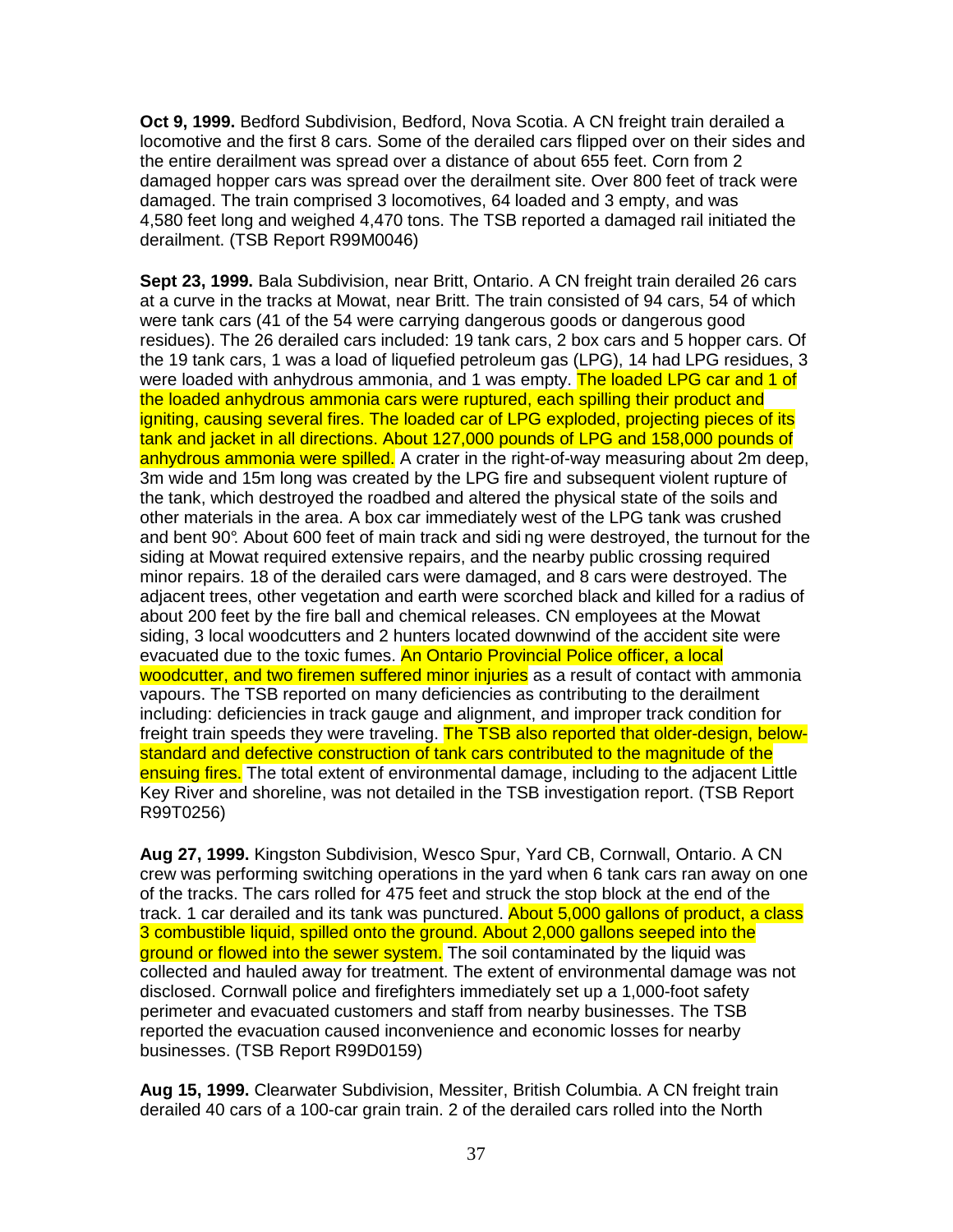Thompson River. About 5,000 tons of mixed grains were spilled over the right-of-way and in the river. Most of the 40 cars sustained extensive damage. About 1,500 feet of track were destroyed and an additional 3,000 feet were damaged. The train was powered by 2 locomotives, was 5,900 feet long and weighed 11,800 tons. The extent of environmental damage to the Thompson River and bank was not disclosed. The TSB reported a defective wheel caused the derailment. (TSB Report R99V0141)

**July 14, 1999.** Kingston Subdivision, Morrisburg Station, Ontario. 16 CN cars derailed in front of the station. (Colin Churcher's Railway Pages)

**April 23, 1999.** Chatham Subdivision, Thamesville, Ontario. A Via Rail passenger train travelling east on the north main track hit an open switch, causing it to tip over and collide with stationary CN cars full of ammonium nitrate on an adjacent yard track. All 4 passenger cars and the locomotive of the passenger train derailed as well as 4 of the stationary cars. The 2 crew members in the locomotive cab were killed. 77 of the 186 passengers and crew on board were treated at the hospital. 4 people were admitted with serious injuries. About 50m of main track and 100m of the adjacent yard track were destroyed. The locomotive was damaged beyond repair and the leading 2 passenger cars sustained substantial damage. A December 18, 2012 version of the TSB investigation report identified safety deficiencies relating to the level of defenses associated with the Occupancy Control System method of train control, particularly in "dark territory," where trains are not always provided with sufficient advance warning of reversed main track switches, and to the storage of dangerous goods in rail cars for prolonged periods of time at locations adjacent to main tracks. The TSB also pointed out the need to eliminate some passenger safety hazards in a timely fashion. (TSB Report R99H0007)

**April 13, 1999.** Montmagny Subdivision, Bégin, Quebec. A CN petroleum product unit train derailed 10 tank cars loaded with gasoline on the main track. Some cars flipped over on their sides and 1 car completely toppled over landing on its top. About 230 litres of gasoline were spilled into Les Quarante Lacs (Forty Lakes), causing undisclosed environmental damage. The 10 derailed cars were damaged, as was another car which did not derail. 450 feet of track were destroyed, and another 300 feet of track were damaged. The TSB reported soft subgrade and a cluster of rotten ties as causing the derailment. Confusion of responsibilities among 3 acting inspectors may also have contributed to the derailment. (TSB Report R99Q0019)

**Feb 6, 1999.** Ruel Subdivision, Neswabin, Ontario. A CN freight train derailed 21 cars. The derailed cars included a tank car loaded with liquefied petroleum gas and 2 tank cars loaded with flammable benzene and dicyclopentadiene. 1 of the tank cars with the benzene mixture was punctured resulting in a fire and a total loss of product. The liquid benzene and some lumber that was strewn about the derailment site fuelled a fire that burned for several days. 16 of the 21 derailed cars were destroyed, including 3 tank cars that were involved in the post-derailment fire. 4 cars were damaged. A power switch and dwarf signal, and 500 feet of track were destroyed. In the main derailment area, 4 telephone poles were destroyed. Another power switch and a hot box detector were damaged. Total property damage exceeded \$1.5 million. The TSB reported a roller bearing on one of the cars overheated and seized, resulting in an axle fracture and the derailment. Unclear lines of authority and communication failures regarding the Wayside Inspection System (WIS) were cited by the TSB as contributing to the derailment. The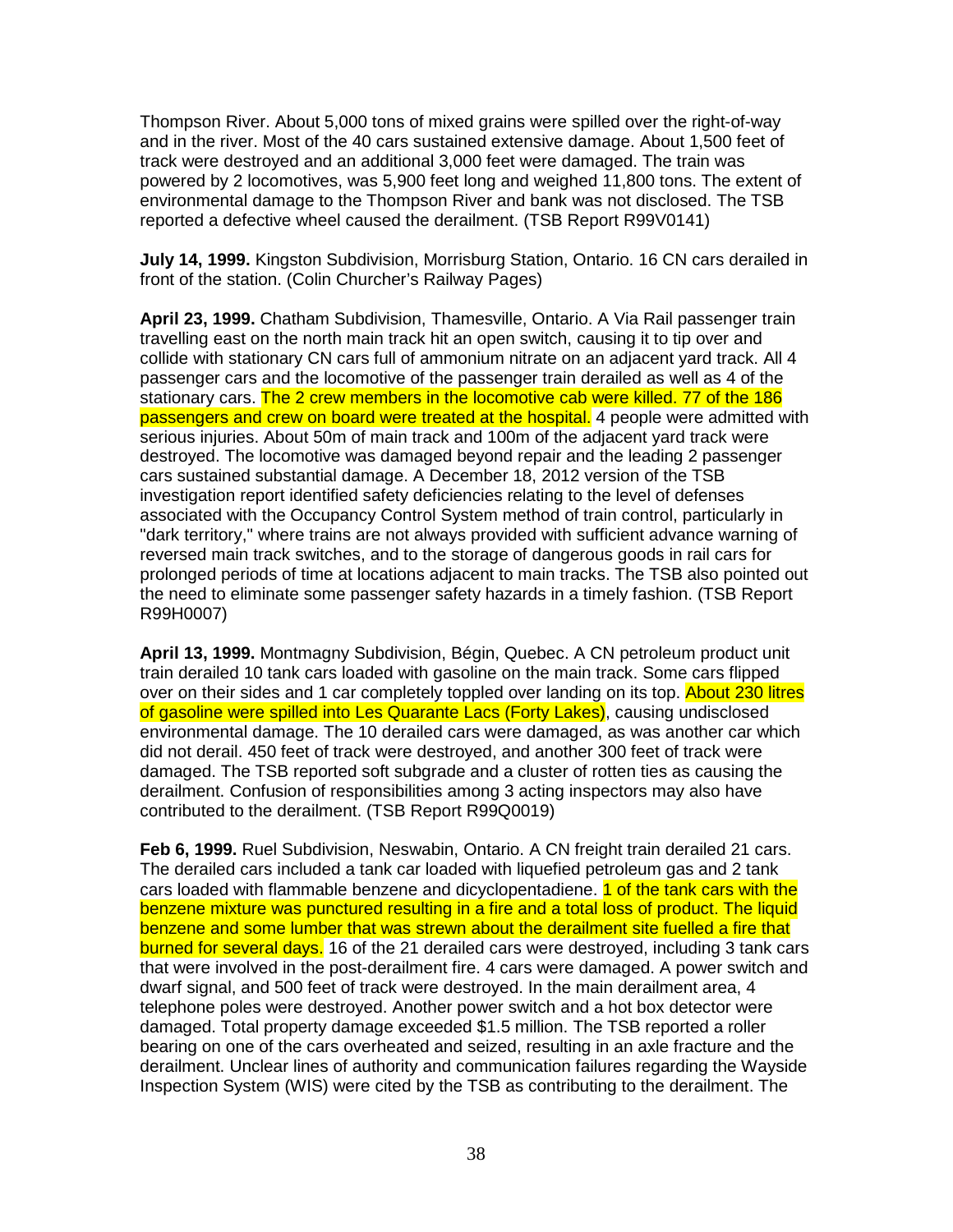TSB also reported Transport Canada has no national program to audit and monitor WISs, to ensure the safety of operating trains. (TSB Report R99T0031)

**Jan 31, 1999.** Albreda Subdivision, Jasper, Alberta. A CN runaway train on the main track entered the rail yard in Jasper and collided head on with a stationary CN train. 5 locomotives and 11 cars derailed. The 3 locomotives and 2 cars on the runaway train were extensively damaged, as were the 2 locomotives and 1 car on the stationary train in the yard. The collision damaged about 520 feet of track and 4 switches. The conductor of the runaway train received minor injuries. The TSB reported the extreme blowing snow conditions during the accident rendered the air brake system ineffective, and the crew was unaware of the condition of the dynamic braking system. The crew of the runaway train was apparently fatigued which may have affected their performance. (TSB Report R99E0023)

**Nov 26, 1998.** Halton Subdivision, MacMillan Yard, Concord, Ontario. A CN train derailed 3 tank cars loaded with anhydrous ammonia. 1 of the tank cars rolled down a 20-foot embankment and another tank car flipped over on its side. 1 of the tank cars was damaged and spilled anhydrous ammonia. The yard was evacuated and the public roadways in the area, including Highway 7, were closed for about 5 hours. The TSB reported the train derailed as a result of 2 rail breaks caused by surface and sub-surface cracking, the wear exceeding CN's allowable limits. The Board identified a safety deficiency relating to the maintenance standards and practices. (TSB Report R98T0292)

**Sept 24, 1998.** Mont-Joli Subdivision, Mont-Joli, Quebec. 25 cars from a CN train rolled downhill uncontrolled on the main track of the Matapédia Railway Company (MRC), and collided with 4 MRC yard locomotives standing on the main track in front of the station at Mont-Joli. The CN crew thought they had secured their locomotives on a grade, then left their train and went to the station to complete some paperwork. Then, both CN and MRC employees heard a loud noise. When they looked out, they realized the CN train had rolled down the hill and crashed into the MRC locomotives. 5 rail cars were damaged, 2 rail cars were destroyed, and 4 yard locomotives and several hundred feet of main and yard tracks were damaged. A tank car, which was crushed and opened by the impact, spilled some residual product into the parking lot and onto the street. A commercial truck carrying cylinders of compressed gas was crushed. The employees in the vicinity of the station immediately left. The derailed cars came to rest close to commercial and residential properties in the centre of the town. 4 automobiles parked in the station parking lot were destroyed by the derailed rail cars. There was extensive damage to the station platform, and several hundred feet of main and yard tracks, including 78 feet of rail and 34 railway ties that required replacing. The police later determined that, once the CN crew left their train unattended, 2 boys had walked over to the train and released the brakes on most of the 25 parked rail cars, causing the train to roll downhill. (TSB Report R98M0029)

**March 1, 1998.** Kingston Subdivision, Lyn, Ontario. 8 CN cars derailed, 2 of which carried dangerous goods – ethylene refrigerated liquid and alkylamines. The train derailed at a track crossover. The train was pulled by 2 locomotives and was 7,482 feet long and weighed 5,866 tons. The TSB investigation determined the derailment occurred when a rail car wheel climbed over a defective switch that was severely chipped. Proper track maintenance and inspection practices had not been followed. (TSB Report R98T0042)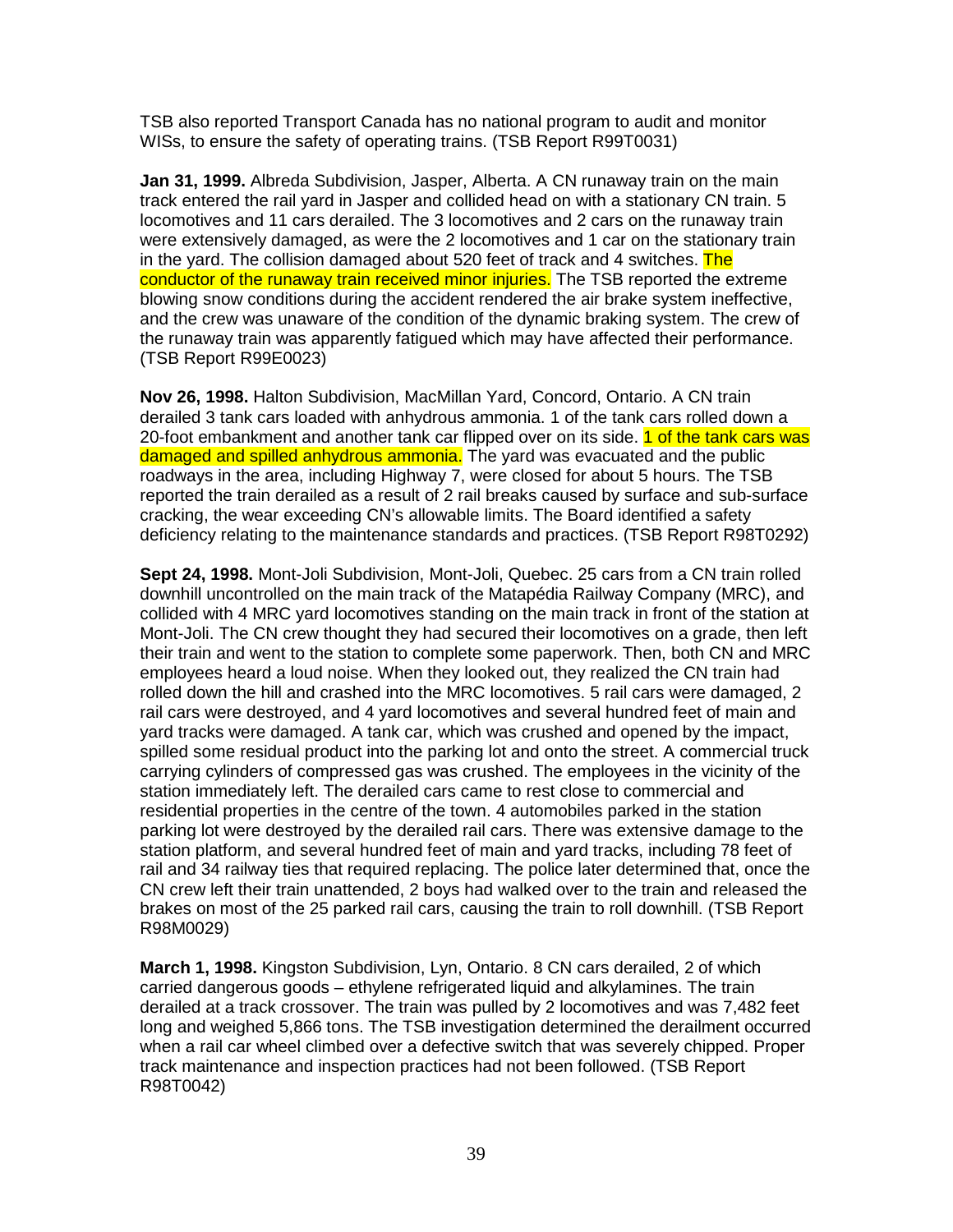**March 1, 1998.** Edson Subdivision, near Obed, Alberta. A moving CN train collided with the tail end of a stationary CN train. The lead locomotive from the moving train and the last car from the stationary train derailed and were extensively damaged. The 2 crew members in the lead locomotive of the moving train were seriously injured, and were taken from the scene by ambulance. The moving train was powered by 2 locomotives and was hauling 20 loaded and 33 empty cars. It was 3,140 feet long and weighed 3,490 tons. The stationary train consisted of 4 locomotives and 100 loaded cars. It was 6,140 feet long and weighed 13,850 tons. The TSB reported the collision occurred because the crew of the moving train did not maintain adequate vigilance and miscalculated how far away the stationary train was located. (TSB Report R98C0022)

**Nov 24, 1997.** Diamond Subdivision, Carrier, Quebec. While a CN train was proceeding from a stop signal at a siding, a tank car loaded with sulphuric acid split open, spilling its entire contents. The extent of environmental damage was not disclosed. The TSB determined that the tank car had been fabricated with a gap and missing butt weld, in variance with approved design drawings, and that it fractured under normal service loading at a pre-existing crack. The TSB has pointed out many times to CN and Transport Canada the risks associated with the frequent inferior construction of tank cars that carry dangerous goods, including oil and other hazardous products. (TSB Report R97D0253)

**May 6, 1997.** Kingston Subdivision, Coteau-du-Lac, Quebec. A CN train dropped into a depression in the subgrade on the main track and derailed 2 locomotives and 12 freight cars. The lead locomotive toppled over on its side. The fuel tanks on both locomotives were punctured and about 12,000 litres of diesel fuel spilled into the Rouge River which was only 10m from the railway tracks. Although emergency personnel placed booms and absorption materials in the river, very little diesel fuel (1,000 litres) was recovered. The extent of environmental damage, especially to the river and the river shoreline, was not disclosed. 2 crew members were injured. The train consisted of 2 locomotives and 19 loaded cars. It was 1,060 feet long and weighed 1,000 tons. The 2 locomotives and 12 freight cars were damaged, and about 270 feet of track were destroyed. The TSB reported the derailment occurred because the subgrade collapsed under the moving train as a result of weak, water-saturated clays in and around the embankment. The Board was concerned that CN maintenance and inspection employees were not apparently sensitive to the hazards posed by unusual events in bodies of water adjacent to railway embankments. The TSB also reported that locomotive fuel tanks are particularly prone to puncture and spilling of diesel fuel at derailment. (TSB Report R97D0113)

**March 27, 1997.** Ashcroft Subdivision, Conrad, British Columbia. A CN train travelling from Boston Bar to Kamloops encountered a large railbed depression and derailed on the main track near Conrad. Both crew members were killed. 2 locomotives, 14 freight cars and about 1,200 feet of main track and siding were destroyed. Loaded open hopper sulphur cars stored on an adjacent siding were hit and also derailed, and some of these cars overturned and spilled their contents. Fuel spilled from the derailed locomotives and ignited. The resulting fire engulfed the derailed equipment and scattered container contents. The fire was finally extinguished March 28. Fire again erupted around the locomotives March 29 and took several hours to extinguish. The TSB ascertained that improper drainage of run-off from the adjacent Trans-Canada Highway contributed to destabilizing the railway subgrade which then collapsed, causing the derailment. (TSB Report R97V0063)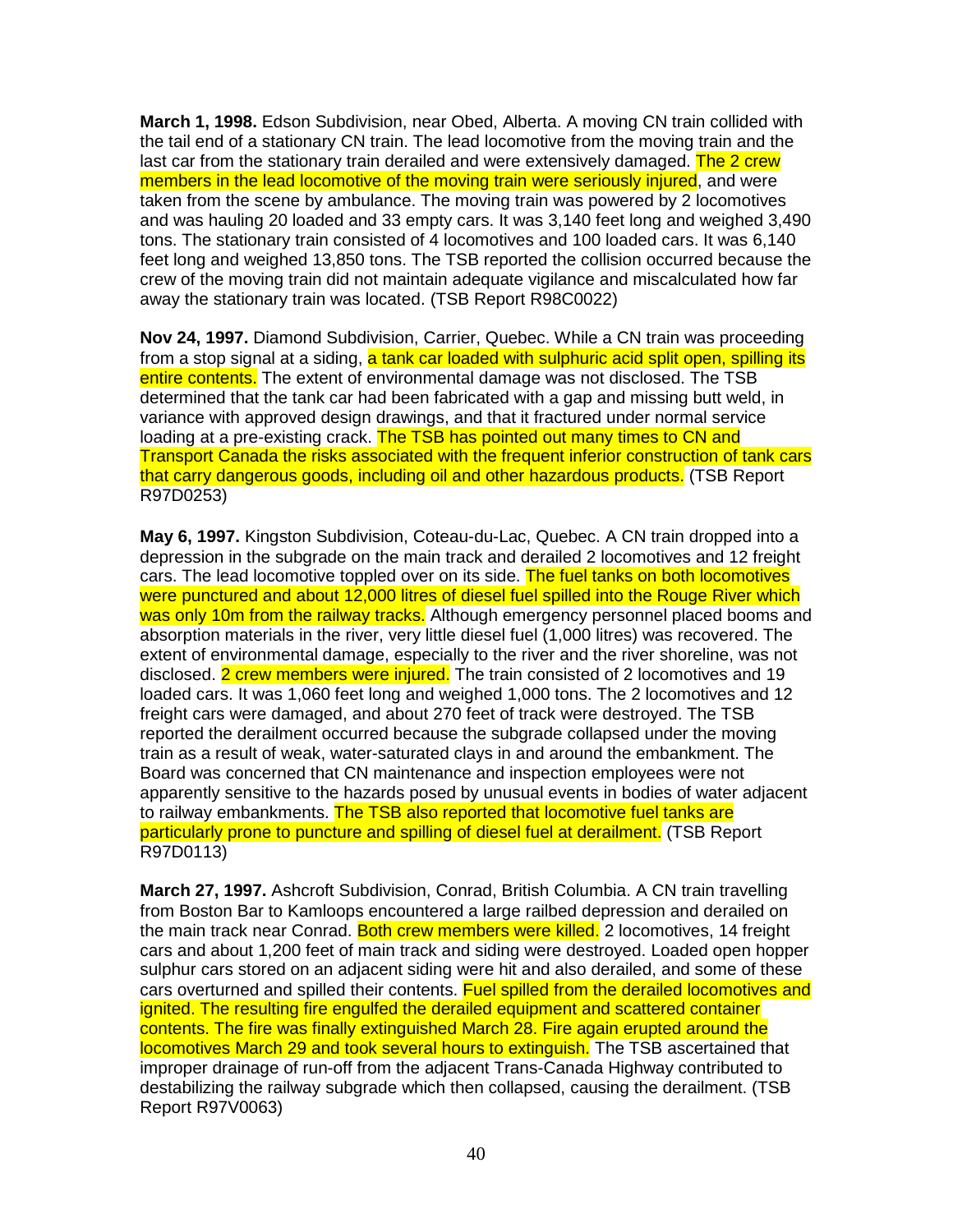**Aug 12, 1996.** Edson Subdivision, east of Edson, Alberta. All 3 occupants in the lead locomotive of a CN freight train were fatally injured when their train, which was travelling about 54 mph on the main track, collided head-on with 20 runaway cars moving toward them at about 30 mph. The runaway cars had been left on a track in the Edson Yard with their hand brakes on, which eventually failed to hold them, causing them to move onto the main track uncontrolled. The TSB reported that, for the years 1991 to 1996, 190 runaways were reported to the TSB and in spite of repeated warnings and recommendations issued by the TSB, the problem persisted. This particular runaway situation, which ended in 3 deaths, triggered a TSB investigation with wider scope and depth. Consequently, the TSB raised serious questions about the effectiveness of standard railway operating rules, rail traffic control systems, rail safety regulatory overview, and CN's safety management programs. (TSB Report R96C0172)

**July 2, 1996.** Aberdeen Subdivision, North Battleford, Saskatchewan. A CN train was unintentionally diverted onto a spur track, and collided head-on with a stationary and uncrewed CN freight train. The locomotives of both trains were extensively damaged, and 10 freight cars derailed. The **locomotive engineer was injured** when he jumped from the train. The moving train consisted of 3 locomotives and 88 loaded cars. It weighed 10,000 tons and was 6,500 feet long. The TSB determined that the switch for the spur track was inadvertently left in the reverse position. The train was also travelling at an excessive speed, according to the TSB. (TSB Report R96W0171)

**April 24, 1996.** Hagersville Subdivision, Nanticoke, Ontario. A CN train crew was switching at the Esso oil refinery near Nanticoke, when 5 tank cars went out of control. The cars rolled southward about 2 miles, crossed over 2 public road crossings and through the Ontario Hydro thermal generating plant building. The cars continued another 600 feet to the end of the track where the 2 leading cars derailed. 1 derailed car contained sulphuric acid and the other derailed car that flipped over on its side contained sulphuric acid residue. Both derailed cars were damaged. There was substantial damage to private property, including a car mover which had been standing on the track in the Ontario Hydro building. It was pushed ahead of the runaway cars to the end of the track and was destroyed. The entrance gate to Ontario Hydro's property was also destroyed. There was damage to CN's track. The TSB determined the tank cars rolled away and derailed because they were not securely coupled during a switching operation. (TSB Report R96T0137)

**March 11, 1996.** Sussex Subdivision, River Glade, New Brunswick. A CN train derailed 22 freight cars on the main track. 16 of the derailed cars were tank cars loaded with various dangerous goods including gasoline, butane and fuel oil. About 455 litres of gasoline spilled from 1 tank car and butane was released into the atmosphere from 2 leaking pressure tank cars. As a precautionary measure, 8 residents in the area were evacuated. The extent of environmental damage was not disclosed. About 400 feet of track were destroyed and about 1,000 feet of track were extensively damaged. 18 derailed cars were destroyed, and the remaining 4 were damaged. The train was powered by 3 locomotives and was hauling 27 loaded cars, 17 empty cars and 9 residue cars. It was 3,200 feet long and weighed 3,500 tons. The TSB determined that a defective rail led to the derailment. (TSB Report R96M0011)

**March 10, 1996.** Saint-Maurice Subdivision, Dix, Quebec. A CN freight train derailed 27 cars. 4 of the derailed cars were residue cars, 2 contained gasoline residue and the other 2 contained diesel fuel residue. 4 of the derailed loaded gondola cars were dug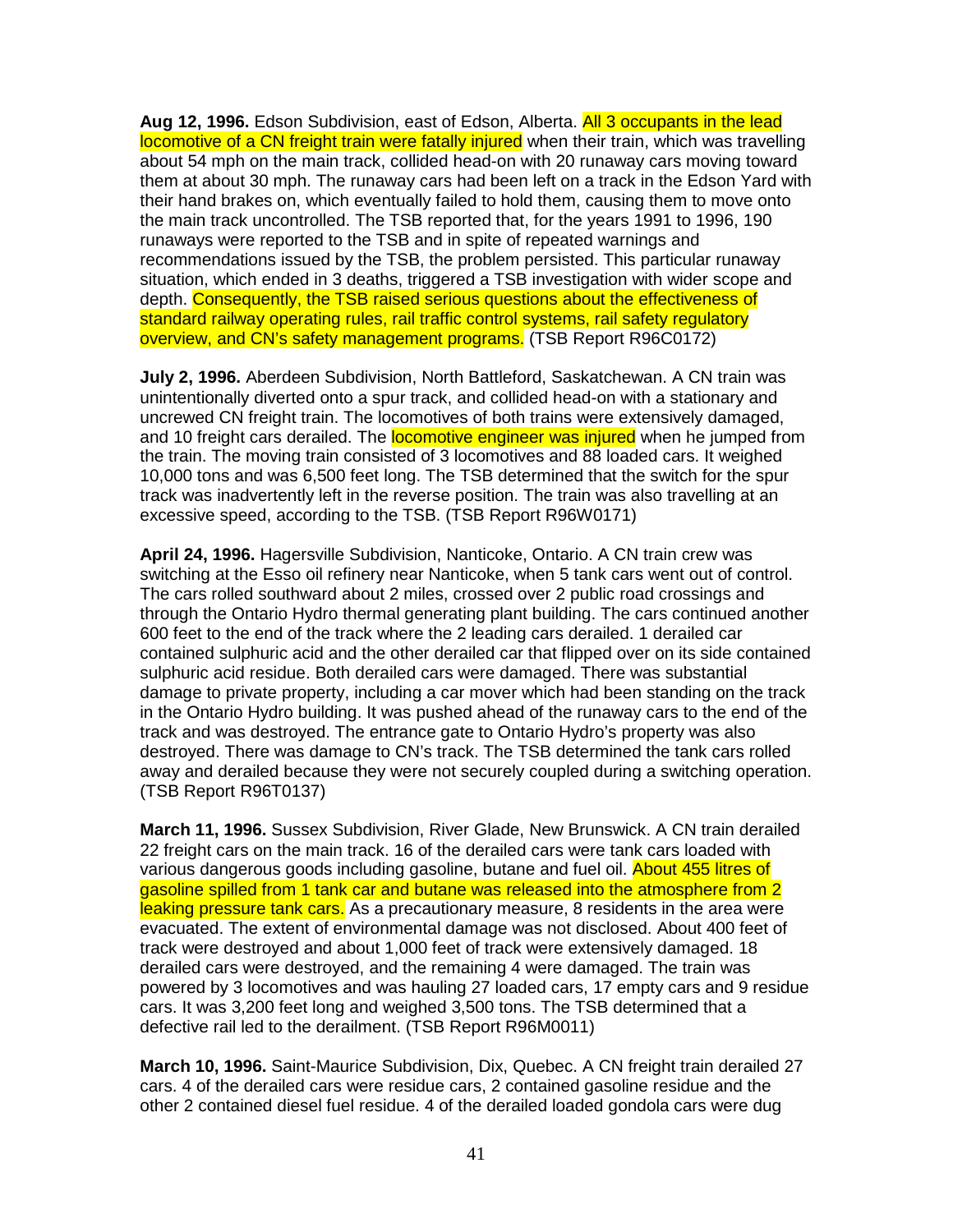into the subgrade and several other cars were piled on top of the gondola cars. The ore concentrate from the gondola cars spilled over the subgrade and covered the tracks. At least 1 of the derailed cars came to rest on a bridge deck. The bridge deck was destroyed and the girders were extensively damaged. The train consisted of 3 locomotives and 76 cars. It was 4,526 feet long and weighed 7,394 tons. The TSB was not able to determine the cause of the derailment because key rail car components and pieces of rail were missing. (TSB Report R96D0035)

**March 6, 1996.** Halton Subdivision, MacMillan Yard, Toronto, Ontario. A remote controlled CN train collided with a standing CN train in the yard, derailing 7 cars. 4 of the derailed cars rolled down a small embankment onto a paved yard roadway. A tank car loaded with ethylene oxide flipped upside down and came to rest on its top, and was extensively damaged. 2 tank cars containing petroleum product residue also derailed, 1 of them knocked over on its side. Because of the upside down tank car with flammable and toxic contents, emergency procedures were implemented. 2 yard locomotives and 7 cars were damaged, some of them extensively. About 250 feet of track and 1 crossover switch were damaged. The TSB determined that the derailment occurred because the crew running the train by remote control lost sight of the head of the train in an unsafe part of the yard. (TSB Report R96T0080)

**Feb 27, 1996.** Bécancour Subdivision, near St. Grégoire, Quebec. 59 cars from a CN train that had been left on the main track, standing unattended with no hand brakes applied, rolled away unnoticed for about 4,000 feet and struck another CN train on the Lama Warehouse Spur. The impact derailed 1 locomotive and 13 cars, 11 of which were tank cars containing dangerous goods residue. The locomotive and 2 tank cars containing caustic soda (corrosive substance) residue were knocked on their sides; and 7 other tank cars containing caustic soda residue, 2 containing chlorine (poisonous gas) residue and 2 box cars also derailed. A fuel tank on the overturned locomotive was punctured and spilled about 9,000 litres of diesel fuel. The extent of environmental damage was not disclosed. 1 box car was destroyed, 1 locomotive and 7 cars were extensively damaged, and 6 cars were damaged. About 200 feet of track were destroyed. 1 crew member was seriously injured. The runaway train weighed 3,600 tons and was 3,000 feet long. The TSB determined that the air brakes on the 59 runaway cars were accidentally released when the cars were uncoupled. Unfortunately, hand brakes had not been applied to any of the cars. (TSB Report R96D0029)

**Jan 31, 1996.** Joliette Subdivision, Charette, Quebec. 2 CN trains carrying dangerous goods residue cars collided. 2 box cars were destroyed, and 1 locomotive, 2 box cars and 1 flat car were extensively damaged. One of the trains comprised 2 locomotives, 60 loaded cars and 6 residue cars. The train was 3,980 feet long and weighed 6,770 tons. The other train consisted of 2 locomotives, 8 loaded cars, 28 empty cars and 3 residue cars. It was 2,200 feet long and weighed 1,830 tons. The TSB reported that the crew in the train that caused the collision and derailment should have used the automatic brake as well as the independent brake to stop their train. (TSB Report R96D0018)

**Jan 11, 1996.** Allanwater Subdivision, near Armstrong, Ontario. Opposing CN hi-rail vehicles collided in a curve. The driver of 1 of the vehicles sustained serious injuries in the collision. The driver of the other vehicle sustained minor injuries after jumping from the vehicle prior to impact. The TSB determined that the opposing hi-rails, travelling in an area of restricted sight-lines and frosty rail conditions, were operated at excessive speeds that did not permit them to stop before colliding. (TSB Report R96T0008)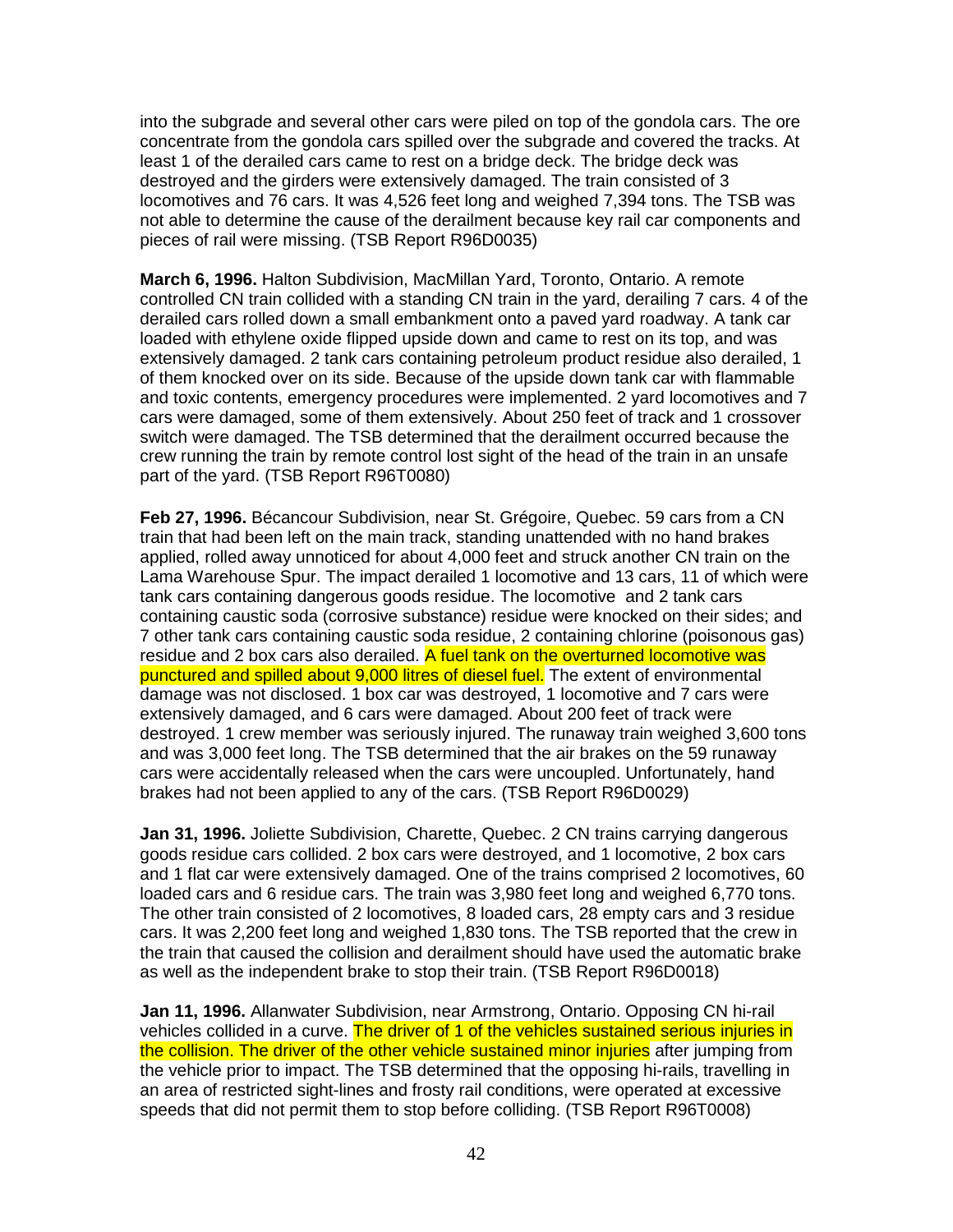**Dec 14, 1995.** Pelletier Subdivision, Edmundston, New Brunswick. A group of unattended freight cars recently uncoupled from locomotives in the Edmundston Yard rolled away uncontrolled for about 4,800 feet through a main track switch. They came to a stop with about 15 cars standing on the main track. A switch that the cars had rolled through onto the main track was damaged. The TSB reported the cars were not properly secured (hand brakes not applied) when the locomotives were uncoupled, which resulted in the cars running away downhill uncontrolled. (TSB Report R95M0072)

**Nov 5, 1995.** Sprague Subdivision, Symington Yard, Winnipeg, Manitoba. A remotely controlled CN train in the yard separated, which led to the derailment of 1 locomotive and 12 cars. The derailed cars fouled the adjacent track and were struck by another remote-controlled CN train, derailing 2 locomotives, 2 booster units and 6 cars from that train. 12 cars were destroyed, and 1 locomotive and 1 car were damaged from one of the remote controlled trains. 1 car was destroyed and 2 locomotives, 2 booster units, and 5 cars were damaged from the other remote controlled train. Some of the derailed cars toppled over on their sides and were piled on top of one another. About 600 feet of track were damaged. The TSB determined that, in both accidents, the remote control operating system did not provide the operators with safeguards and technology sufficient to ensure the safe operation of their respective trains. (TSB Report R95W0291)

**Aug 20, 1995.** Dundas Subdivision, Brantford Yard, Brantford, Ontario. A CN train derailed 3 tank cars loaded with dangerous goods (butane) in the yard. The residents of 9 nearby homes were evacuated as a safety precaution. The TSB reported the derailment was a result of the conductor not being positioned properly to control the train being shoved into the yard tracks. He also miscalculated the number of cars that would fit on a particular yard track. (TSB Report R95T0262)

**June 23, 1995.** Saint-Laurent Subdivision, Taschereau Yard, Saint-Laurent, Quebec. A CN train collided with another CN train in the yard. 1 employee was injured. The TSB determined the collision was caused by the crews from the 2 trains receiving simultaneous permission to use the same track in opposing directions (toward one another). They were both operating at speeds that did not allow them to stop as they approached one another. The TSB has repeatedly suggested that the Canadian Rail Operating Rules build in a speed safety margin to account for trains that are approaching one another. (TSB Report R95D0097)

**June 21, 1995.** Cran Subdivision, La Doré, Quebec. A CN freight train derailed 4 locomotives and 8 cars at a washout. About 31,800 litres of diesel fuel were spilled from the derailed locomotives. The extent of environmental damage was not disclosed. 3 cars were destroyed, and 4 locomotives and 5 cars were extensively damaged. About 700 feet of main track were destroyed. The train consisted of 4 locomotives, 3 loaded cars and 57 empty cars. It was 3,800 feet long and weighed 2,300 tons. The TSB determined the derailment was caused by a washout of subgrade and ballast resulting from a sudden surge of water from a breached beaver dam at Sarry Lake. The train was also traveling above the maximum permissible speed just before the derailment. (TSB Report R95D0093)

**June 6, 1995.** Saint-Laurent Subdivision, Langelier Spur, Saint-Léonard, Quebec. A locomotive was pushing a tank car toward a public crossing when the train hit a tractortrailer. The conductor and trainman were riding on the platform at the leading end of the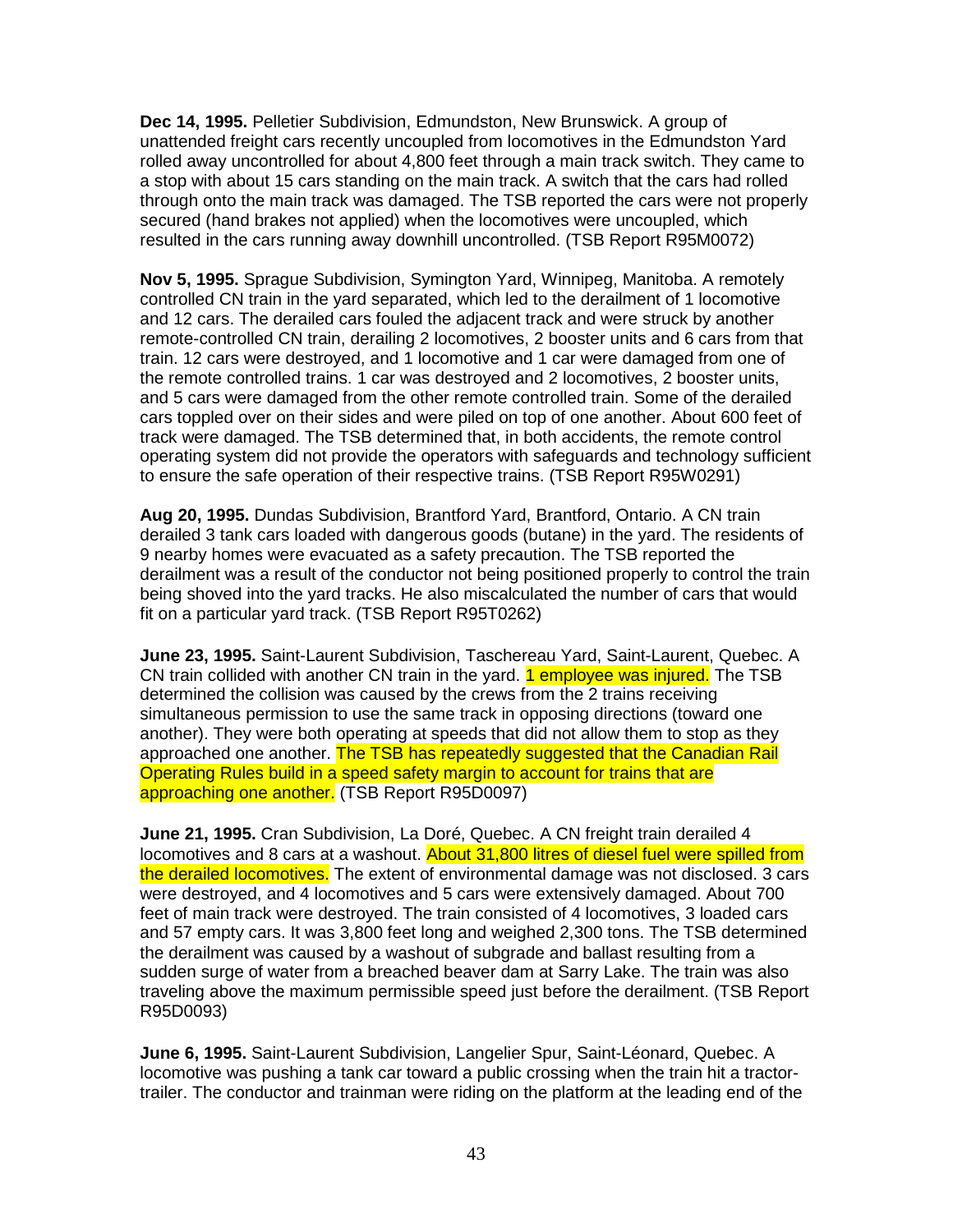tank car. Although some hand gestures were made by the trainman as the tractor-trailer approached the crossing, no one got off the train to flag and stop the truck, as required. The conductor got caught between the train and the tractor-trailer and was fatally injured. The TSB reported the collision resulted when the train crew elected not to stop and flag traffic from the ground. The absence of a flagman at the crossing permitted the tractor-trailer to approach the crossing without stopping. Ambiguous hand gestures from the trainman interpreted by the tractor-trailer driver as an indication to proceed rather than stop also contributed to the accident. (TSB Report R95D0081)

**April 6, 1995.** Napadogan Subdivision, Napadogan, New Brunswick. A CN train derailed 8 freight cars. 2 of the derailed cars were tank cars loaded with dangerous goods caustic soda. 3 of the derailed cars were damaged. About 400 feet of track and a switch were destroyed. Rail ties were severely damaged for about 150 feet. The train consisted of 3 locomotives, 51 loaded cars and 15 empty cars. It was 4,200 feet long and weighed 6,100 tons. The TSB reported the train came off the main track at an excessive speed. Track irregularities induced oscillations, and a wheel climb derailment of a covered hopper car destroyed the track and derailed 7 other cars. (TSB Report R95M0027)

**Feb 23, 1995.** Montmagny Subdivision, Saint-François, Quebec. The trailing sleeper car derailed from a Via Rail passenger train at a switch and side-swiped an empty box car. The derailed Via car sustained extensive damage and the box car sustained minor damage. About 5,460 feet of track were damaged, and 2 switches were extensively damaged. The 7 passengers occupying the derailed Via car continued their trip in forward coaches. The train consisted of 1 locomotive, 4 coaches, 5 sleeper cars, 1 diner car and 1 baggage car. There were 195 passengers and 13 service personnel on the train. The TSB reported that a switch broke, which resulted in the last Via car being diverted onto another track and derailing. Switch parts were worn. CN was responsible for maintaining the track and switches. (TSB Report R95Q0014)

**Feb 16, 1995.** Strathroy Subdivision, London, Ontario. A CN freight train collided with the rear of a stationary CN freight train. The force of the collision propelled the stationary train forward where it collided with another stationary CN freight train. The locomotive engineer and conductor in the train that caused the collisions sustained serious injuries. A total of 2 locomotives and at least 10 cars derailed. 2 cars were destroyed, 2 locomotives and 3 cars were extensively damaged, and 3 cars sustained minor damage. 400 feet of track were extensively damaged. 1 fuel tank was punctured, spilling about 500 litres of diesel fuel. The extent of environmental damage was not disclosed. The TSB determined the locomotive engineer of the moving train probably fell asleep and not only missed a signal, but did not appear to do anything to try and stop his train from colliding with the first stationary train. The conductor was not attentive to train operation and did not provide the necessary backup to the locomotive engineer. (TSB Report R95S0021)

**Jan 29, 1995.** Stamford Subdivision, near Netherby, Ontario. A CN freight train collided with the rear end of another CN freight train. The derailed units included: the 3 locomotives from the train that rear-ended the other train, and 3 covered hopper cars and the caboose from the train that was hit. The caboose and 2 hopper cars were destroyed. 3 locomotives and 1 hopper car were damaged. The train that hit the other one consisted of 3 locomotives, 53 loaded cars and 6 empty cars; and was 3,473 feet long and weighed 6,189 tons. The train that got hit consisted of 2 locomotives, 19 loaded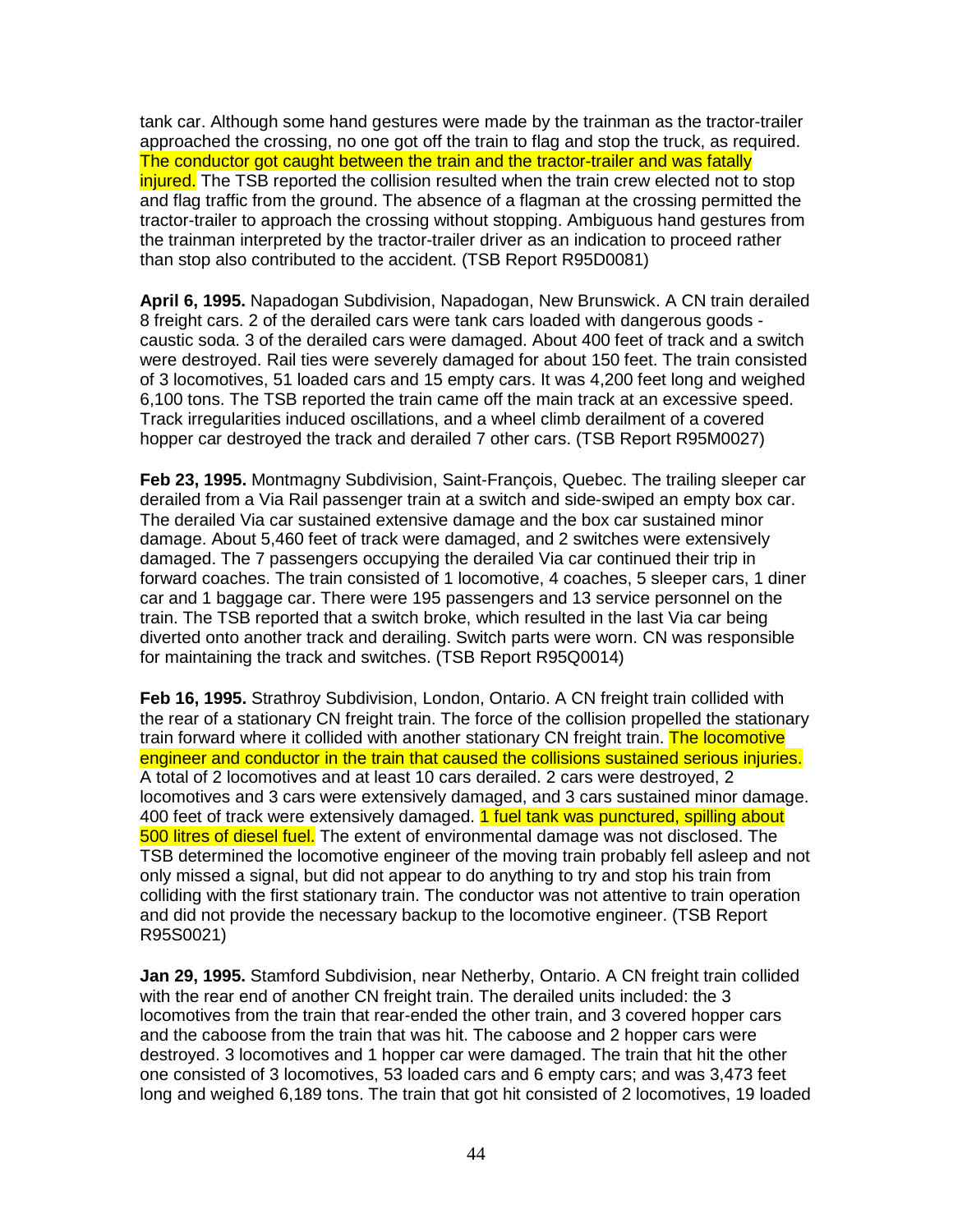cars and an unoccupied caboose; and was 2,011 feet long and weighed 1,793 tons. The locomotive engineer and a conductor, located in the lead locomotive of the train that was hit, were injured. The TSB reported that the collision occurred because the train that hit the other train was travelling much faster than the maximum speed permitted. (TSB Report R95T0023)

**Jan 21, 1995.** La Tuque Subdivision, Gouin, Quebec. A CN train derailed 28 cars at a curve in the track. The cars were loaded with sulphuric acid, which spilled from 11 derailed tank cars into Petit lac Masketsi and the Tawachiche River. 3 cars fell into Petit lac Masketsi, 14 lay inverted near the lake shore and 11 were lying on their sides near the track. 2 tank cars lost their entire sulphuric acid loads, 6 lost about 50%, and 3 others lost about 20%. About 230,000 litres of toxic sulphuric acid spilled and settled on the bottom of Petit lac Masketsi in about 33m of water. Provincial authorities instructed local residents not to use lake water until the contamination was "neutralized". It took over 3 months to bring the pH level of the water in the lake back to its normal level. About 725 tonnes of limestone were used to neutralize the acid. Although the TSB reported that the spill caused environmental damage, the extent of damage was not disclosed. It can be expected that the environmental damage was significant, considering the volume of toxic sulphuric acid that was spilled. This would have been devastating to fish, other wildlife and other aquatic life. (The lake is a popular fishing lake.) 22 of the derailed cars were extensively damaged and 6 were scrapped. About 2,000 feet of track were destroyed and 500 feet of track were damaged. A railway bridge was extensively damaged. The TSB determined the derailment was caused by lateral track movement, likely attributable to rotting rail ties. The Board also reported that sulphuric acid tank cars are usually loaded to the maximum allowable weight, which causes severe weight stress over a relatively short length of track. (TSB Report R95D0016)

**Oct 28, 1994.** Halton Subdivision, Etobicoke, Ontario. A CN freight train collided with the rear of a stationary CN freight train on the main track. The lead locomotive of the moving train and 2 empty hopper cars in the stationary train derailed. The TSB determined the moving train was traveling much faster than the prescribed maximum limit, and the crew was fatigued. (TSB Report R94T0334)

**Oct 19, 1994.** Lac-Saint-Jean Subdivision, Lac Edouard, Quebec. A CN freight train derailed 12 cars at a curve in the track - 7 box cars and 5 gondola cars. 6 cars were extensively damaged and 6 sustained minor damage. The train consisted of 3 locomotives, 50 loaded cars and 1 empty car. It weighed 4,976 tons and was 3,482 feet long. The TSB determined that a misaligned track rolled over and caused the derailment. (TSB Report R94Q0054)

**March 6, 1994.** York Subdivision, Markham, Ontario. As a CN freight train passed through a curve, it derailed 21 cars. 18 rail cars sustained extensive damage and 3 were slightly damaged. The contents of 1 car loaded with clay were spilled throughout the derailment area. Other derailed cars carried paper products and 2 tank cars were loaded with caprolactam. About 1,700 feet of main track were destroyed and a railway bridge was damaged. The train consisted of 2 locomotives, 42 loaded cars and 50 empty cars. It was 5,320 feet long and weighed 6,600 tons. The TSB determined the derailment was a result of a rail that failed. The Board reported that the rail at the accident site was nearly worn to condemning limits, and was scheduled for replacement. (TSB Report R94T0072)